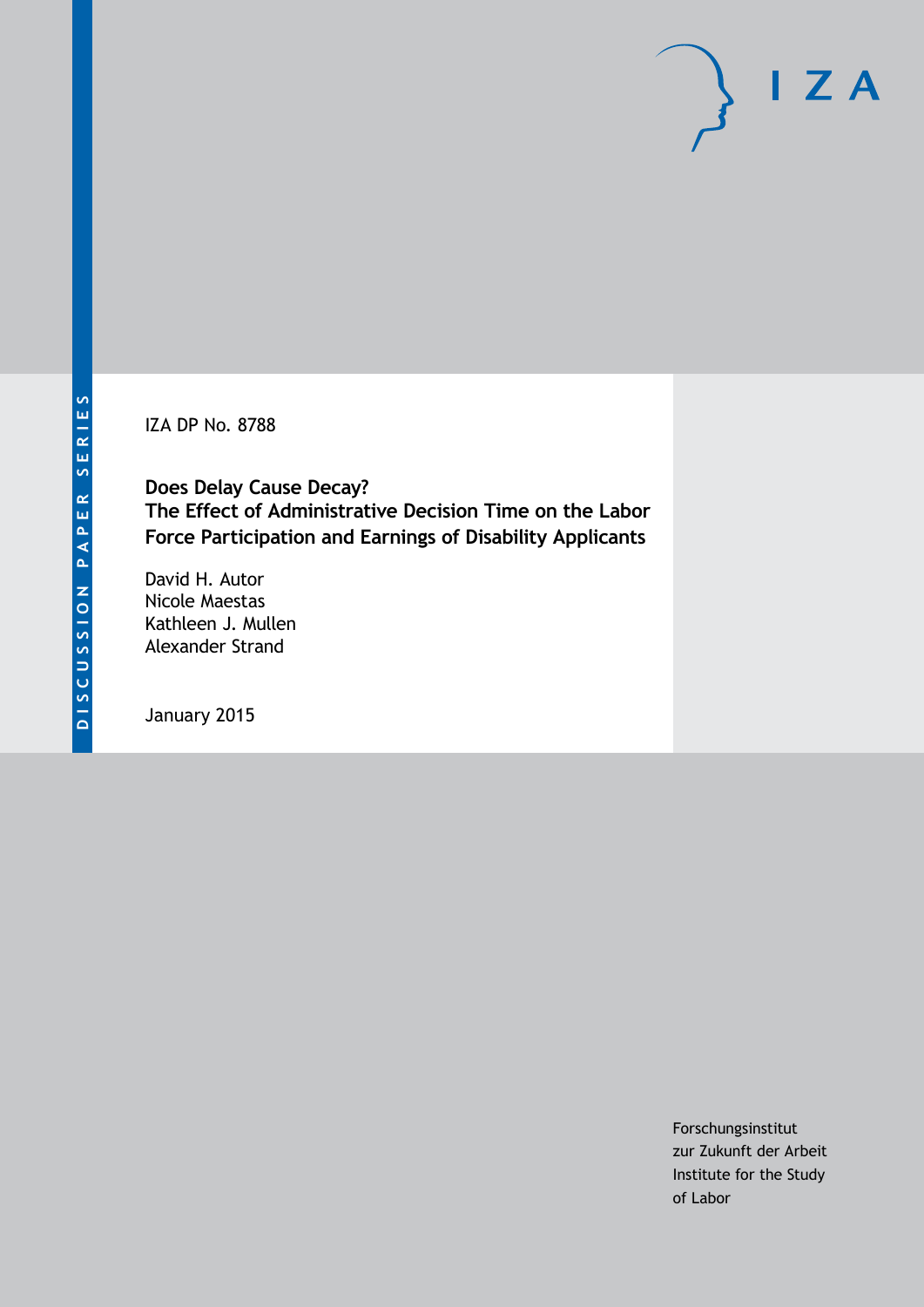# **Does Delay Cause Decay? The Effect of Administrative Decision Time on the Labor Force Participation and Earnings of Disability Applicants**

**David H. Autor** *MIT, NBER and IZA*

## **Nicole Maestas**

*RAND*

## **Kathleen J. Mullen**

*RAND and IZA*

## **Alexander Strand**

*SSA*

Discussion Paper No. 8788 January 2015

IZA

P.O. Box 7240 53072 Bonn Germany

Phone: +49-228-3894-0 Fax: +49-228-3894-180 E-mail: [iza@iza.org](mailto:iza@iza.org)

Any opinions expressed here are those of the author(s) and not those of IZA. Research published in this series may include views on policy, but the institute itself takes no institutional policy positions. The IZA research network is committed to the IZA Guiding Principles of Research Integrity.

<span id="page-1-0"></span>The Institute for the Study of Labor (IZA) in Bonn is a local and virtual international research center and a place of communication between science, politics and business. IZA is an independent nonprofit organization supported by Deutsche Post Foundation. The center is associated with the University of Bonn and offers a stimulating research environment through its international network, workshops and conferences, data service, project support, research visits and doctoral program. IZA engages in (i) original and internationally competitive research in all fields of labor economics, (ii) development of policy concepts, and (iii) dissemination of research results and concepts to the interested public.

IZA Discussion Papers often represent preliminary work and are circulated to encourage discussion. Citation of such a paper should account for its provisional character. A revised version may be available directly from the author.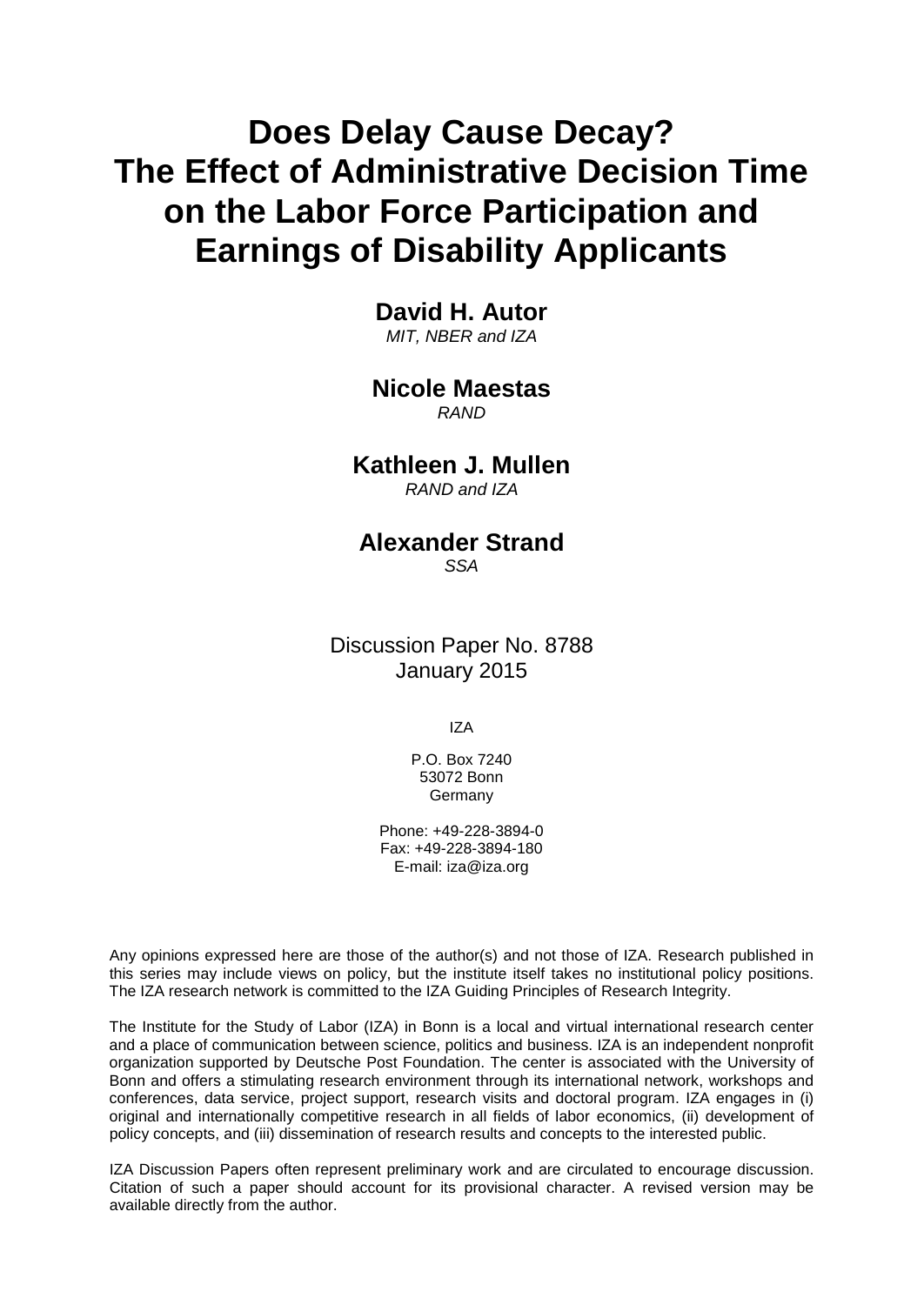## **ABSTRACT**

## **Does Delay Cause Decay? The Effect of Administrative Decision Time on the Labor Force Participation and Earnings of Disability Applicants[\\*](#page-1-0)**

This paper measures the causal effect of time out of the labor force on subsequent employment of Social Security Disability Insurance (SSDI) applicants and distinguishes it from the discouragement effect of receiving disability benefits. Using a unique Social Security Administration workload database to identify exogenous variation in decision times induced by differences in processing speed among disability examiners to whom applicants are randomly assigned, we find that longer processing times reduce the employment and earnings of SSDI applicants for multiple years following application, with the effects concentrated among applicants awarded benefits during their initial application. A one standard deviation (2.1 month) increase in initial processing time reduces long-run "substantial gainful activity" rates by 0.36 percentage points (3.5%) and long-run annual earnings by \$178 (5.1%). Because applicants initially denied benefits spend on average more than 15 additional months appealing their denials, previous estimates of the benefit receipt effect are confounded with the effect of delays on subsequent employment. Accounting separately for these channels, we find that the receipt effect is at least 50% larger than previously estimated. Combining the delay and benefits receipt channels reveals that the SSDI application process reduces subsequent employment of applicants on the margin of award by twice as much as prior literature suggests.

JEL Classification: H53, I13, J22, J38

Keywords: disability, labor force participation, transfer programs, social security

Corresponding author:

Kathleen Mullen RAND Corporation 1776 Main Street P.O. Box 2138 Santa Monica, CA 90407-2138 USA E-mail: [kmullen@rand.org](mailto:kmullen@rand.org)

We thank Raj Chetty, Mary Daly, Stephen Goss, Magne Mogstad, Tim Moore, Kevin Murphy, Jim Twist, Bob Weathers, participants of the 2012 American Economic Association meetings, 2012 All-California Labor Economics Conference, 2013 NBER Summer Institute, 2013 Conference on Empirical Labor Economics in Honor of Finis Welch and 2014 IZA/SOLE Transatlantic Meeting of Labor Economists, and seminar participants at Brown University, Cornell University, the Federal Reserve Bank of San Francisco, Harvard University, Princeton University, UC Berkeley, UT Austin for many valuable suggestions. We thank Dejanir Silva for exceptional research assistance. This research was supported by two grants from the U.S. Social Security Administration (SSA) through the Michigan Retirement Research Center under grant #UM11-01 and through grant #1 DRC12000002-02-00 to the National Bureau of Economic Research as part of the SSA Disability Research Consortium, and by grant #1R01AG046290 from the National Institute on Aging. The findings and conclusions expressed are solely those of the authors and do not represent the opinions or policy of SSA, NIA, any agency of the Federal Government, or the NBER.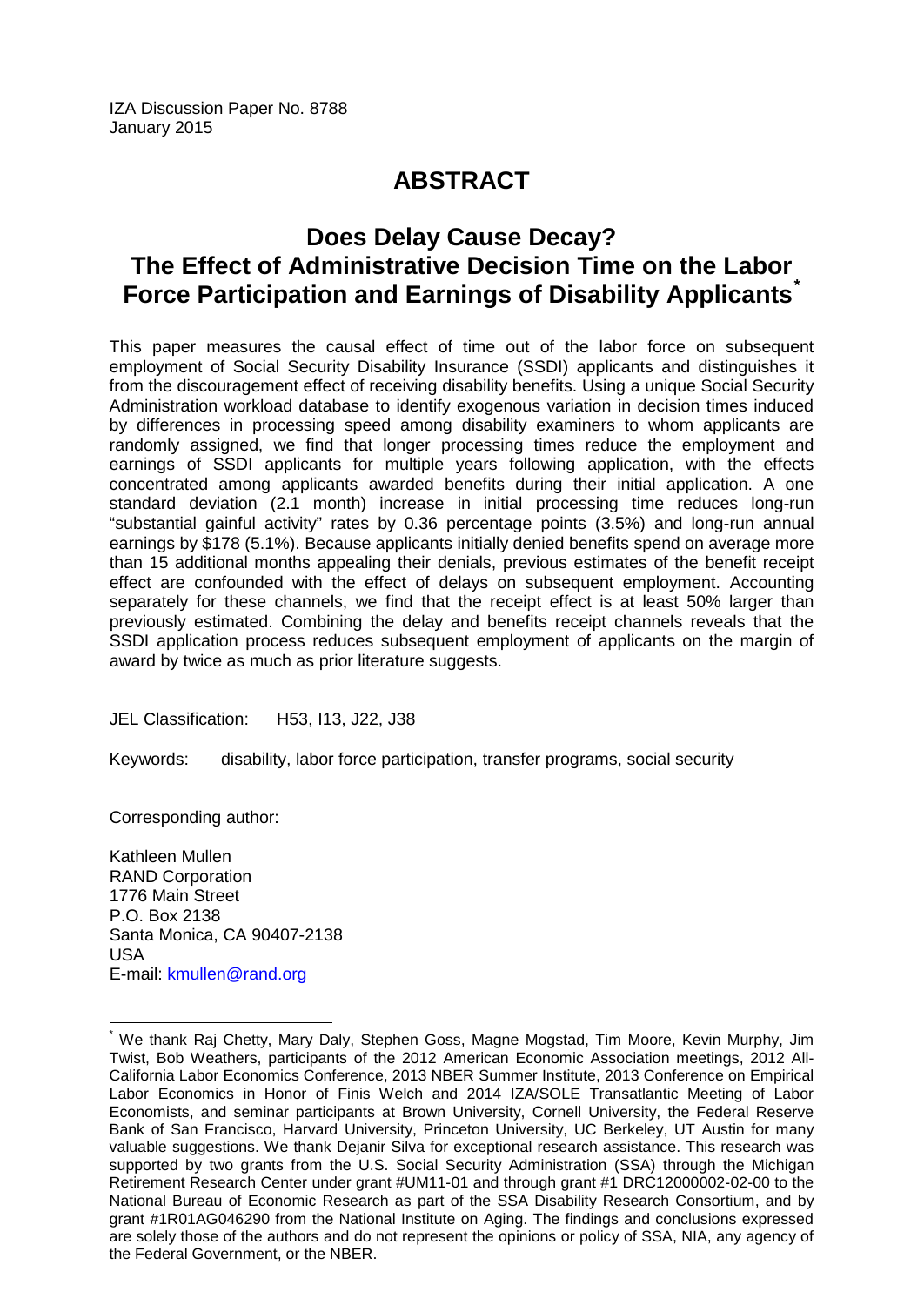## Introduction

An influential body of research analyzes the causal effect of receipt of Social Security Disability Insurance benefits (SSDI) on employment and earnings by comparing the post-application labor force participation of applicants awarded benefits relative to those denied benefits.<sup>1</sup> Implicit in this analytic approach is the assumption that the SSDI determination process affects applicants' labor supply through a single causal channel—the allowance or denial decision. While this channel is undoubtedly important, it is unlikely to capture the total effect of the SSDI on the employment and earnings of disability applicants. A second potential channel, and the focus of this paper, is that the disability determination process itself may directly reduce applicants' subsequent employment and earnings potential by prolonging their time out of the labor force.<sup>2</sup> Due to a combination of strong non-work incentives and substantial waiting times built into the SSDI determination process, workers seeking SSDI benefits may face prolonged periods out of the labor force while awaiting a final disability determination. We refer to this mechanism as the delay channel.<sup>3</sup> If applicants' employment potential decays while they are non-participants in the the labor force, then the observed post-application labor supply of denied and allowed applicants may understate their employment potential at the time of SSDI application. Moreover, if either the rate of deterioration or average SSDI processing time differs between allowed and denied applicants, a comparison of their labor supply following the SSDI determination may not identify the pure effect of the SSDI award on employment outcomes. Though prior literature has posited that the decay channel may be economically important (Parsons, 1991), there is no existing work that empirically identifies this mechanism or estimates its magnitude.

This paper offers the first causal analysis of the effect of SSDI application processing times on

<sup>&</sup>lt;sup>1</sup>Bound (1989) introduced the empirical approach of using the labor supply of denied SSDI applicants to form an upper bound on the potential labor supply of accepted applicants, an approach recently employed by von Wachter, Song, and Manchester (2011). Bound (1991) and Parsons (1991) debate the validity of this comparison. Several recent papers in this literature, including Chen and van der Klaauw (2005), Maestas, Mullen and Strand (2013), and French and Song (2014) exploit plausibly exogenous variation in SSDI awards to estimate the causal effect of receiving SSDI benefits on labor supply.

<sup>&</sup>lt;sup>2</sup>A third channel by which the SSDI determination process may impact labor supply is inducement: unemployed workers and those with weak labor force attachment may potentially exit the labor force to apply for SSDI rather than seek employment (Parsons 1980, Black, Daniel and Sanders 2002, Autor and Duggan 2003). Our analysis does not shed light on this channel.

<sup>&</sup>lt;sup>3</sup>In our administrative sample of SSDI applicants, discussed below, the average time from SSDI application to final determination exceeds one year (14.1 months). Nearly half of SSDI applicants—including those who are ultimately allowed as well as denied—challenge their initial determination and face processing times on average exceeding two years (28.7 months).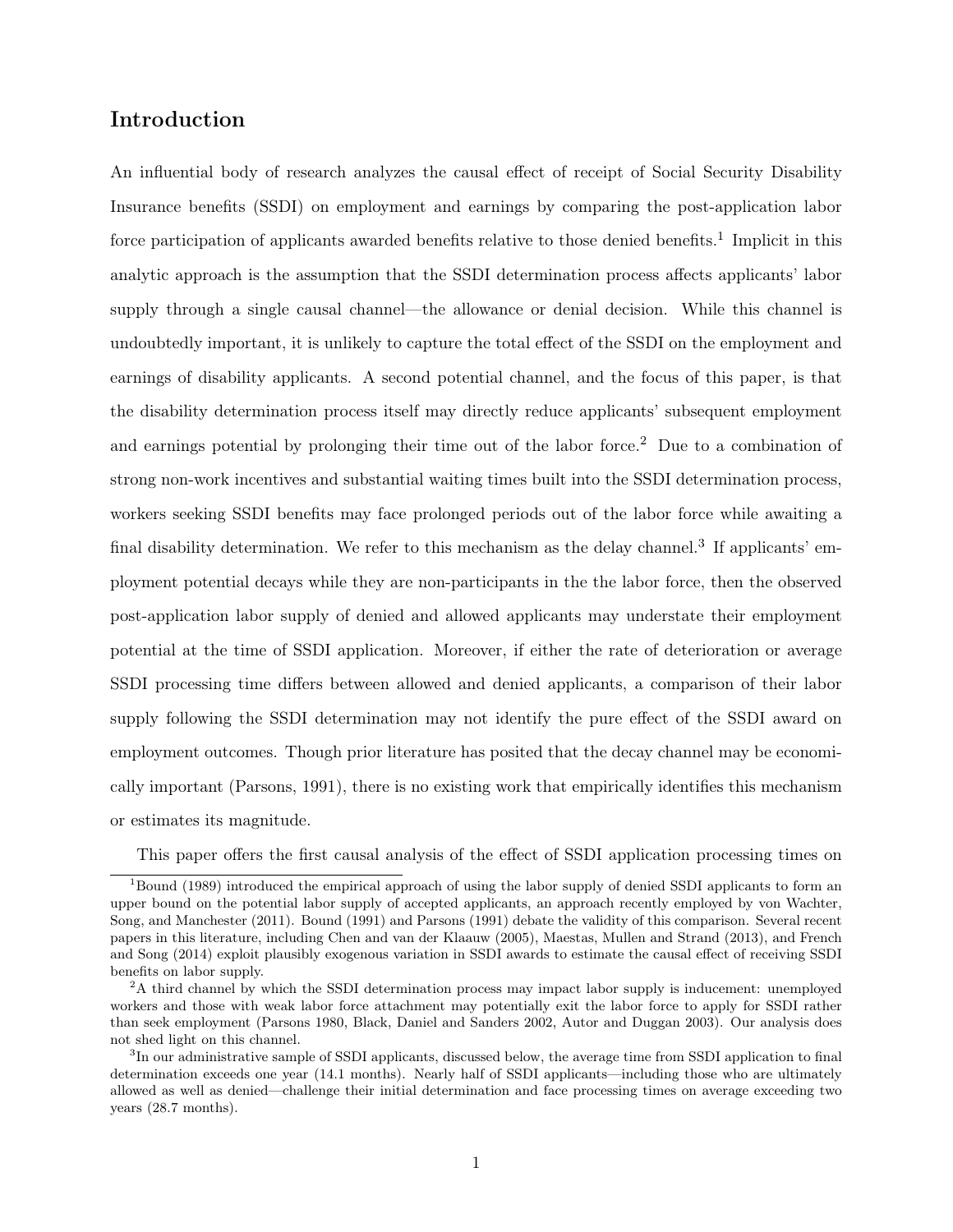the post-application employment and earnings of SSDI applicants. We draw upon a unique Social Security Administration (SSA) workload database containing the universe of SSDI applications receiving initial determinations in 2005 to identify exogenous variation in applicants' initial decision times induced by differences in processing speed among the disability examiners to which they are randomly assigned. The average examiner in our sample spends around three months reviewing a case prior to making an initial determination. However, mean determination times differ significantly across examiners, with the 90/10 range in mean examiner time equal to 1.9 months. The characteristics of applicants assigned to each examiner and geographic variation in processing times explain less than half of the cross-examiner variation, with the remaining variation plausibly attributable to productivity differentials among examiners. After accounting for the Disability Determination Services office (DDS) to which applicants apply and a small number of applicant characteristics used in some offices for initial screening, we cannot reject the hypothesis that applicants are conditionally randomly assigned to examiners within their DDS offices. We show that this examiner-level variation in average processing times significantly affects applicants' total processing time but is uncorrelated with initial allowance decisions (and, ultimately, SSDI receipt). In combination with the random assignment of applicants to examiners within a DDS office, these findings permit us to use examiner-specific mean processing times as an instrumental variable for the realized processing times of the cases to which they are assigned.

Our empirical analysis first explores whether the length of the SSDI determination process affects the subsequent employment of applicants who are awarded benefits at the initial application.<sup>4</sup> Initially allowed applicants are a particularly interesting group because they typically have comparatively high pre-onset earnings, and hence their employment prospects may be relatively sensitive to time out of work. In addition, they face no immediate work disincentives after receiving their disability allowance. Following entitlement, beneficiaries are given a Trial Work Period (TWP) during which they can return to work with no risk of benefits suspension.<sup>5</sup> Exploiting examiner-level

<sup>4</sup>As above, the examiner processing time instrument is uncorrelated with initial allowance rates. Thus, focusing only on initially allowed does not induce selection bias.

<sup>&</sup>lt;sup>5</sup>The SSDI program allows new beneficiaries to "test" their ability to work by engaging in Substantial Gainful Activity (SGA) without penalty during a combined (not necessarily consecutive) 9-month Trial Work Period (TWP) and 3-month Grace Period, which commence after a 5-month Waiting Period during which beneficiaries must refrain from working more than SGA. Beneficiaries exhausting the TWP and Grace Period then enter a 3-year Extended Period of Eligibility (EPE) during which benefits are paid for months in which earnings are below SGA and not paid when earnings are above SGA. After the EPE, beneficiaries may no longer engage in SGA or their benefits will be suspended; however, they are then eligible for Expedited Reinstatement (EXR) if they become unable to engage in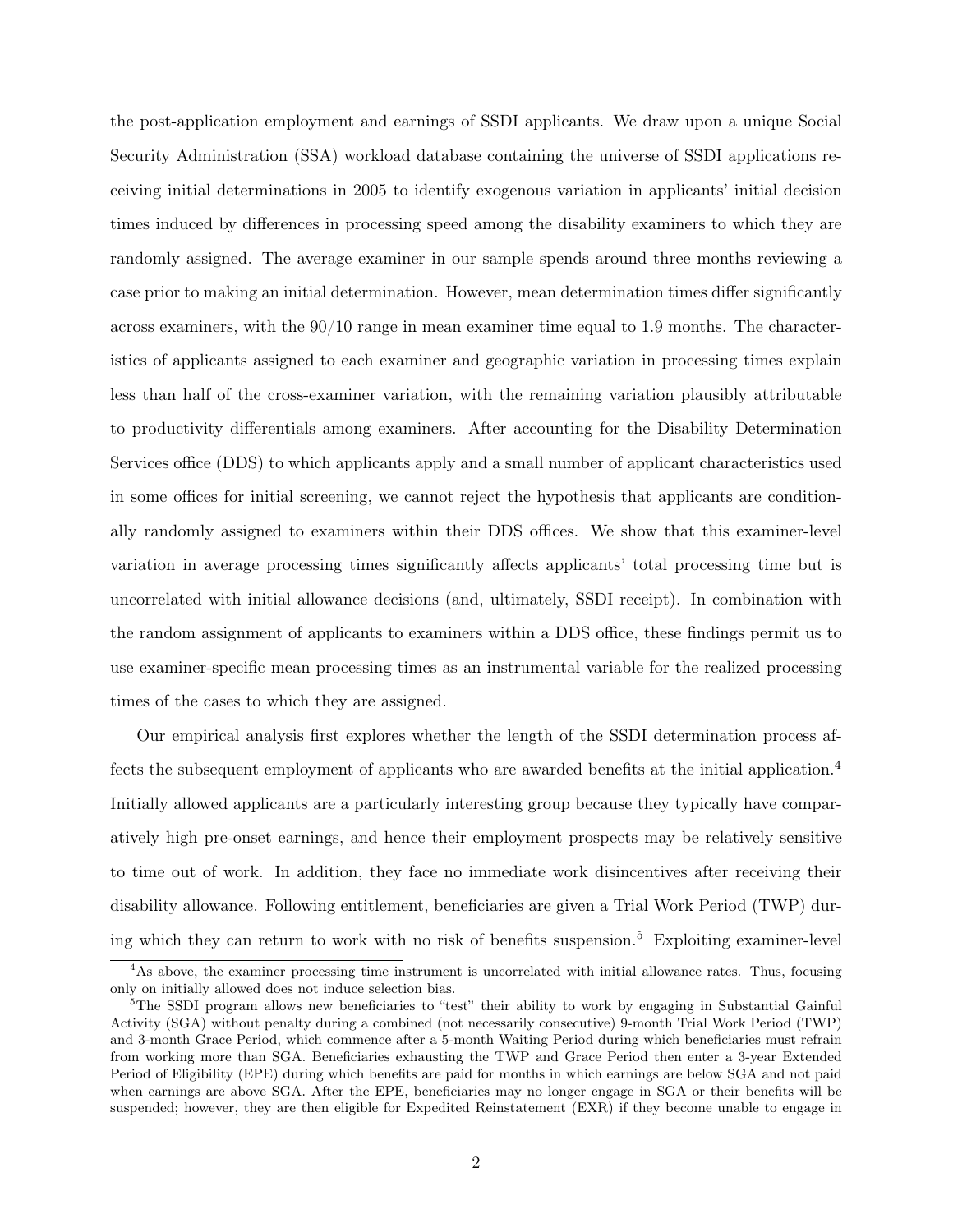variation in processing times, we find that longer processing times significantly reduce the employment and earnings of initially allowed SSDI applicants in the years after their determination. Our estimates indicate that a one-month increase in processing time reduces annual post-decision employment rates by 0.4 to 0.5 percentage points (points, for brevity) or 4 to 5 percent and lowers post-decision annual earnings by \$130 to \$240 or 8 to 13 percent. This employment effect persists for at least six years following the initial disability application (through 2011, the final year we observe), while the earnings impact attenuates in years five and six after application (though it remains significant). Our identification assumptions imply that these persistent employment impacts may be interpreted as the causal effect of additional time out of the labor force on subsequent employment.

Corroborating this interpretation, we next document that the effect of additional processing time on subsequent employment stems entirely from delays that extend the allowance date beyond five months *after* disability onset.<sup>6</sup> This observation is significant because an applicant's benefit payments and Trial Work Period cannot commence until five months have elapsed since the onset of disability. Delays in the application process that do not extend the time to allowance beyond this five month waiting period are therefore infra-marginal: they should have no incentive effect on contemporaneous labor force participation and, under our delay-decay hypothesis, will have no effect on post-allowance employment. This is precisely what we find. We detect no significant impact of variation in processing time on post-award employment of beneficiaries who are notified of their award *during* the waiting period. For those notified after the waiting period, however, each additional month of processing time reduces subsequent employment by 0.4 to 0.6 points, slightly exceeding the effect for the full initially allowed group.

We next broaden the analysis to include all SSDI applicants—those initially allowed and initially denied—and we examine the effects of both processing time and SSDI receipt on their subsequent labor supply. Identification of the causal effect of SSDI receipt requires an additional source of variation that affects the likelihood of receiving an SSDI allowance but is uncorrelated with applicants' health or other unobserved factors affecting labor supply. Following Maestas, Mullen and Strand

SGA. Benefit payments also commence at the end of the Waiting Period. Beneficiaries notified after the Waiting Period has elapsed may receive up to 17 months of back-dated benefits (without interest), so there is little difference in the present discounted value of the benefit stream for applicants notified before or after the Waiting Period. See SSA regulation DI 10105.015 "Retroactivity of Disability Application."

<sup>&</sup>lt;sup>6</sup>Onset date is defined by SSA based on the applicant's allegations, work history and medical evidence. In practice, the onset date is usually the date when the disability began to interfere with work or the date the individual stopped working, whichever is later.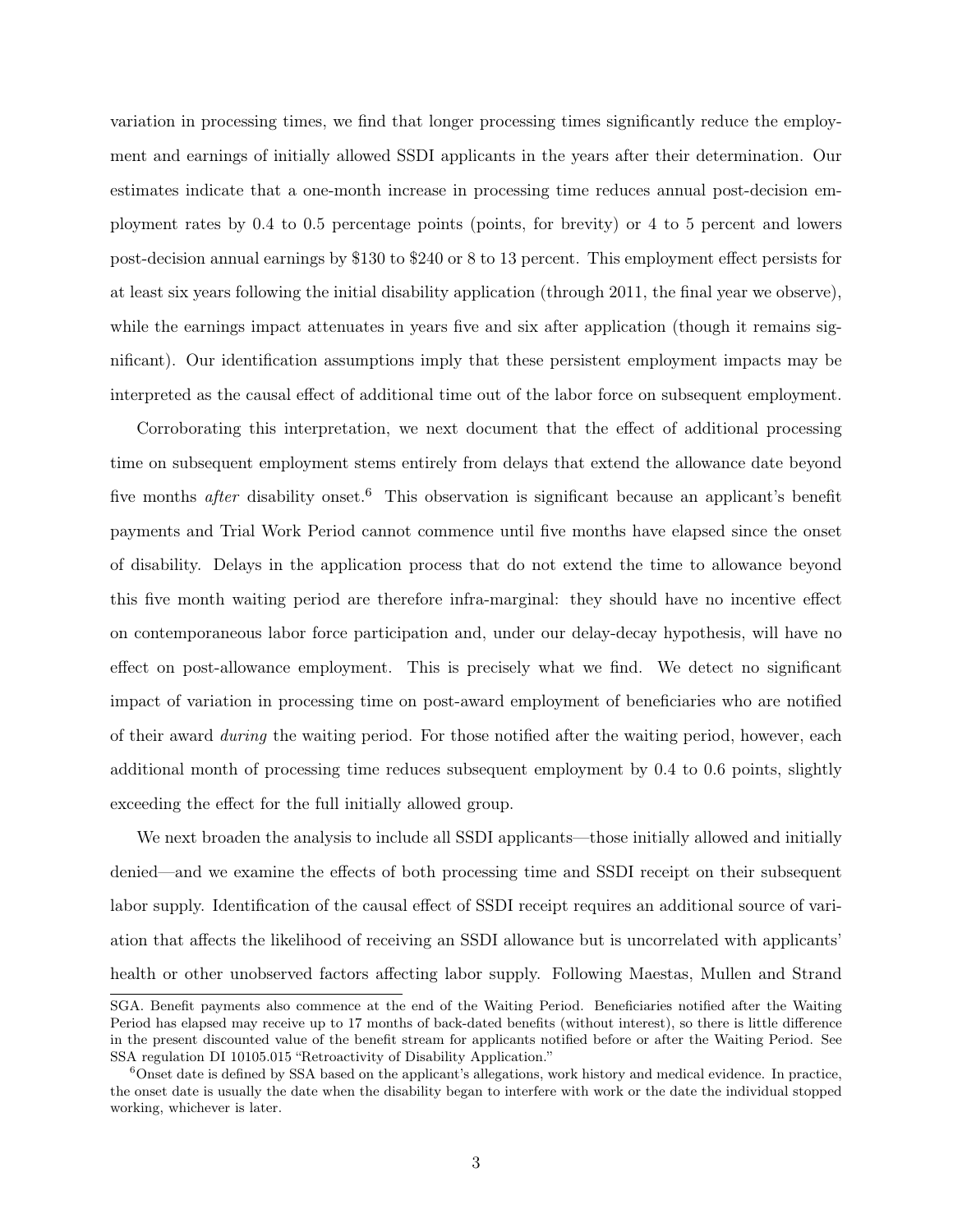(2013), we use variation in examiner allowance propensity as this second source of variation. The random assignment of applicants to disability examiners with different allowance propensities generates exogenous variation in decision outcomes that is unrelated to unobserved impairment severity or labor force attachment. Exploiting both sources of variation, we find that the impact of waiting time on the full set of applicants—both those initially denied and initially allowed—is somewhat smaller than the effect of waiting time on the initially allowed sample and tends to decline in magnitude several years after the initial determination, though this latter inference is clouded by large macroeconomic shocks that affected the U.S. economy in the later years of our sample.

The existence of an employment decay effect as a distinct causal channel through which the SSDI determination process affects post-application labor supply outcomes—separate from the benefit receipt effect, which has been the sole focus of existing literature—has important implications for the total impact of the SSDI program on available and unrealized work capacity. As we show formally below, studies that estimate the effect of disability allowances on labor supply but do not account for systematic differences in processing time between allowed and denied applicants will generally produce biased estimates of the effect of benefit receipt. The source of this bias is applicant appeals. Because applicants frequently appeal SSDI denials but never appeal SSDI allowances—except to seek an earlier established onset date and hence a higher initial payment—applicants who are randomly assigned to examiners with higher allowance propensities will have higher allowance rates, fewer appeals, and thus shorter processing times than those randomly assigned to examiners with lower allowance propensities (Maestas, Mullen and Strand, 2013).<sup>7</sup> If, as we establish below, waiting time has an independent negative effect on subsequent employment, then conventional two-stage least squares (2SLS) estimates will *underestimate* the causal effect of the disability allowance on labor supply by confounding the positive labor supply effect of disability denial with the negative labor supply effect of additional waiting time.

We find that the bias that arises from ignoring the effect of the decay channel on labor supply is substantial, especially in the short run when the decay effect is strongest. Instrumental variables estimates of the effect of SSDI award on labor supply that do not account for the decay channel imply that the disability award reduces labor force participation by 27 points three years

<sup>&</sup>lt;sup>7</sup>We document below that examiners with higher allowance propensities are neither systematically faster nor slower than examiners with lower allowance propensities.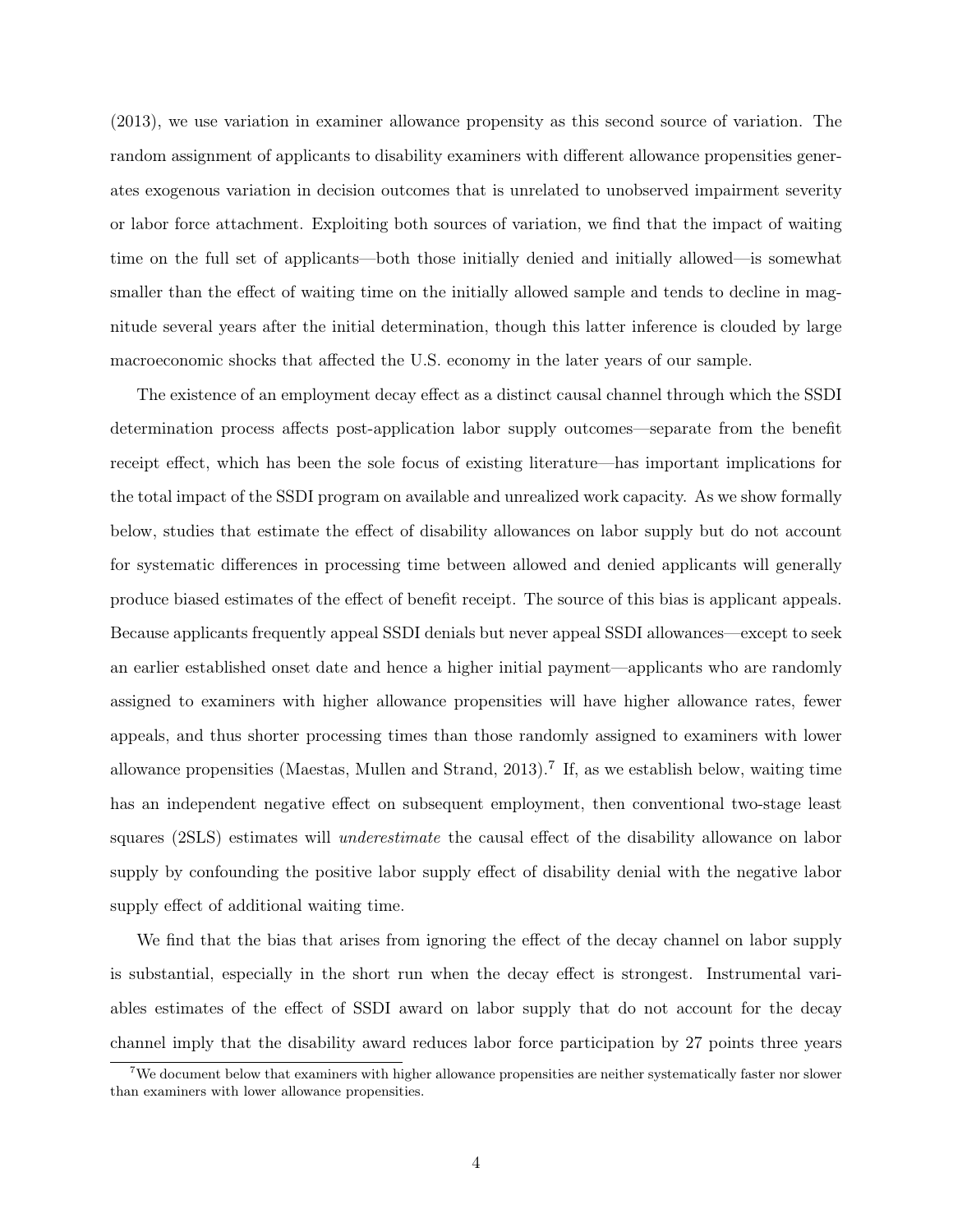following application, and 17 points six years following application, for those on the margin of program entry. Accounting for the delay-decay channel raises this estimate to 48 points in year three post-application, and 25 points in year six (though the difference between the two estimates—not controlling for endogenous processing time and controlling for endogenous processing time—is not statistically significant at year six).

On net, our results imply that neither the recent nor established SSDI literature has fully captured the labor supply impacts of the disability system on applicants and beneficiaries. While prior literature has posited that the decay channel may be economically important, no prior paper has provided direct estimates of this causal pathway. Moreover, due to the confounding of allowance odds and processing times, existing literature has underestimated the labor supply effects of SSDI awards on beneficiaries. Accounting for both mechanisms provides a more complete—and economically more sizable—picture of the aggregate labor supply impacts of the Social Security Disability Insurance program. Combining the labor supply decay effect with new estimates of the benefit receipt effect that are purged of waiting time bias suggests that the SSDI program effect on employment is 100 to 140 percent larger than previous estimates have suggested for applicants on the margin of SSDI receipt .

Our findings finally contribute to a longstanding and active literature on duration dependence in unemployment (Kroft, Lange, and Notowidigdo 2013, Davis and von Wachter 2011, Ljungqvist and Sargent 1998, and Blau and Robins 1990). While our results pertain most directly to the labor force participation of disability applicants rather than unemployed workers, one can interpret our findings more broadly to indicate that involuntary time out of the labor force exerts an adverse causal effect on subsequent employment of workers with marginal employment prospects. We hypothesize that this decay channel operates through deteriorating human capital, but it may also plausibly be explained by workers losing their taste for employment during periods of non-participation, or by employers discriminating against workers who have experienced extended spells of unemployment (as in Kroft et al., 2013). Our results may also be relevant to current SSA initiatives that aim to increase return to work rates among SSDI beneficiaries by reducing the large financial penalty for those who work in excess of SGA.<sup>8</sup> If, as our results imply, the work capacity of beneficiaries

<sup>8</sup>For details of SSA's Benefits Offset National Demonstration (BOND) initiative, see http://www.ssa.gov/disabilityresearch/offsetnational.htm. See also Weathers and Hemmeter (2011).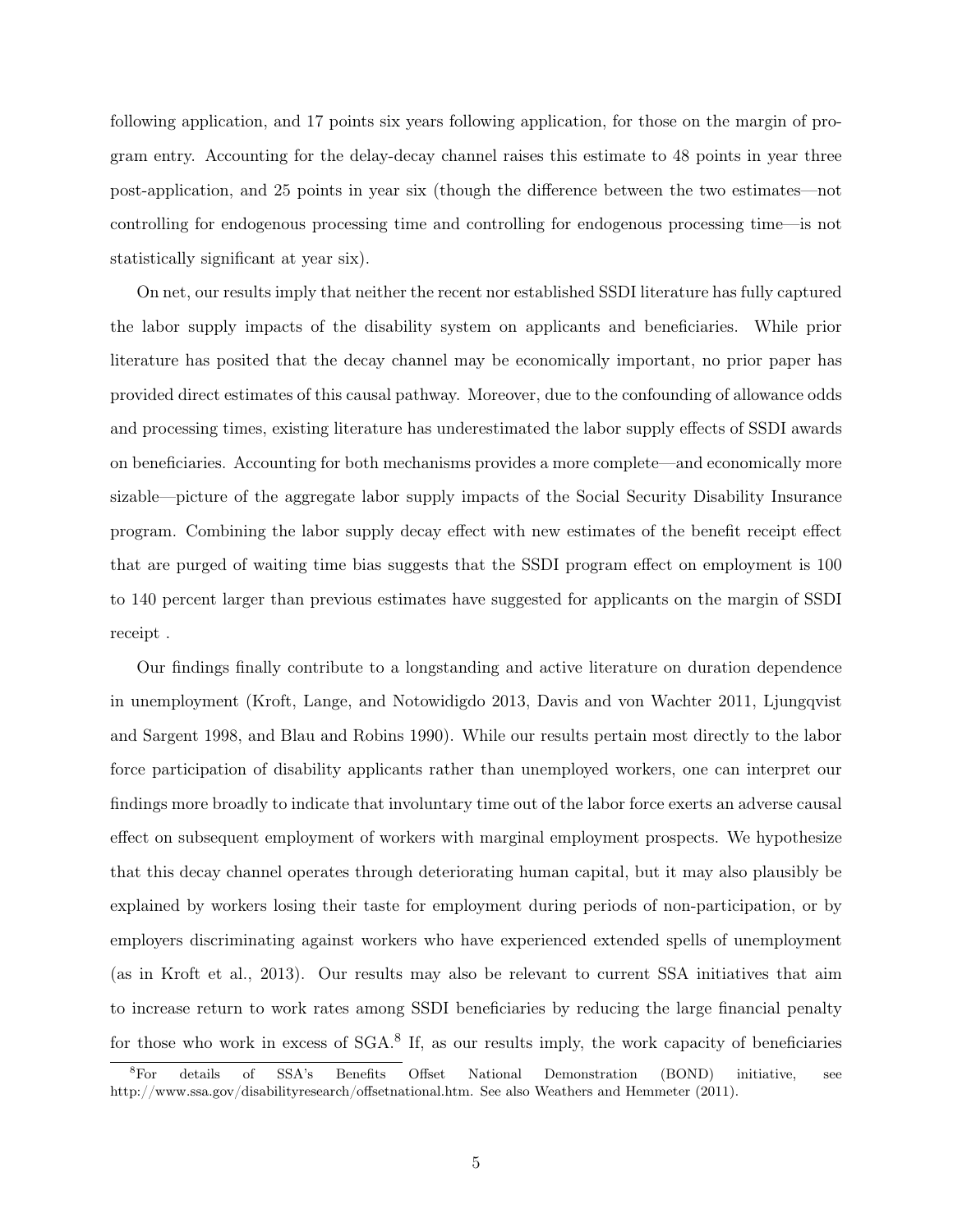continues to decline as they remain out of the labor force, a relaxation of work disincentives while receiving SSDI benefits may be insufficient to return long-term beneficiaries to work. Our findings suggest that modifications to the disability determination process that increase applicants' labor force participation while the determination is ongoing may be more effective in increasing longerterm employment among this population. Given that nearly 25 million Americans applied for SSDI benefits in the past ten years—with nearlythree million applications filed in 2010 alone at the height of the Great Recession—even modest improvements in the incentive effects of the determination process could have economically significant aggregate benefits.<sup>9</sup>

The paper proceeds as follows. The next section discusses relevant features of the SSDI system and details our research database. Section 2 lays out our identification strategy. Section 3 presents estimates of the labor supply effects of processing delays, both for initially allowed applicants and for the full sample of allowed and denied applicants. Section 4 documents that previous estimates of the benefit receipt effect are confounded with the effect of delays on subsequent employment, and shows that purging this confound substantially increases the estimated discouragement effect of benefits receipt on labor supply. Section 5 concludes.

### 1 Data Sources and Sample Characteristics

We make use of a unique workload management database called the Disability Operational Data Store (DIODS) which temporarily stores information about the universe of initial and reconsideration disability decisions that are recorded in the National Disability Determination Service System. The main advantage of the DIODS over SSA administrative data sources used in prior literature is that it includes alphanumeric codes linking applicants to the disability examiner who was (conditional on observable characteristics) randomly assigned to evaluate their case. Our sample contains data on all initial medical determinations (that is, excluding technical denials) made in 2005. We restrict the sample to primary claimants (i.e., excluding dependents) for adults ages 18-64 assigned to examiners handling at least 30 such cases in 2005 (and fewer than 900 cases to rule out training cases).<sup>10</sup> The DIODS contains applicant characteristics, notably impairment type (i.e., broad body system affected as well as somewhat finer diagnosis codes), which can factor into examiner assignment at some DDS

<sup>9</sup>Statistics available at http://www.ssa.gov/OACT/STATS/dibStat.html, accessed 9/22/2014.

 $10$ Examiners decided 145 cases on average in 2005.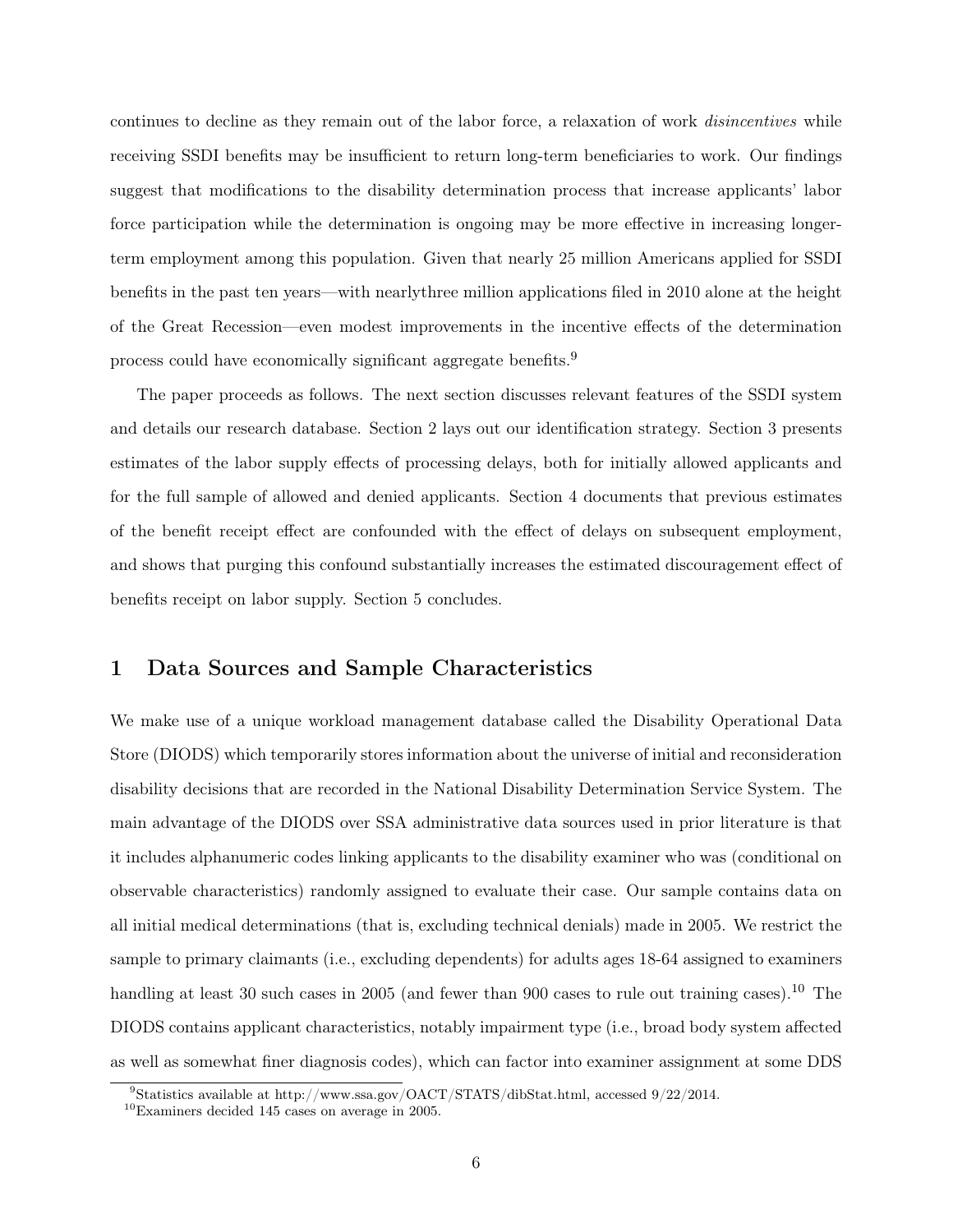offices.<sup>11</sup> Linking the DIODS to SSA's "831" research files (derived from Form SSA-831 which summarizes the result of the disability determination for applicants) allows us to observe cases of alleged terminal illness (TERI), which are flagged for priority processing, sometimes by examiners who specialize in such cases. Conditional upon these two variables—broad impairment type and TERI—it is our understanding from interviews with SSA DDS offices that SSDI applications are randomly assigned to examiners within a DDS office (see Maestas, Mullen and Strand, 2013, for more details). We verify below that the data are consistent with random assignment of applicants to examiners within DDS offices.

In addition to the outcome of the initial disability determination, the DIODS includes application filing date, date of receipt at the regional DDS office (after being forwarded from the local field office), date of the initial determination and, for initially allowed applicants, the disability onset date. We measure examiners' average processing time using recorded time at DDS, equal to date of initial determination minus date of receipt at DDS.

Denied applicants can appeal their initial determination up through four levels: reconsideration, where the application is returned to the original DDS office in most states<sup>12</sup>; a hearing before an administrative law judge (ALJ); a review by an SSA Appeals Council; and finally Federal Court. At any stage in the appeals process the applicant can present new evidence. Because appealing an initial denial can add several months and in many cases years to the time of final decision, some applicants who appeal may simultaneously submit a new application ("reapplication").

To measure applicants' total processing time, we employ several data sets. We observe reconsiderations and reapplications using a DIODS extract and 831 files, respectively, including decisions through 2006. We observe ALJ hearings through November 16, 2012 using data from the Case Processing and Management System (CPMS). Although we are unable to directly observe cases that proceed to the Appeals Council and/or Federal Court, we can observe date of benefit receipt for

<sup>&</sup>lt;sup>11</sup>For the most part, we avoid using diagnosis codes in the analysis because the codes themselves are determined by the examiner and as such may be correlated with examiner allowance propensity. However, because some DDS offices assign new examiners homogenous caseloads as part of their training we include the 20 most common diagnosis codes (with at least 10,000 cases and with significant numbers of both positive and negative determinations). Examples of these conditions are: back disorders, affective disorders, osteoarthritis, disorders of the muscle, ligament and fascia, and diabetes.

<sup>&</sup>lt;sup>12</sup>In 1999, the reconsideration step was eliminated in ten "prototype" states (Alabama, Alaska, California (Los Angeles North and Los Angeles), Colorado (West), Louisiana, Michigan, Missouri, New Hampshire, New York and Pennsylvania). Despite this, we found that mean total processing times were virtually identical in prototype and non-prototype states, largely because more applicants in the prototype states initiated appeals.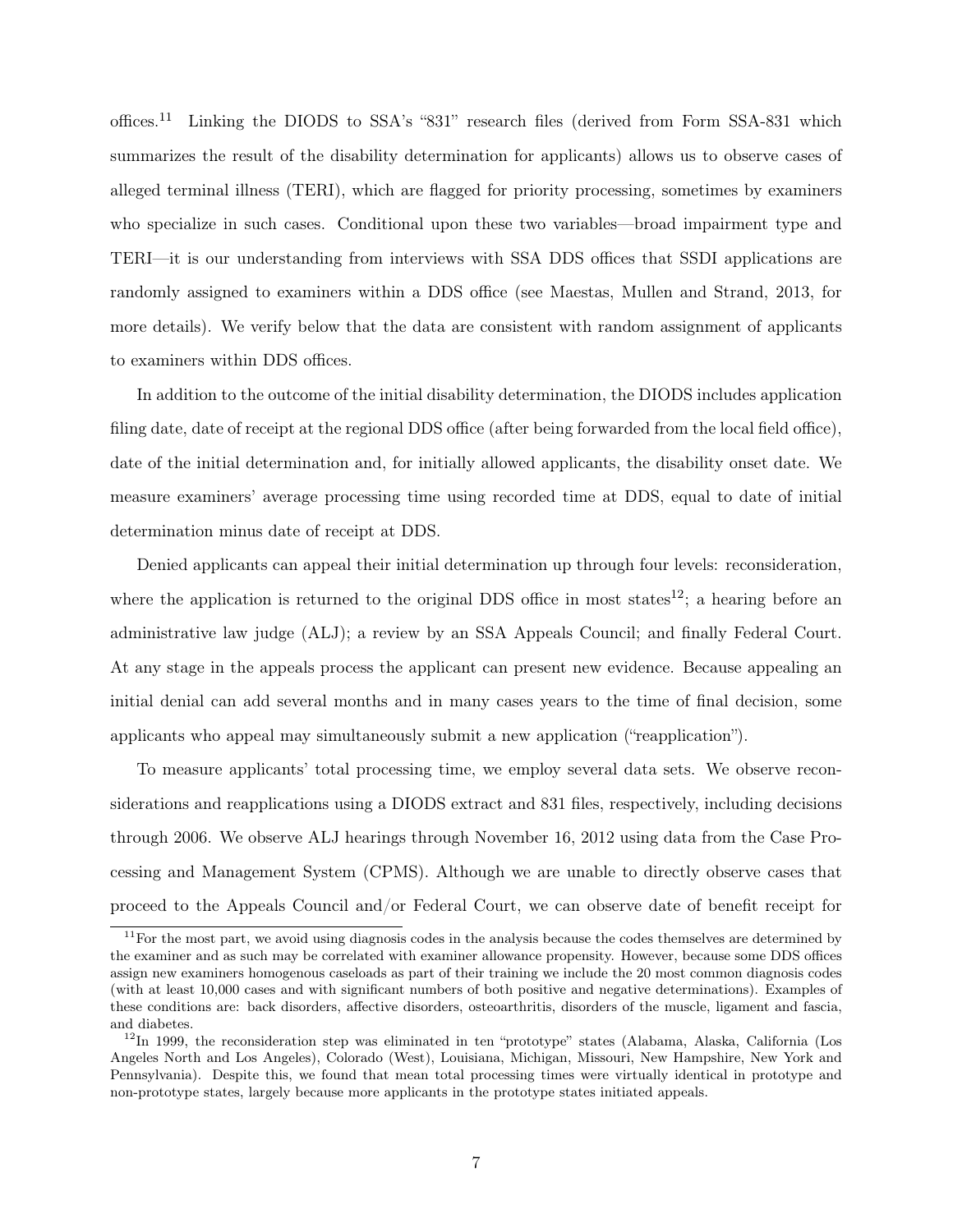cases that were ultimately allowed using data from the Payment History Update System (PHUS) coupled with the Master Beneficiary Record (MBR) to verify that the payments were SSDI payments. We observe these payments through 2011. We measure applicants' total processing time by calculating time from filing date to the last observed decision. We consider any new application filed within one year of the last observed denial (e.g., at the ALJ) to be a continuation of the previous claim (reapplication) and add processing time for that or any following decisions to the applicant's total processing time. For applicants receiving SSDI benefits whose last decision was observed as a denial, we use time to benefit receipt date (inferring that the applicant was allowed through one of the "higher appeals" levels).<sup>13</sup>

Finally, we observe labor market outcomes by linking our sample to the Detailed Earnings Record (DER) that gives uncapped annual earnings from box 5 (Medicare wages and tips) of individuals' W<sub>2</sub> tax forms. We observe earnings up to and including 2011. In order to ensure that the earnings records represent a full year of potential work, we link to the date of death information in the Numerical Identification System (NUMIDENT) and restrict the sample to applicants who were alive through the end of the calendar year in which earnings are observed.

#### 1.1 Sample characteristics

Table 1 presents summary statistics on the sample, overall and separately for initial and final allowance decisions.<sup>14</sup> After applying our sample restrictions, we observe SSDI applications for just over one million individuals in  $2005$ <sup>15</sup> Average examiner processing time is just under three months and does not differ systematically across applicant groups according to case disposition (columns 2 - 5): those initially allowed, those initially denied, those finally allowed, and those finally denied. Approximately one-third of applicants are initially allowed benefits, although more than two-thirds

<sup>&</sup>lt;sup>13</sup> According to the Office of Disability Program Management Information, for around two percent of claims, the last determination is a denial at the appeals council or federal court levels. For these and any claims in process more than seven years after the initial determination, we will underestimate true processing time.

<sup>&</sup>lt;sup>14</sup>Finally allowed includes applications that were either initially allowed or allowed on appeal or reapplication. Finally denied includes applications that were initially denied but not appealed and applications that were denied after all appeals.

 $15$ Our sample statistics differ from SSA official statistics for three reasons: first, we exclude technical denials, which did not receive a medical determination; second, we drop approximately 108,000 applicants who died within two years of their initial decision (8% of all medical determinations); third, we drop approximately 187,000 applicants who previously applied for or received SSDI or SSI benefits. The last restriction excludes cases from SSA's "Special Disability Workload" outreach initiative which identified SSI recipients who had worked enough to become insured for SSDI. (Note that, while the medical and vocational criteria are the same for both programs, unlike SSDI, SSI recipients who earn more than SGA retain their eligibility for SSI and receive reduced benefits.)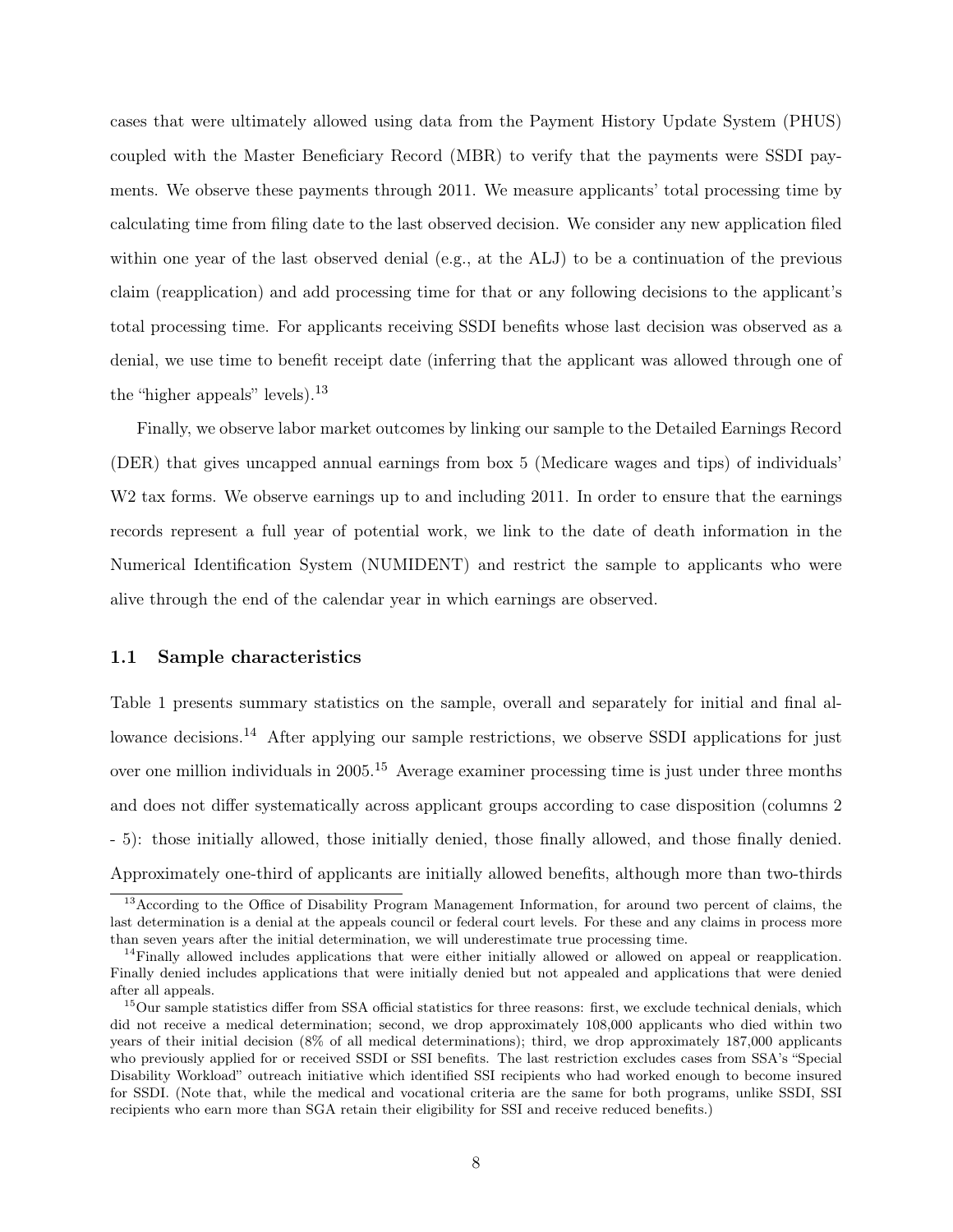are observed to receive SSDI benefits by the end of 2011. Sixty-four percent of initially denied applicants continue their claim by either pursuing an appeal or submitting another application. Of these, the vast majority (more than 95 percent) pursue an appeal and 70 percent of these are successful at the next stage (reconsideration or ALJ if the applicant lives in a prototype state).<sup>16</sup> Approximately half of SSDI claims are concurrent with claims for Supplemental Security Income (SSI), which pays additional benefits to disabled individuals with limited income (counting SSDI) and assets.

Applications are assigned to examiners and evaluated according to the same medical and vocational criteria for concurrent and non-concurrent applications. Fewer than 1 percent of applications are flagged as high priority terminal illness cases, and these cases have disproportionately high (initial) allowance rates. The average applicant is 46.5 years old at the time of the initial determination and has low pre-onset earnings—\$22,308 (in 2008 dollars) averaged over the 3-5 years prior to initial determination. Earnings and employment (measured as earning more than \$1,000 per year) are even lower three and six years after initial determination, and are declining over time.

A central takeaway from Table 1 is that the primary driver of total processing time is whether or not an applicant pursues an appeal. Initial time at the DDS office averages 2.8 and 3.0 months respectively for applications that were initially allowed and initially denied. In contrast, average processing time is just over 28 months for applicants who pursued an appeal or reapplication (and this is slightly *underestimated* for the finally denied, since we do not observe denials at higher levels of the appeals process). On average, applicants who ultimately received benefits had longer processing times (15.3 months) than applicants who did not (11.6 months, as of the end of our followup period). This is because among the ultimately denied applicants only about a third continued their claim after the initial level compared with half of ultimately allowed applicants.

Table 2 presents average cumulative application processing times by administrative review level. It takes about one month on average for an application to be transmitted from the originating field office to the DDS, and just under four months for an initial determination. The median initial processing time is 3.4 months and 90 percent of applications are processed at this stage in under 6.2 months. Breaking out examiner processing time by decision step—the point at which the examiner provides the formal justification for an allowance or denial—reveals that applicants

 $16$ In addition, 16 percent of initially denied applicants submit a new application (most while simultaneously pursuing an appeal), yet only 12.5 percent of these new applications are successful.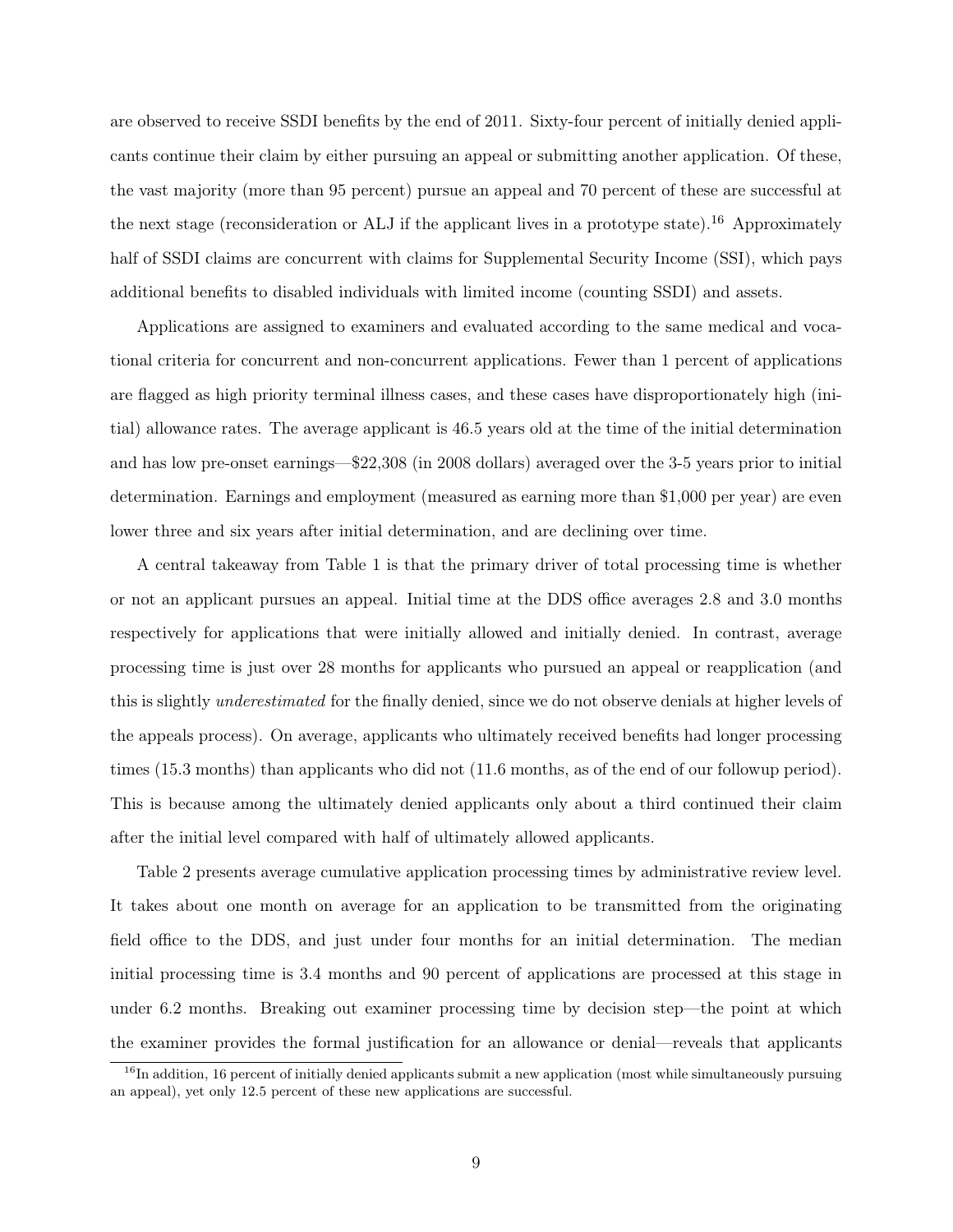who are allowed or denied for clear cut reasons receive somewhat faster decisions than applicants who are evaluated using a combination of medical and vocational criteria.<sup>17</sup> Just over a quarter of applications proceed through reconsideration, which adds just over five months on average. Just under a third of applicants participate in a hearing at the ALJ level, which adds more than two years to average cumulative processing time.<sup>18</sup> A very small fraction of applicants receive benefits after appealing a negative ALJ decision, but those who do wait on average an additional 15.4 months. Finally, applicants who submit a new application (either after an initial denial or a denial at the reconsideration or ALJ level) also have a lengthy processing time because the vast majority of them also pursue an appeal.

## 2 Empirical Strategy

From the time that an SSDI application is filed to the time a final determination is made, the applicant may not earn more than approximately \$1,000 per month, since this would exceed the Substantial Gainful Activity (SGA) threshold and result in a denial of benefits.<sup>19</sup> Thus, the vast majority of SSDI applicants would be expected to remain out of the labor force while awaiting a disability determination, regardless of their work capacity. Does this occur in practice? Figure 1 plots the fraction of denied 2005 SSDI applicants who were participating in the labor force during each of the six years before and after their *initial* decision.<sup>20</sup> Applicants are further subdivided into six groups according to the year of their *last* observed SSA decision  $(2005 - 2011)$ . This variation in last decision date stems in large part from applicants' appeal behavior: applicants who do not appeal their initial denial or whose appeal moves extremely rapidly will have a last decision date of 2005; those who appeal and reach closure by December of the year following their initial denial will have a 2006 date, etc. Figure 1 documents that labor force participation falls for all six applicant groups

 $17$ Clear cut cases include a disability that meets medical listings or, alternatively, a disability that is judged nonsevere or "obviously" temporary, meaning unlikely to last longer than 12 months.

<sup>&</sup>lt;sup>18</sup>The fraction entering reconsideration is smaller than the fraction receiving an ALJ hearing because in 10 "prototype" states, the reconsideration step was temporarily eliminated, as discussed in footnote 12.

 $19$ An exception is when work during the 5-month waiting period qualifies as an unsuccessful work attempt. To qualify, the employment spell must be terminated (or earnings reduced to below SGA) as a result of the impairment or the "removal of special conditions related to the impairment that are essential to the further performance of work." Different rules apply to unsuccessful work attempts of different lengths but an unsuccessful work attempt may not last more than 6 months.

<sup>&</sup>lt;sup>20</sup>The figure focuses on denied applicants to avoid confounding post-decision employment rates with SSDI receipt/work disincentives. Our empirical work analyzes the impact of SSDI decision times on the subsequent employment of both allowed and denied applicants.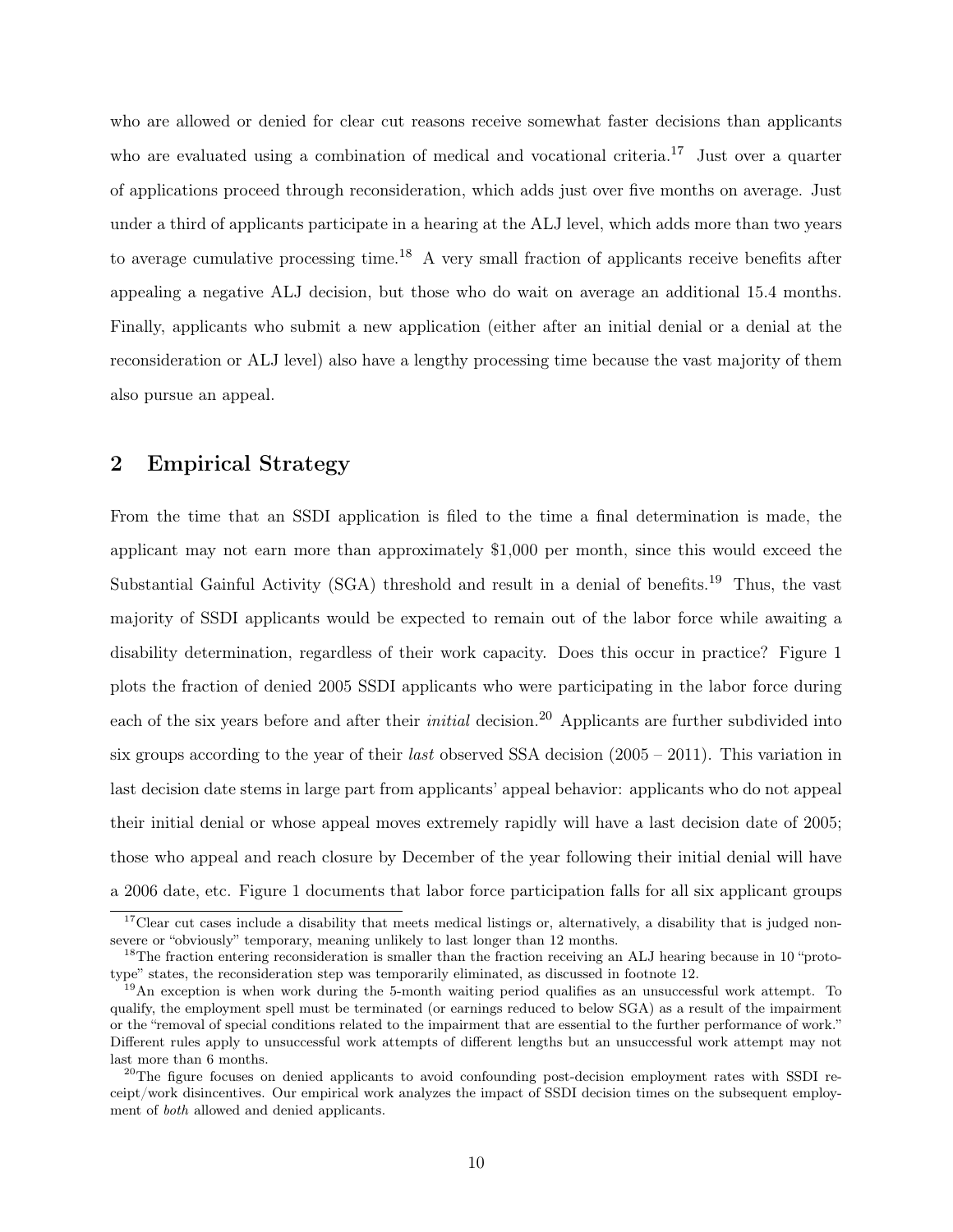in the years prior to SSDI application, consistent with the onset of disability. Consistent with SSDI program incentives, applicants' employment trajectories vary systematically with their date of final decision. Applicants whose final decision year coincides with their initial denial year of 2005 exhibit a 12 point rebound in employment between 2005 and 2006. Those whose final decision date occurs a year later in 2006 regain only four points of employment between 2005 and 2006—prior to their final decision—and 11 points in the year thereafter. Applicants who obtain a final decision in 2007 gain approximately two to three points per year between 2005 and 2007 and then six points in the year immediately thereafter.<sup>21</sup> While this empirical regularity does not correspond to the causal effect of delays on subsequent employment—the variation in delay seen here stems largely from applicants' own appeal decisions—it clearly reveals that applicants curtail labor force participation while awaiting their SSDI determinations. This motivates our use of examiner processing time as an instrumental variable for applicants' time out of the labor market, potentially leading to a decay effect.

Figure 2 presents a simple schematic to illustrate the potential importance of the human capital decay effect and its relationship to the widely studied benefit receipt effect. The figure shows observed earnings of SSDI applicants as a function of time since the SSDI application for an applicant in two potential states of the world: allowed (green) and denied (red). In this figure, the vertical distance  $\gamma$  represents the causal effect of an SSDI allowance on earnings (or alternatively, the probability of labor force participation). The slopes of the red and green lines,  $\delta$ , reflect the causal effect of time out of the labor force on earnings (or employment): both allowed and denied applicants lose work capacity at rate  $\delta$  with elapsed time out of the labor force. Thus, the observed earnings of denied SSDI applicants understate their earnings potential at the time of application, with the gap between initial and final work capacity growing with the length of the application process.

To empirically test for the delay-decay effect of SSDI application on subsequent employment and earnings, we estimate a causal model of labor supply analogous to that in Figure 2:

$$
y_i = X_i \beta + \gamma D I_i + \delta T_i - s_i + \varepsilon_i.
$$
\n<sup>(1)</sup>

Here,  $y_i$  is the observed labor supply of applicant i measured two to six years following the initial

 $21$ Also noteworthy, the employment rebound associated with the final claims adjudication date appears to attenuate with each passing year following the initial denial.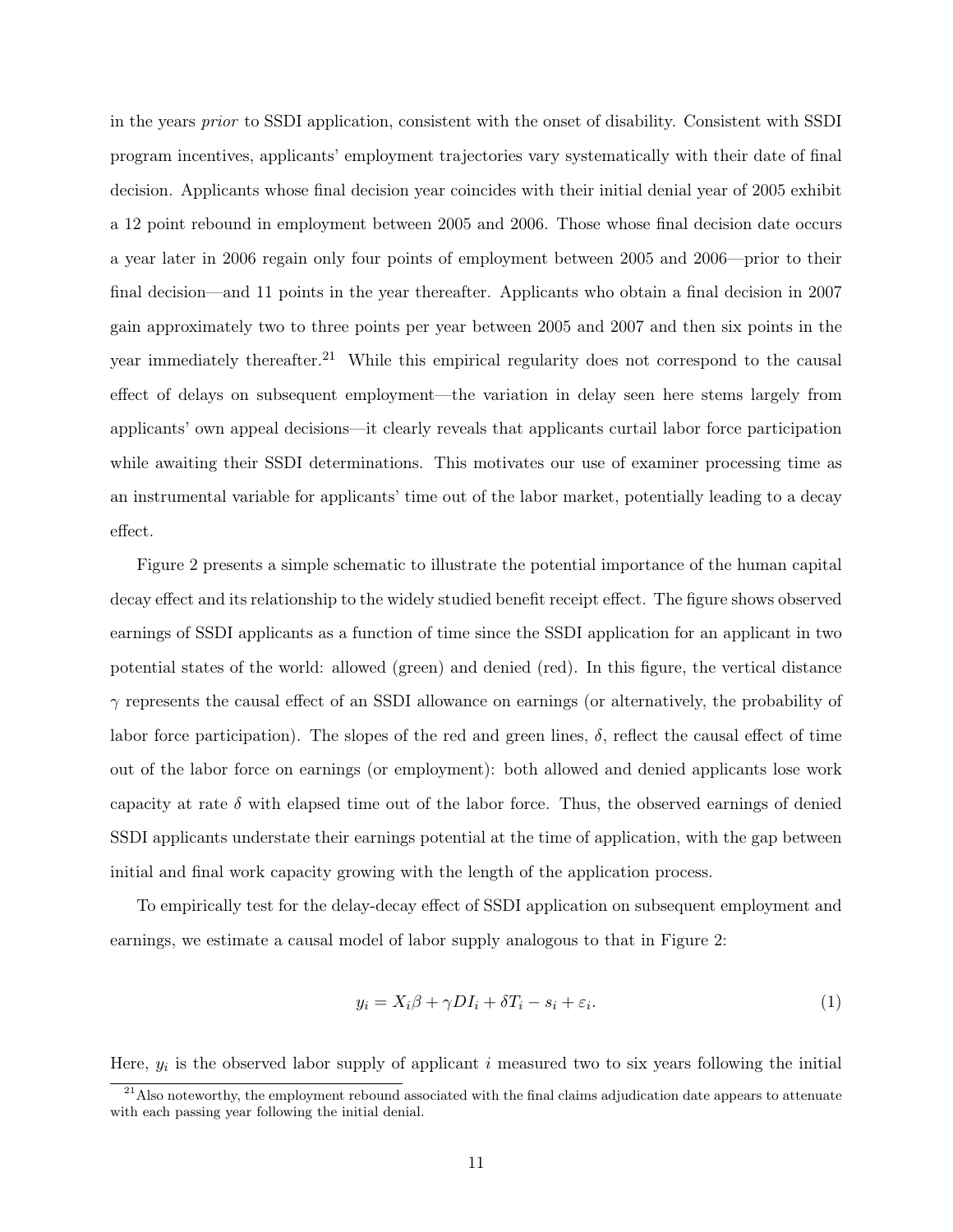determination, respectively,  $X_i$  is a vector of observed individual characteristics that influence labor supply (e.g., age, impairment type),  $DI_i$  is an indicator for whether the applicant was ultimately awarded benefits (i.e., was observed to be a SSDI beneficiary within six years of the initial determination),  $T_i$  is the applicant's total processing time measured in months from the application filing date to the last observed decision date,  $s_i$  represents unobserved factors that affect labor supply such as impairment severity or lack of labor force attachment, and  $\varepsilon_i$  is an idiosyncratic error term. As in the figure, the causal parameters of interest are  $\gamma$  and  $\delta$ , which respectively measure the benefit receipt effect—the reduction in labor supply caused by receipt of disability benefits—and the labor supply decay rate, that is, the reduction in labor supply caused by an additional month of application processing time. Since our outcome variable  $y_i$  captures earnings or employment following completion of the SSDI application process,  $\delta$  reflects the causal effect of pre-decision waiting time on post-decision employment and earnings rather than the mechanical effect of waiting time on labor force participation during the application process.<sup>22</sup> The combined effect of SSDI on post-application labor supply operating through these two causal channels is  $\gamma + \delta T$  for an allowed applicant and  $\delta T$ for a denied applicant.

A key challenge for consistently estimating  $\gamma$  and  $\delta$  is that unobserved determinants of labor supply contained in  $s_i$  may also affect both the ultimate award decision and application processing time. For example, applicants with severe impairments are both more likely to be allowed and more likely to be decided at an earlier decision step (i.e., based on the medical listing criteria) than applicants with less severe impairments. If processing time is shorter for those with more severe impairments, then the ordinary least squares (OLS) estimate of  $\delta$  will be biased towards zero. Intuitively, applicants with shorter processing times will have relatively low post-decision labor supply due to their unobservably poor health while those with longer processing times will have higher post-decision labor supply due to their relatively good health. Estimates of  $\delta$  would therefore understate the health-constant impact of additional processing time on subsequent labor supply. Conversely, if processing time is shorter for applicants with stronger labor force attachment because they are more likely to discontinue a claim in favor of returning to the labor force, then the OLS estimate of  $\delta$  will overstate the true decay effect. These same factors also confound estimation

 $22$ Two to three years following the initial determination, some rejected applicants remain in the appeals process. This fraction becomes vanishingly small after six years, which is the close of our sample window.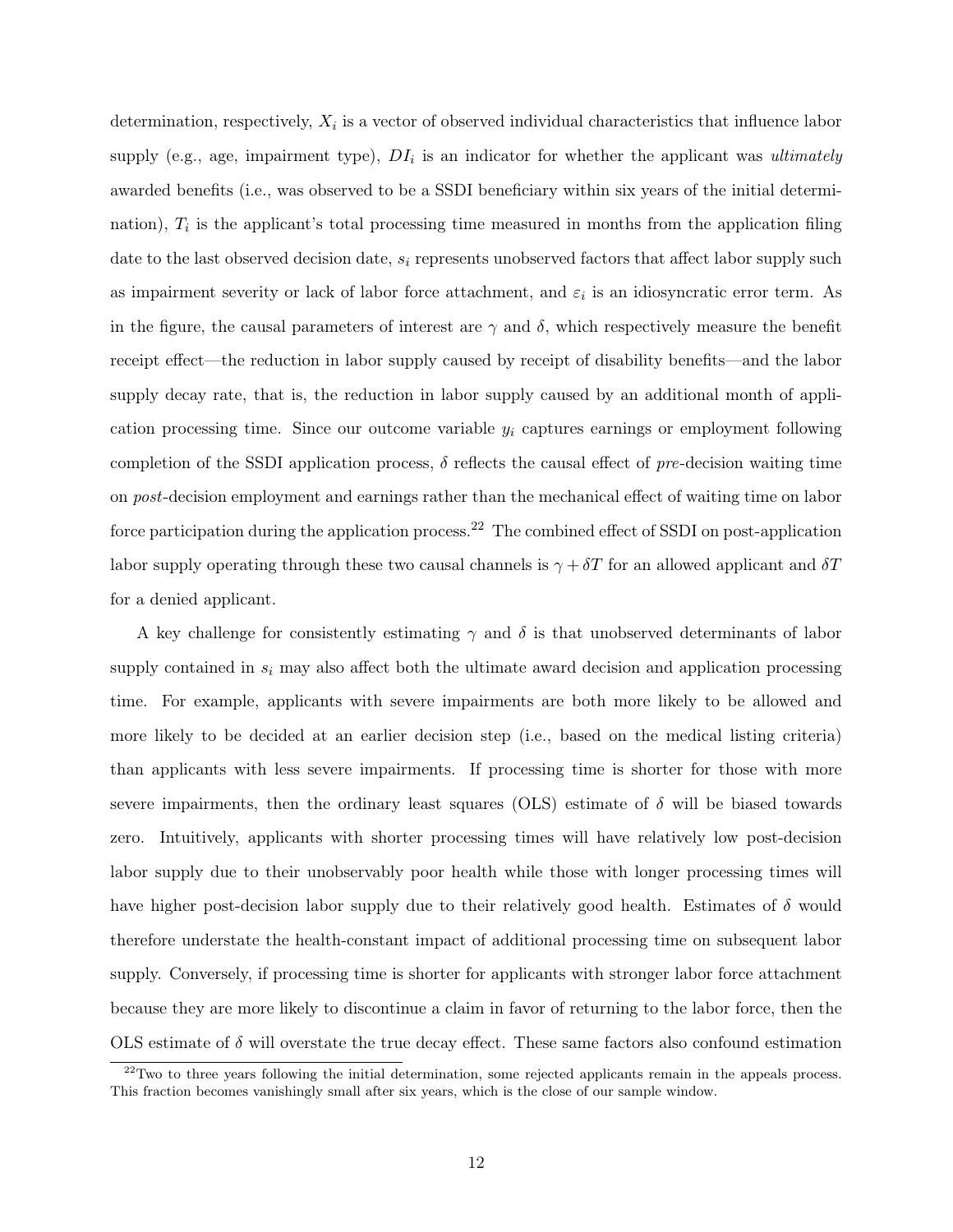of the benefit receipt effect. The OLS estimate of  $\gamma$  is biased upward to the extent applicants with more severe impairments are both more likely to be allowed benefits and less able to work, and biased downward to the extent applicants with lower labor force attachment are both less likely to be allowed benefits and less likely to participate subsequently.

To overcome these confounds, we leverage the empirical strategy of Maestas, Mullen and Strand (2013, MMS hereafter) to estimate the effect of SSDI benefit receipt on labor supply ( $\gamma$ ). MMS show that DDS examiners differ in the implicit thresholds that they employ when judging the severity of a disability. All else equal, applications sent to low-threshold examiners are more likely to be allowed than others whereas those sent to high-threshold examiners are more likely to be denied. MMS observe that because applications are conditionally randomly assigned to examiners, examinerspecific allowance rates can be used to instrument for the ultimate allowance decision for individual applicants, thereby identifying the causal effect of the allowance decision on subsequent labor supply.

Building on MMS, we take advantage of the fact that DDS examiners also vary in the speed at which they process disability applications—some DDS examiners are considerably faster than others. Using the conditional random assignment of cases to DDS examiners, this natural variation in examiner processing speed during the initial determination phase generates exogenous variation in total processing time (which includes time spent in the appellate phases) that is uncorrelated with unobserved applicant characteristics, as we document below. Thus, we can use examiner assignment to isolate exogenous variation in applicant processing times that is independent of impairment severity and labor force attachment.

Specifically, we divide total time  $T$  into  $t_1$ , representing applicants' time to initial decision, and  $t_2$ , representing time in the appeals process or reapplication, where  $T = t_1 + t_2$ . Note  $t_2 = 0$  for initially allowed applicants and those initially denied applicants who decide not to continue pursuing disability benefits after their initial determination. Let

$$
t_{1ij} = X_i \beta^0 + \tau_j + \epsilon_i^t,\tag{2}
$$

where  $\tau_i$  represents the examiner-specific component of processing speed. We construct a jackknife instrumental variable,  $EXTIME_{j(i)}$ , which measures the average processing time of the examiner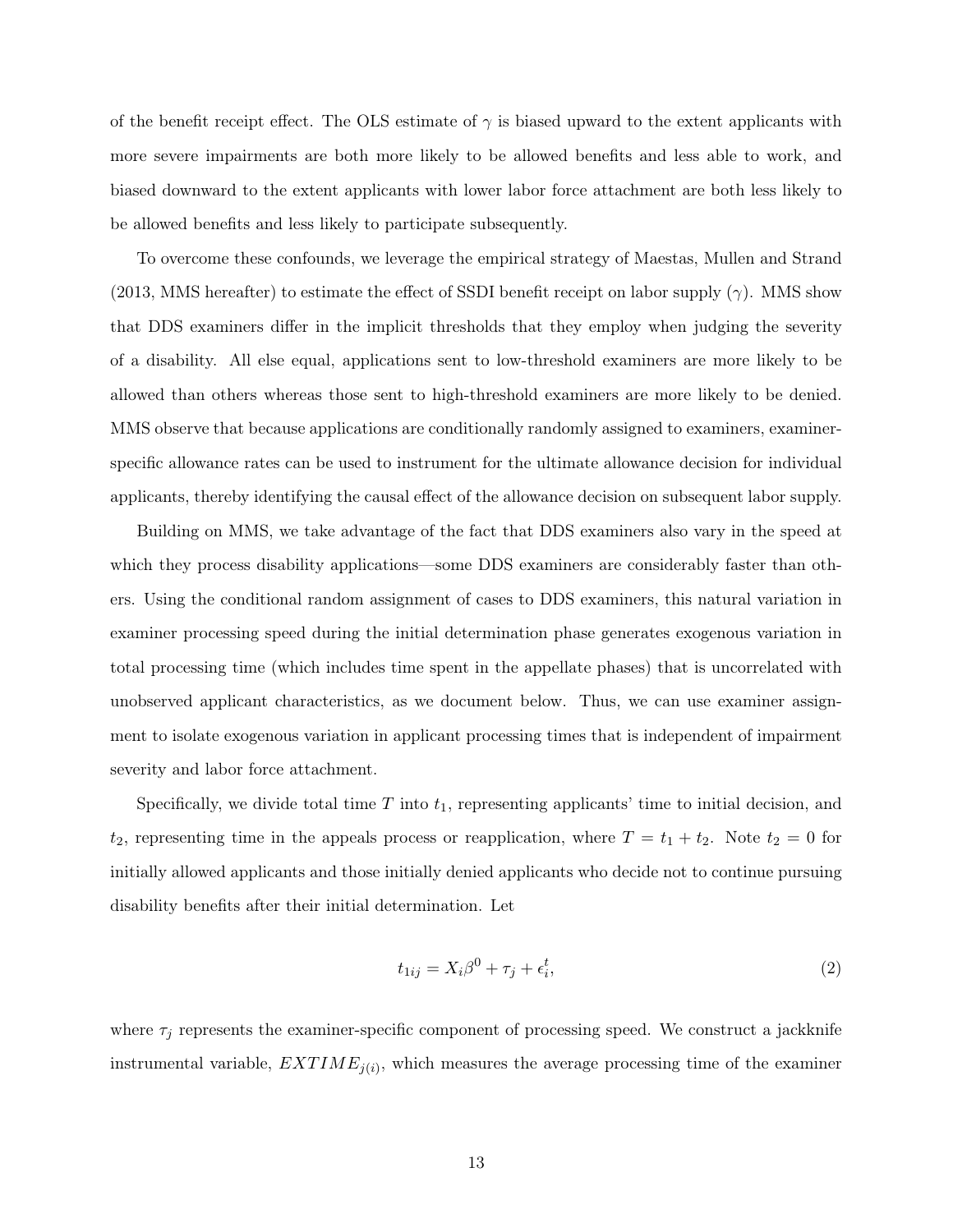j to which applicant i is randomly assigned, excluding applicant i's own processing time:<sup>23</sup>

$$
EXTIME_{j(i)} = \frac{1}{N_{j-1}} \sum_{k \neq i,k=1}^{N_j} t_{1k},
$$

where our construction of  $EXTIME_{i(i)}$  parallels the construction of the measure of examiner allowance propensity in MMS 2013, which is equal to the (jackknifed) examiner allowance propensity,  $EXALLOW_{j(i)}$ , for the examiner to which an applicant is assigned. As documented in MMS, SSDI applications are randomly assigned to DDS examiners conditional on a small set of "assignment variables"—case information that is identified when the application is transmitted from the field office to a particular DDS, and which could potentially be used in the (computerized) assignment of cases to examiners depending on the DDS. All DDS offices use priority processing flags (primarily terminal illnesses in our sample period), which they may use to assign cases to specialty units; furthermore, some DDS offices assign cases based on the affected broad body system (mental, musculoskeletal, etc.) or common condition (e.g., anxiety disorders, back disorders) to new examiners still completing their training. Conditional random assignment of applicants to DDS examiners ensures that after controlling for assignment variables, individual case characteristics are not correlated with examiner processing speed and, apart from a common additive component due to average case mix across all examiners,  $EXTIME$  is an unbiased estimator of examiner speed  $\tau_i$ .

#### 2.1 Verifying the research design

To verify that the data are consistent with random assignment of applicants to case examiners within DDS offices, Table A-1 presents the results of "balance tests" where we regress examiner characteristics  $EXALLOW$  (average allowance propensity) and  $EXTIME$  (average processing time) on the non-assignment variables, age and prior earnings, with and without assignment variables included as controls (i.e., body system codes, top 20 diagnosis codes, terminal illness flag, month of receipt at DDS, concurrent status and 3-digit zip codes). We examine earnings six to nine years prior to the initial decision to avoid potentially confounding earnings with onset date, which some DDSs use as an assignment variable when case volumes or backlogs are high. As indicated by the F-tests at the bottom of the table, we find that after controlling for assignment variables, individual characteristics

<sup>&</sup>lt;sup>23</sup>We construct  $EXTIME$  using time at the DDS office, excluding the time it takes to arrive at the DDS office from the field office upon filing. Thus  $t_2$  includes this initial component of processing time for all applicants.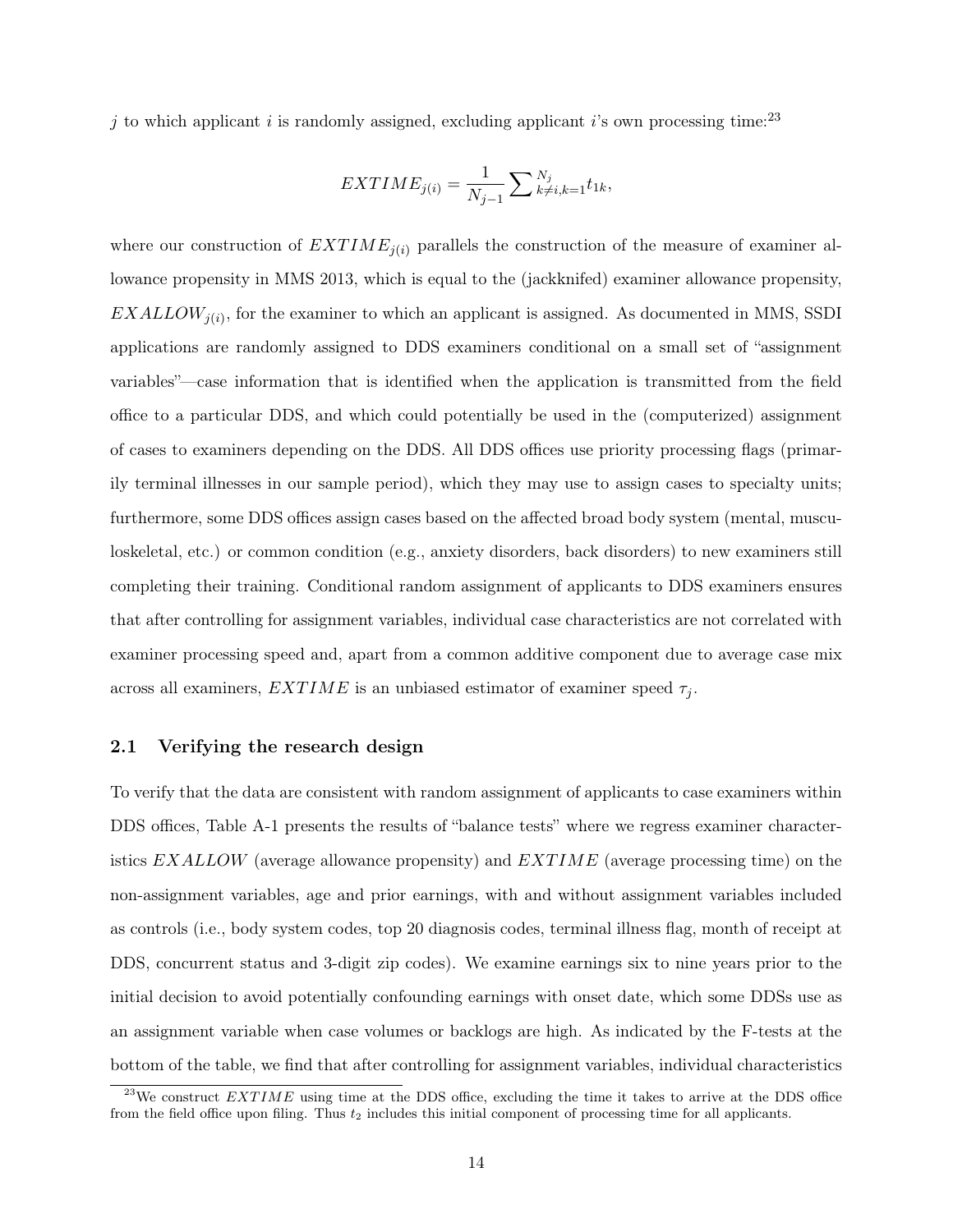no longer predict examiner characteristics.

Although there is wide variation in initial processing times at the applicant level, it does not necessarily follow that there is significant variation in average processing times at the examiner level. To assess this variation, we plot in Figure 3 the distribution of examiner processing time expressed as deviations from the average processing time across all examiners within the same DDS office. The DDS-office mean processing time is three months. Adjusting for case-mix differences tightens the distribution of examiner times, reducing the standard deviation from 0.8 months to 0.4 months, but there is still significant variation in average processing times across examiners within the same DDS office (adjusted coefficient of variation of 0.13).<sup>24</sup> Figure 4 plots our measure of examiner speed  $EXTIME$  against the measure of examiner allowance propensity  $EXALLOW$  from MMS. Interestingly, these two attributes of examiner screening—allowance propensity and processing speed—are essentially uncorrelated with one another (after adjusting for case mix,  $\rho = 0.016$ ).

The variable  $EXTIME$  is a valid instrument for final decision time under two key assumptions. The first is a monotonicity assumption: cases processed by "fast" examiners would take longer if processed by "slow" examiners.<sup>25</sup> While this assumption cannot be directly verified, Table A-2 presents a test of its face validity in which we regress time to decision on variants of  $EXTIME$ and EXALLOW that are constructed using all cases assigned to the same examiner except those of the same body system type. These estimates confirm that processing speed has a strong examinerspecific component: applicants with body system impairment type A assigned to examiners who make relatively rapid determinations on impairments of type  $A'$  also receive relatively fast determinations, and similarly for applicants assigned to relatively slow examiners.

The second key assumption is an exclusion restriction. For  $EXTIME$  to be a valid instrument for decision time, it must be orthogonal to other factors affecting labor supply. While conditional random assignment breaks the correlation between  $T_i$  and  $s_i$ , there remains the possibility of a correlation between the instrument  $EXTIME_{j(i)}$  and the indicator for ultimate allowance,  $DI_i$ <sup>26</sup> Even though

<sup>&</sup>lt;sup>24</sup>We do this adjustment by regressing  $EXTIME_{j(i)}$  on DDS office indicators and examiner caseload characteristics (3-digit zip code, body system codes, top 20 diagnosis codes, terminal illness high-priority flag, month of receipt at DDS, age group, average pre-onset earnings and concurrent application status) and plot the residuals from this regression.

 $25$ The monotonicity assumption is not required if we instead assume that the treatment effect of processing speed is constant in the applicant population. We find the monotonicity assumption more palatable, however, and view our estimates as recovering a local average treatment effect (Imbens and Angrist, 1994).

<sup>&</sup>lt;sup>26</sup>As noted above,  $DI_i$  is also an endogenous regressor correlated with  $s_i$ .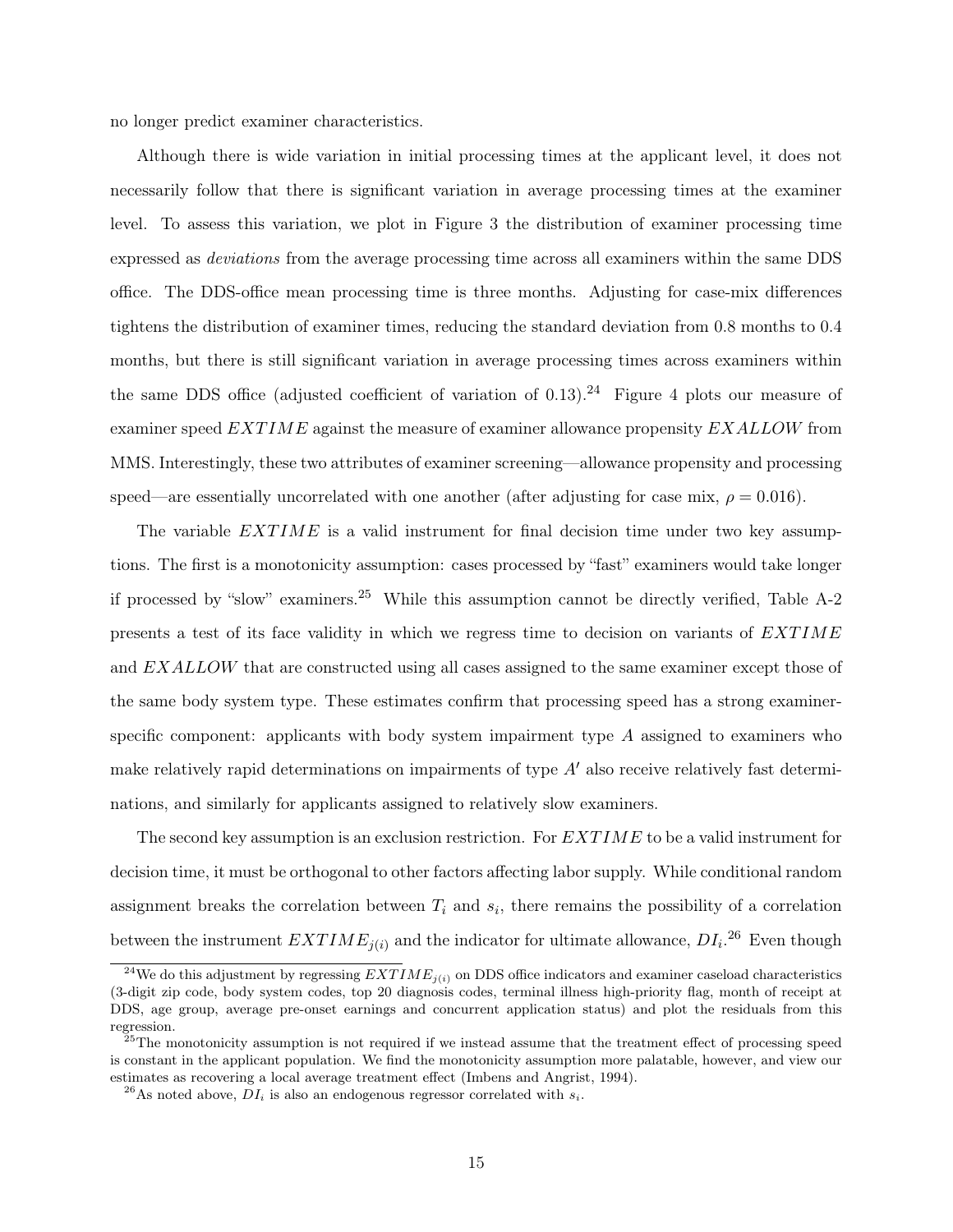examiner speed is uncorrelated with examiner allowance propensity in the initial allowance decision, it could still be the case that the speed of the initial decision could affect the likelihood of a denied applicant continuing his claim through an appeal or reapplication and thus potentially the likelihood that he ultimately receives SSDI benefits (at a later stage). We investigate this possibility in Table A-3 and find that assignment to a slow or fast examiner does not affect likelihood of benefit receipt.

Finally, Table A-4 presents a series of overidentification tests of the causal pathways through which examiners affect applicants' employment rates two to six years after the initial determination.<sup>27</sup> We reject examiner speed as the sole causal pathway but fail to reject  $(p>0.05)$  the combination of examiner speed and allowance propensity as the sole pathways for all applicants after two years (when many applicants are still in the appeals process). For the subgroups defined by allowance status, we fail to reject examiner speed as the sole causal pathways after two years (and for all years among the initially allowed). Thus, the accept the null hypothesis that there are no additional causal channels through which examiners affect applicants' subsequent labor supply other than application processing time and SSDI receipt.<sup>28</sup>

The above results imply that consistent estimate of  $\delta$  can be obtained by estimating an instrumental variables model with one endogenous regressor—application processing time—on the full set of applicants ignoring SSDI receipt. At the same time, because  $EXTIME$  is uncorrelated with benefit receipt, either initially or ultimately, we can estimate decay effects for different subpopulations, namely the initially allowed, the finally allowed and the finally denied.<sup>29</sup> Our causal framework implies that variation in examiner processing time will only adversely affect the labor supply of applicants who receive a favorable determination *after* the five month waiting period has elapsed; it should not affect labor supply of applicants who receive a favorable determination sooner since these applicants must still complete the five month waiting period before engaging in gainful employment.

$$
\frac{RSS_R - RSS_U}{J - M} \times \frac{N - J}{RSS_U} \stackrel{H_0}{\sim} F(J - M, N - J)
$$
\n(3)

<sup>27</sup>Specifically we compute the following test statistic:

where  $RSS_{R}$  is the residual sum of squares from the "restricted" reduced form regression of employment on  $EXALLOW$  and/or  $EXTIME$  (and covariates) depending on the causal pathway being tested,  $RSS_U$  is the residual sum of squares from the "unrestricted" regression of employment on  $J$  examiner dummies in lieu of  $EXALLOW$  and or EXT IME, and M is the number of degrees of freedom in the restricted regression.

<sup>&</sup>lt;sup>28</sup>This finding makes intuitive sense. Arguably, the only applicant outcomes that examiners can affect are processing time and the initial allowance or denial decision. SSDI benefit amounts are solely determined by prior earnings.

<sup>&</sup>lt;sup>29</sup>Note that we cannot estimate such models for the subsample of initially denied applicants since examiner time also affects the likelihood of reapplication in the initially denied sample (Table A-3).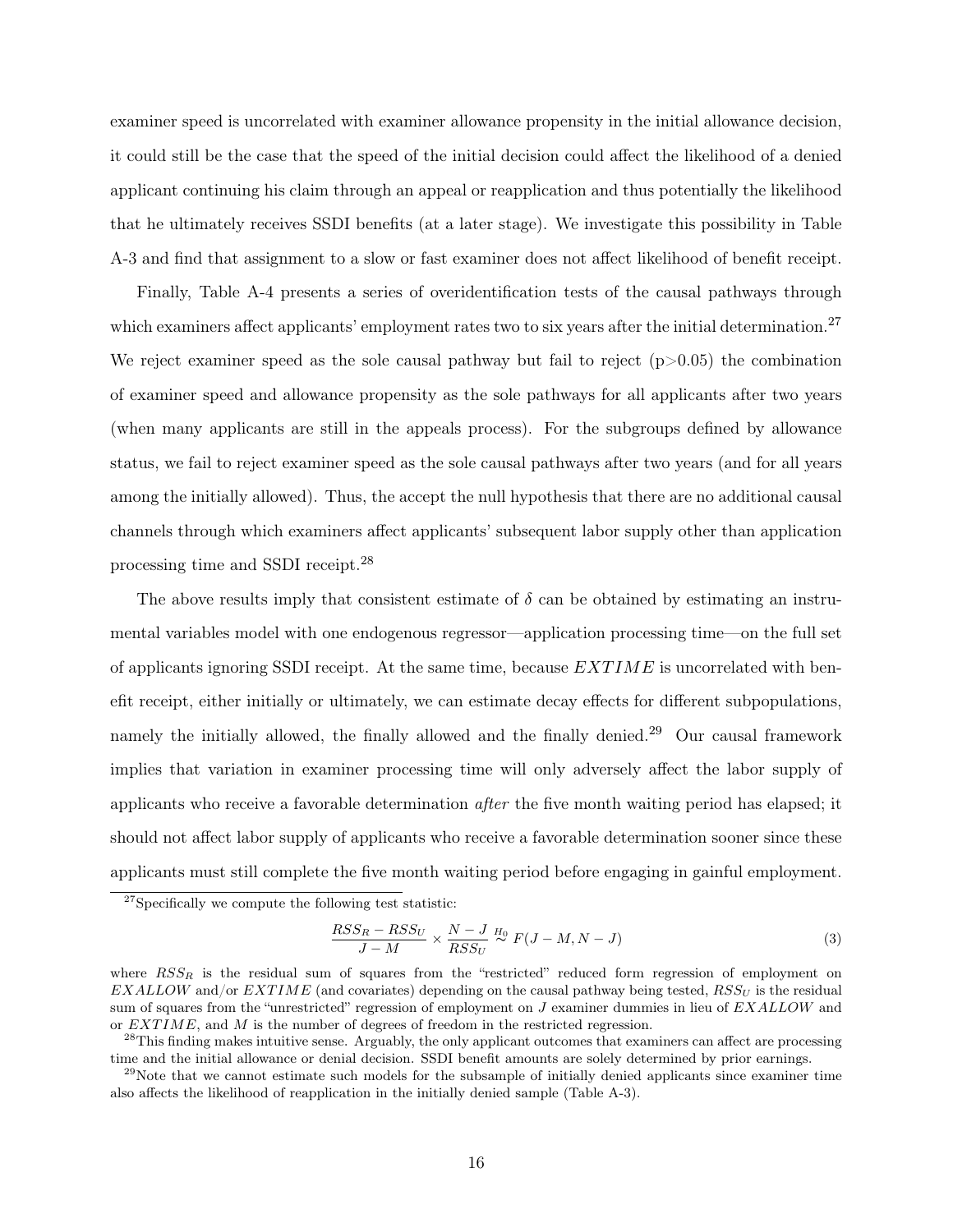We directly test this causal mechanism using the subsample of initially allowed applicants, for whom we observe recorded disability onset date (needed to compute the length of the waiting period) in Section  $(3).^{30}$ 

When we subsequently broaden the sample to include all SSDI applicants—including both the initially allowed and initially denied—to examine the *joint* effects of processing time and SSDI receipt on subsequent labor supply, we require an additional source of variation that affects the likelihood of receiving an SSDI allowance but is uncorrelated with applicants' health or other unobserved factors affecting labor supply. We use variation in examiner allowance propensity as this second source of variation.

Table 3 presents first-stage regression estimates of the effects of EXTIME and EXALLOW on initial processing time, time until final decision and SSDI receipt in columns 1–3, respectively, for the full sample of SSDI applicants. Columns  $4-6$  present estimates of the effect of  $EXTIME$  on final processing time separately for the initially allowed, finally allowed and finally denied, corresponding to the first stage regressions for each of these subgroups. We display the coefficient obtained under three different specifications. The first specification is an OLS regression specification with no controls. The second is a specification that includes the assignment variables (DDS indicators, terminal illness flag, body system codes and top 20 diagnosis codes). The third specification further adds applicant characteristics (age, pre-disability earnings, three-digit zip code). This exercise also doubles as an additional randomization test: if the coefficient on  $EXTIME$  is statistically unchanged upon the inclusion of individual characteristics, then our assumption of conditional random assignment is supported.

The first column presents a regression of time from filing to initial decision on  $EXTIME$  and  $EXALLOW$  for the full sample. Without covariates, the coefficient on  $EXTIME$  is 0.953, which is close to its theoretical value of one. The attenuation away from one is due to sampling variation in the construction of  $EXTIME$ , which is computed over finite examiner caseloads.<sup>31</sup> The coefficient on  $EXTIME$  falls to 0.642 when we include the necessary assignment variables and remains unchanged once we add applicant characteristics, indicating that  $EXTIME$  is indeed uncorrelated

<sup>30</sup>The DIODS data only provided recorded onset data for initially allowed applicants.

 $31$ If EXTIME were constructed as a simple mean rather than a jackknife measure, this coefficient would be mechanically one. Attenuation bias due to sampling variation in  $EXTIME$  does not bias the causal estimate of the effect of processing time in the second stage since it affects both the first stage and reduced form proportionally.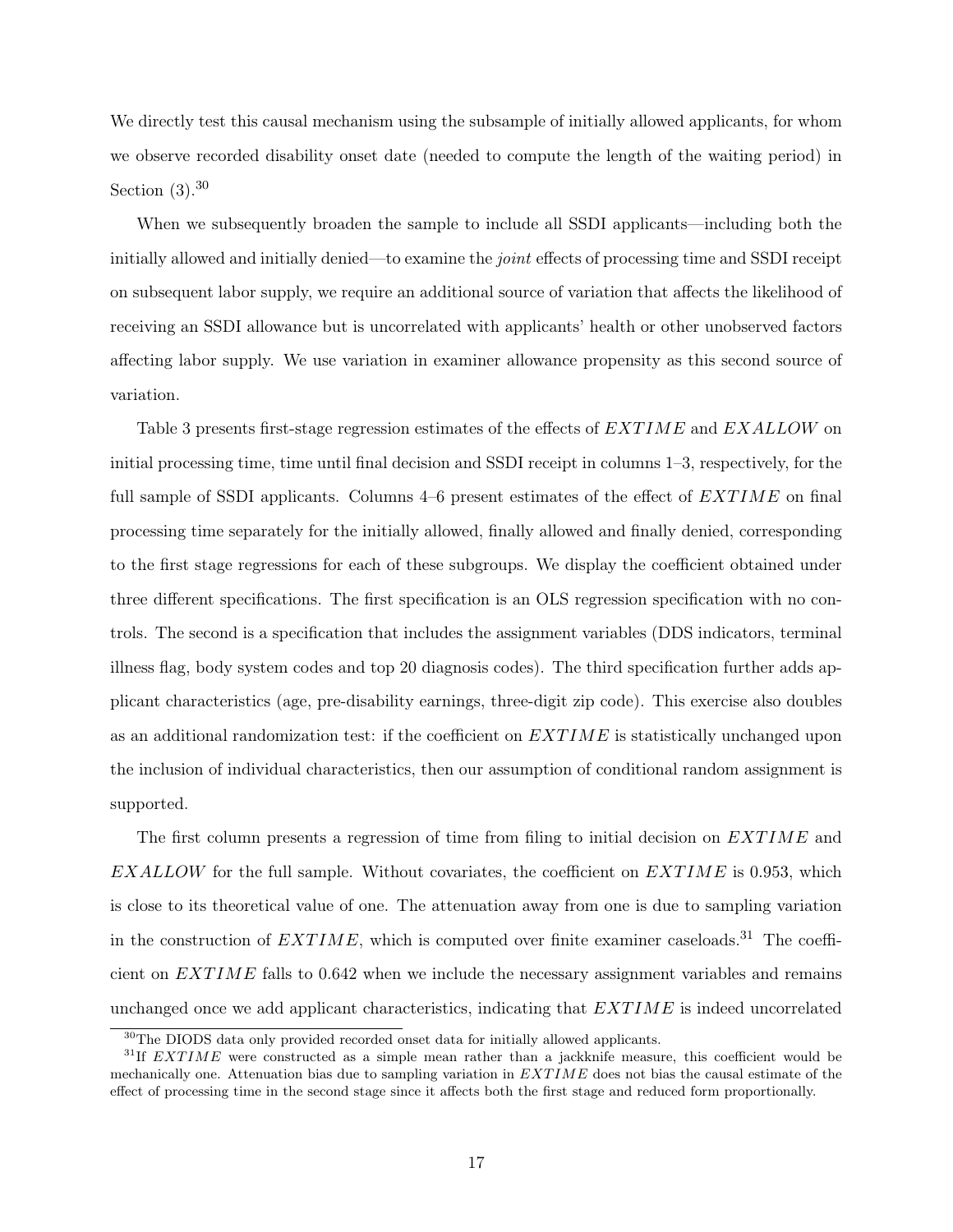with applicant characteristics (after conditioning on the assignment variables).<sup>32</sup> Column 2 shows that  $EXTIME$  is slightly less predictive of final time than initial time, where final time corresponds to time from filing to the final (observed) decision, including appeals or reapplication. Nevertheless the first stage coefficient of 0.529 is statistically significant, with an Angrist-Pischke multivariate F-statistic of 286, which indicates a strong first stage (Angrist and Pischke, 2009, pp. 217-18).<sup>33</sup> Column 2 also indicates that applicants assigned to examiners with higher allowance rates have substantially lower total processing times—since an initial allowance obviates the need for appeal. This implies that even a small effect of processing time on subsequent employment could have important consequences for estimating the effect of SSDI receipt: assignment to the examiner with the lowest versus highest allowance propensity in a DDS office adds nearly seven months on average to an applicant's time out of the labor market. Finally, column 3 presents the first stage for SSDI receipt (Angrist-Pischke multivariate F-statistic  $= 158$ ). Consistent with findings from Table A-3, applicants assigned to slower examiners are not any more or less likely to receive SSDI benefits.<sup>34</sup>

#### 3 Do Processing Times Affect Labor Supply of SSDI Beneficiaries?

We first present estimates of the processing time effect for the subsample of initially allowed applicants, then subsequently consider the joint effects of processing time and benefit receipt for all SSDI applicants. Because the examiner processing time instrument is uncorrelated with the ultimate allowance decision for those who are initially allowed (Table A-3), we can test for a delay-decay effect of the application process on SSDI beneficiaries specifically without being concerned about sample

 $32$ Although EXTIME and EXALLOW are uncorrelated, the coefficient on EXALLOW is statistically significant and positive in the column 1 models because  $EXTIME$  and  $EXALLOW$  are both constructed on the same finite sample of applicants. This induces a correlation between  $EXALLOW$  and the measurement error in  $EXTIME$ , now part of the error term in Equation (2) (since  $EXTIME$  measures "true" average examiner processing time  $\tau$ with error). This biases the coefficient on  $EXALLOW$ , which reflects the correlation with the error term rather than its theoretical value of zero. We confirm that the coefficient on  $EXALLOW$  is insignificant and small (-0.01) when we exclude  $EXTIME$  (and hence any measurement error) from the regression. Consistent with the two theoretical constructs being uncorrelated, excluding EXALLOW from the regression has only a small effect on the estimated coefficient on  $EXTIME$  (0.640 vs. 0.642).

 $33$ The incremental F-statistics for the subsamples are 3,119 for the initially allowed, 107 for the finally allowed and 166 for the finally denied. (Note that these models only have one endogenous regressor, processing time.)

<sup>&</sup>lt;sup>34</sup>The Table 3 estimate of 0.165 for  $EXALLOW$  is slightly smaller than the analogous estimate of 0.204 in MMS (Table 2, column 6). This is due primarily to the inclusion of indicators for the top 20 diagnosis codes to allow for a finer level of homogenous case assignment to trainee examiners to improve balance. We are also now able to directly observe TERI cases, as opposed to having to impute them, although this does not substantially affect the estimated coefficient on  $EXALLOW$ . Our sample also differs slightly because we exclude examiners with small  $(*30*)$  caseloads in 2005 whereas MMS excluded examiners with small combined caseloads in 2005 and 2006.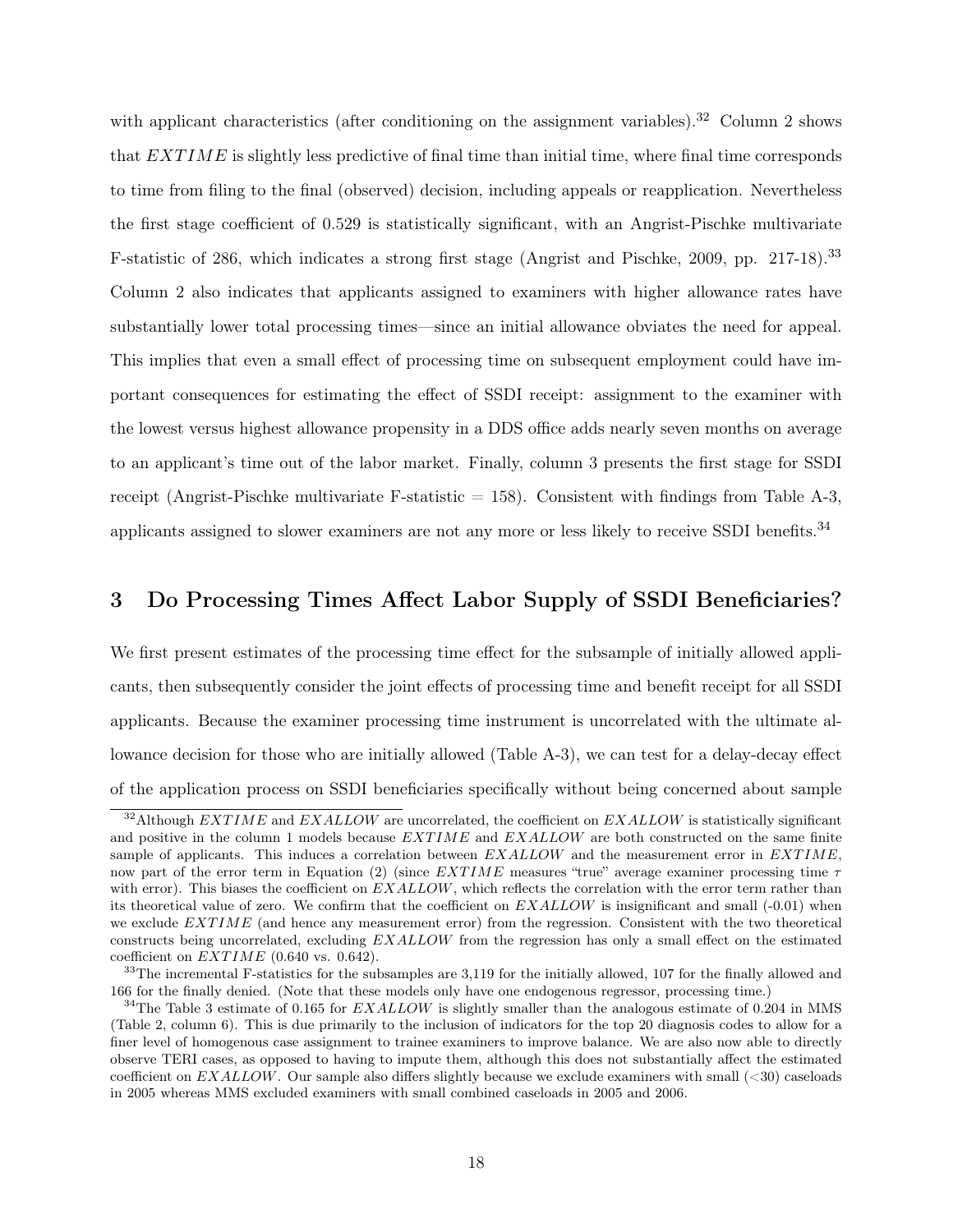selection. Moreover, by comparing the decay effect for the initially allowed with our estimates for the whole sample (presented in Section 3.3), we can determine whether the decay effect appears to be different for the initially allowed and denied. Finally, the fact that examiner processing time is non-binding for the subset of allowed applicants who receive their decision prior to the end of their mandatory 5-month waiting period allows us to implement an informative falsification test of our identification strategy using only initially allowed applicants.

#### 3.1 The effect of processing time for the initially allowed

Table 4 presents presents OLS and 2SLS estimates of the effect of processing time on the employment and earnings of the initially allowed, measured at two through six years following their initial decision in 2005. The OLS estimates in columns 1–3 indicate that each additional month of processing time is associated with a reduction in employment (measured as annual earnings of at least \$1, 000) of 0.17 points two years later. This association persists for at least six years. These associations should not be taken as causal since, as discussed above, observed claimant-level variation in processing times may reflect both exogenous and endogenous factors, most importantly applicant health. It is plausible that applicants with the most severe health impairments are allowed more quickly by DDS examiners because their impairments meet medical listings. This would bias OLS estimates towards underestimating the effect of processing time on subsequent employment (since those least able to work would receive faster awards).

Instrumental variables estimates of the impact of processing time on labor supply using the examiner instrument  $EXTIME$  are consistent with this reasoning. We find that an additional month of processing time causes a 0.44 point reduction in employment (Panel A), a 0.29 point reduction in the probability of engaging in SGA (Panel B) and a \$167 reduction in annual earnings (Panel C) two years later. These effects increase slightly in year three and then fall in year four (2008), when unemployment rates were at their peak during the Great Recession.<sup>35</sup> However, the estimated effects have rebounded to approximately their initial levels by 2011 (the end of our follow-up period). These point estimates are more than twice as large in magnitude than the corresponding OLS estimates. Extrapolating to an average initial processing time of 3.6 months, the 2SLS estimates

 $^{35}\rm{Labor}$  force statistics from the BLS website  ${\tt http://data.bls.gov/pdq/SurveyOutputServlet?request\_action=}$ wh&graph\_name=LN\_cpsbref3, accessed 9/22/2014.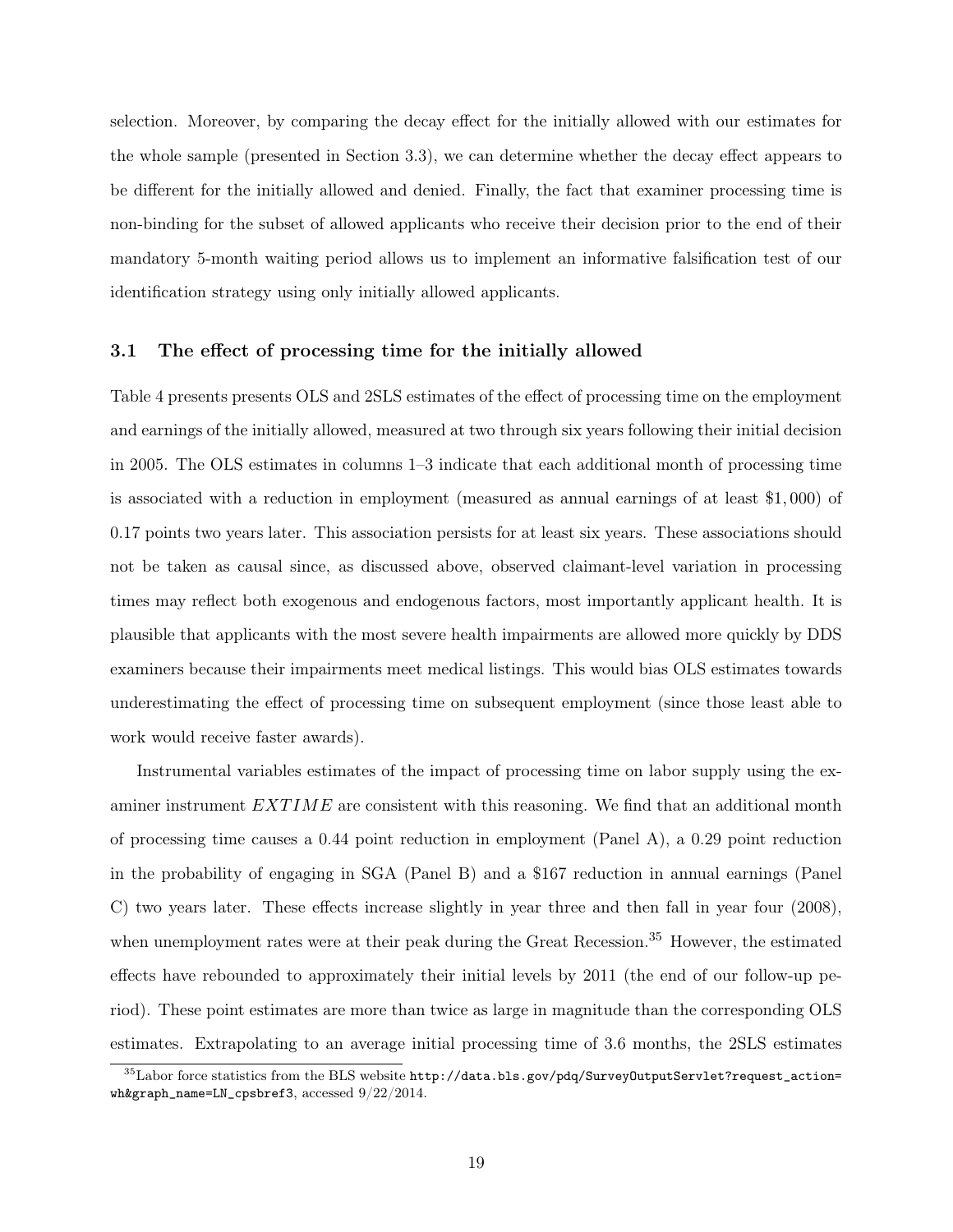imply that employment among SSDI beneficiaries who were allowed at the initial level is 1.4 to 1.6 points (approximately 14 percent) lower than it would be if they were able to remain in the labor force during the determination process without jeopardizing the allowance decision. This interpretation assumes that processing time affects post-application labor supply by inducing applicants to withdraw from or remain out of the labor force while awaiting a disability determination. We test this interpretation next.

#### 3.2 Testing the identification strategy using the five month waiting period

To qualify for SSDI, applicants may not perform substantial gainful activity for at least five months before benefits may commence. This rule suggests an identification test for our research design: for applicants who are awarded benefits within five months of disability onset, examiner speed should have no marginal effect on labor force participation after benefit payments begin. Thus, evidence of an examiner time-induced decay effect among applicants awarded benefits within five months would point to a violation of the exclusion restriction assumption.<sup>36</sup>

We perform this test by partitioning total processing time into two components: time during which examiner delays are non-binding constraints on labor supply (i.e., during the mandatory waiting period), and time during which examiner delays are binding constraints (i.e., time after the waiting period).<sup>37</sup> Figure 5 shows three possible cases. In the first case, the applicant files for benefits shortly after disability onset, and the allowance decision comes before the applicant's remaining waiting period has elapsed. Since the applicant cannot work before the end of the waiting period (and the start of the Trial Work Period), examiner processing time has no marginal effect on labor supply. Approximately one-quarter of initially allowed applicants in our sample are in this category. In the second case, the applicant files shortly after onset, but the allowance decision comes after the applicant's remaining waiting period has elapsed. This describes another one-quarter of initially allowed applicants. For these applicants, every additional month of examiner delay results in an additional month in which labor force non-participation is potentially constrained (and in which

<sup>36</sup>This particular test is only applicable to the initially allowed: denied applicants who appeal their determination will almost universally wait longer than five months for a final allowance. In addition, in SSA's administrative data used for this analysis, only allowed applicants have recorded an established onset date, which is necessary to compute the length of the waiting period.

 $37$ Note that these constraints are only binding for the subset of applicants who would otherwise wish to participate in gainful employment.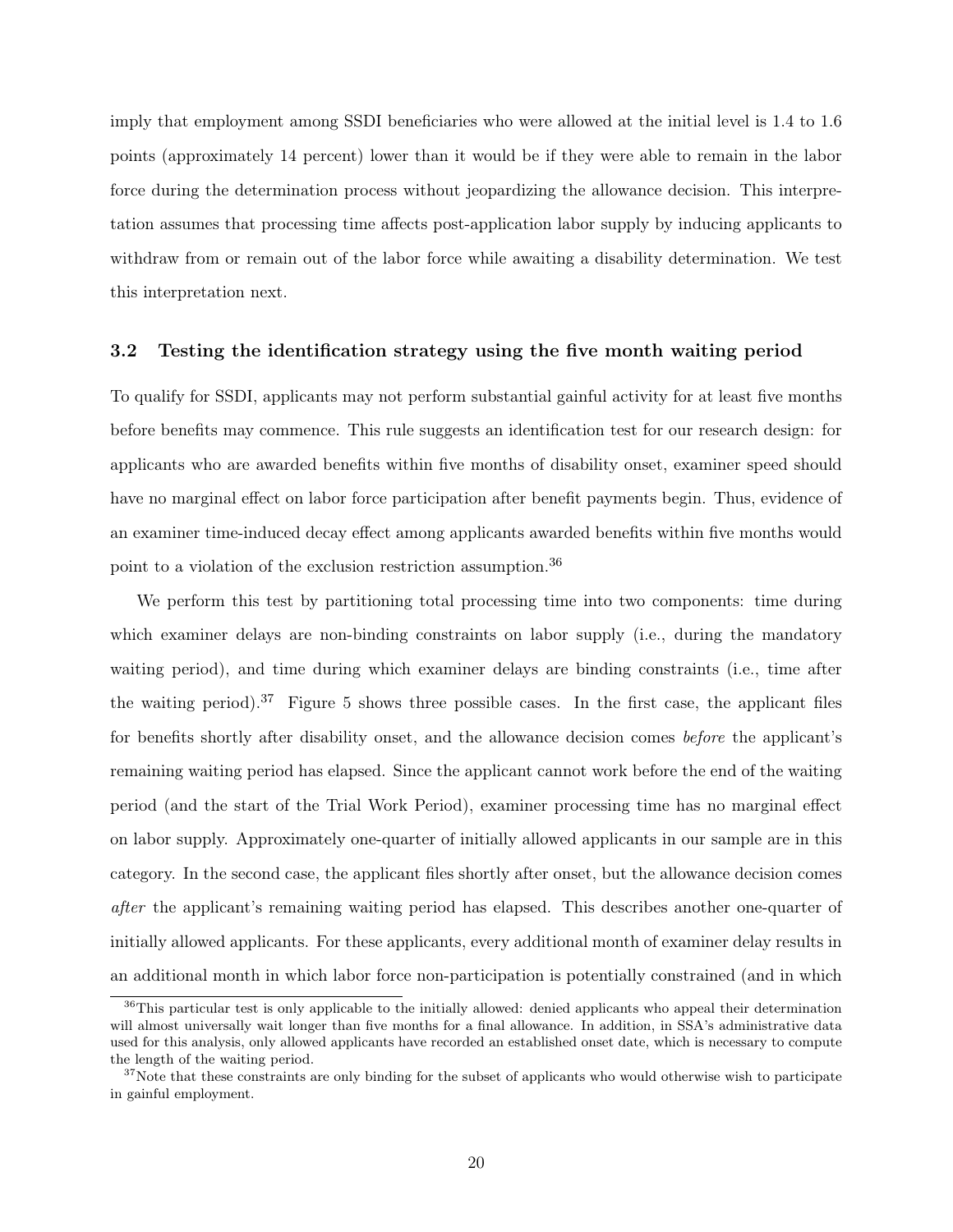the start of the Trial Work Period is delayed). In the third case, the applicant files for benefits substantially after the onset of disability (perhaps after a period of unemployment), so the waiting period is satisfied at the time of application. For this group, which encompasses approximately one-half of initially allowed applicants, examiner time is fully binding on potential labor supply for applicants who would otherwise work.

To implement this test, we modify Equation (1) as follows

$$
Y_i = \delta_0 \min \left[ \text{decision\_time}_i, \text{wp}_i \right] + \delta_1 \max \left[ \text{decision\_time}_i - \text{wp}_i, 0 \right] + s_i + \varepsilon_i,\tag{4}
$$

where

$$
wp_i = min[time_to_app_i, 5].
$$

In Equation (4), decision\_time<sub>i</sub>, measures total time from disability onset to final decision, time\_to\_app<sub>i</sub> measures time between disability onset and filing,  $wp_i$  measures how much of the five month waiting period has elapsed prior to  $i's$  application, and as before  $s_i$  is unobserved severity or labor force attachment and is likely correlated with both total decision time and the time it takes the applicant to file after disability onset. Since the five-month waiting period begins with the date of disability onset and therefore precedes the filing date, the function  $wp_i$  measures how much of applicant  $i's$ waiting period has already been satisfied as of the filing date. Our hypothesis is that variation in examiner processing time that occurs during an applicant's five-month waiting period should have no impact on subsequent labor force participation (hence  $\delta_0 = 0$ ) whereas variation in examiner processing time that effectively prolongs the waiting period will adversely affect post-application employment (hence  $\delta_1 < 0$ ).

In partitioning processing time in this manner, we impose a nonlinearity in our endogenous regressor  $T_i$ , which complicates instrumental variables estimation. We accordingly implement a control function approach: to account for the endogenous component of decision  $\text{time}_i$ , we include in (4) the residuals from our first stage regression of total processing time on  $EXTIME_{j(i)}$  (obtained from Table 3, column 4, Panel C). To control for the endogenous component of  $wp_i$  (time from onset to application), we include  $time_to_app_i$  itself, which we can compute from our data.<sup>38</sup>

Table 5 reports the estimated effect of examiner processing time that occurs before and after the

<sup>38</sup>Mean time from onset to application is 7.94 months, with a standard deviation of 10.66.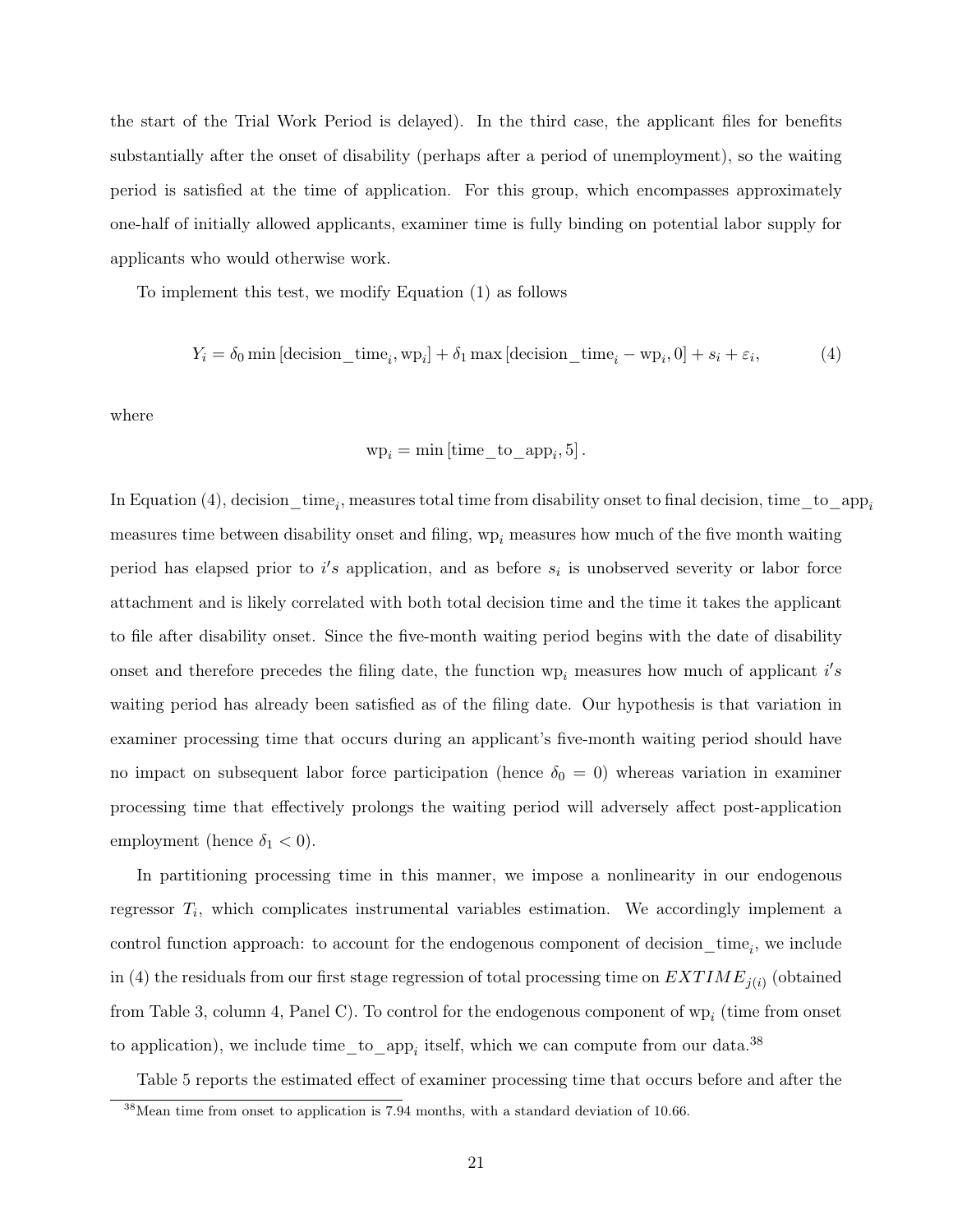waiting period on applicants' subsequent labor supply using the control function specification. Additional processing time before the waiting period has fully elapsed causes no incremental reduction in employment two to six years after the initial decision. Thus, the point estimates for  $\delta_0$  are an order of magnitude smaller than  $\delta_1$  and statistically indistinguishable from zero. In sharp contrast, an additional month of processing that occurs after the applicant has satisfied the waiting period causes a 0.53 point reduction in employment two years later, and this effect falls only slightly by year six. This evidence is strongly consistent with the implications of our identification strategy. We also note that the estimated decay effect for applicants that face binding constraints on labor supply is larger than the effect for all initially allowed applicants (Table 4). This result is expected because the estimated causal effect for all applicants in Table 4 averages the null effect  $\delta_0$  for the unconstrained group with the somewhat larger effect  $\delta_1$  for the constrained group.

#### 3.3 Estimates of the decay effect using allowed and denied applicants

We now broaden the inquiry to incorporate all SSDI applicants. Table 6 presents our main instrumental variables estimates of Equation (1) for employment and earnings outcomes at years two through six following initial application. Because many applications in the full sample are still in progress two years after the initial decision, and to avoid the period of unusually high national unemployment during 2009-2010, we focus our discussion on effects on outcomes three and six years after the initial decision (2008 and 2011) as our preferred estimates of the short and long run effects, respectively, of SSDI application processing times and benefit receipt on labor supply.

Turning first to the processing time estimates, the three panels of the table document that application delays lead to significant declines in the probability that applicants' annual earnings exceed either \$1,000 (Panel A) or annual SGA (Panel B), and significant reductions in average annual earnings (Panel C), in the short run (three years later), though not necessarily in the long run or in the intervening years where unemployment rates were unusually high during the Great Recession. We find that each additional month of processing time reduces employment of SSDI applicants by 0.47 points, reduces the probability of substantial gainful activity by 0.31 points, and lowers annual earnings by \$133 three years after the initial decision.

How large are these effects? Noting that processing time averages 14.1 months across all applicants, the Table 6 estimates imply that processing delays reduce employment by 6.7 points, SGA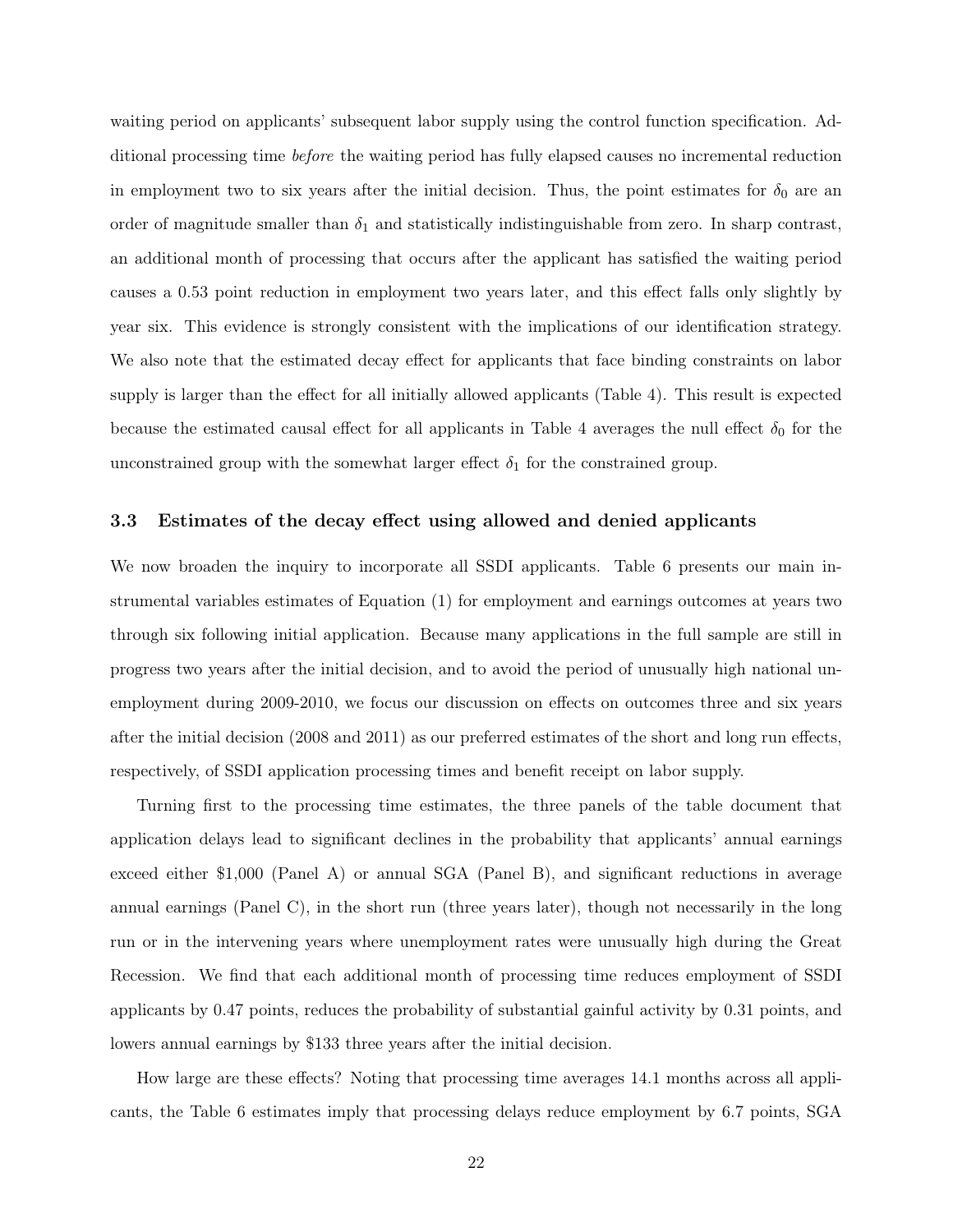by 4.3 points and annual earnings by \$1,875.<sup>39</sup> Relative to observed employment, these effects are economically significant. Only 24 percent of SSDI applicants earn more than \$1,000, and 12 percent earn more than SGA, three years post-application; average annual earnings are only \$4,063 overall (including zeroes). Thus, we estimate that an average processing delay of 14.1 months reduces subsequent employment of SSDI applicants by 27.5 percent, the probability of employment above SGA by 35 percent, and annual earnings by 46 percent. These effects attenuate to around half of their previous levels after three years post-initial decision, and the employment effect is not statistically significant (and SGA only marginally significant) in year six (2011, the end of our follow-up period).

Since denied applicants' incentives to participate in the labor force post-denial are not constrained by SSDI program rules, one might have anticipated that the magnitude of the delay-decay channel would be larger for all applicants (including allowed and denied applicants) than for the initially allowed (Table 4). Table 6 finds instead that the effects of processing time on any employment and working above SGA in the full sample of applicants are similar in levels to the effects among initially allowed applicants in the short run, but less persistent than for the initially allowed. The pattern for the effects on total earnings is also distinct: while the delay effect on earnings falls substantially for both groups several years after the initial application, the adverse impact on the initially allowed is larger than for the overall population in both the short and long run.

What might account for these different effect sizes? Initially allowed applicants differ from the overall applicant population along a number of dimensions. First, initially allowed applicants receive their decision in a matter of months, compared to the average waiting time of 14.1 months among all applicants. If the marginal effect of processing time is declining with longer wait times, then the larger estimates among the initially allowed might reflect a steeper slope at shorter processing times. Second, initially allowed applicants differ from the overall applicant population in terms of both observable and (presumably) unobservable characteristics, most notably severity and type of impairment and prior earnings. Finally, as noted above, allowed but not finally denied applicants face SSDI's Substantial Gainful Activity cap, which reduces or eliminate payments for beneficiaries who earn more than approximately \$1,000 per month (after completion of the Trial Work Period

 $39$ Note that although examiner processing speed only directly affects the duration of *initial* disability determinations, it indirectly affects final processing times among all applicant groups (since total processing time is cumulative) as shown in Table 3. Thus, the Table 6 models that pool all applicant groups identify a local average treatment effect of additional months of waiting time among applicants with a wide range of spell durations, including those initially allowed, finally allowed, and finally denied.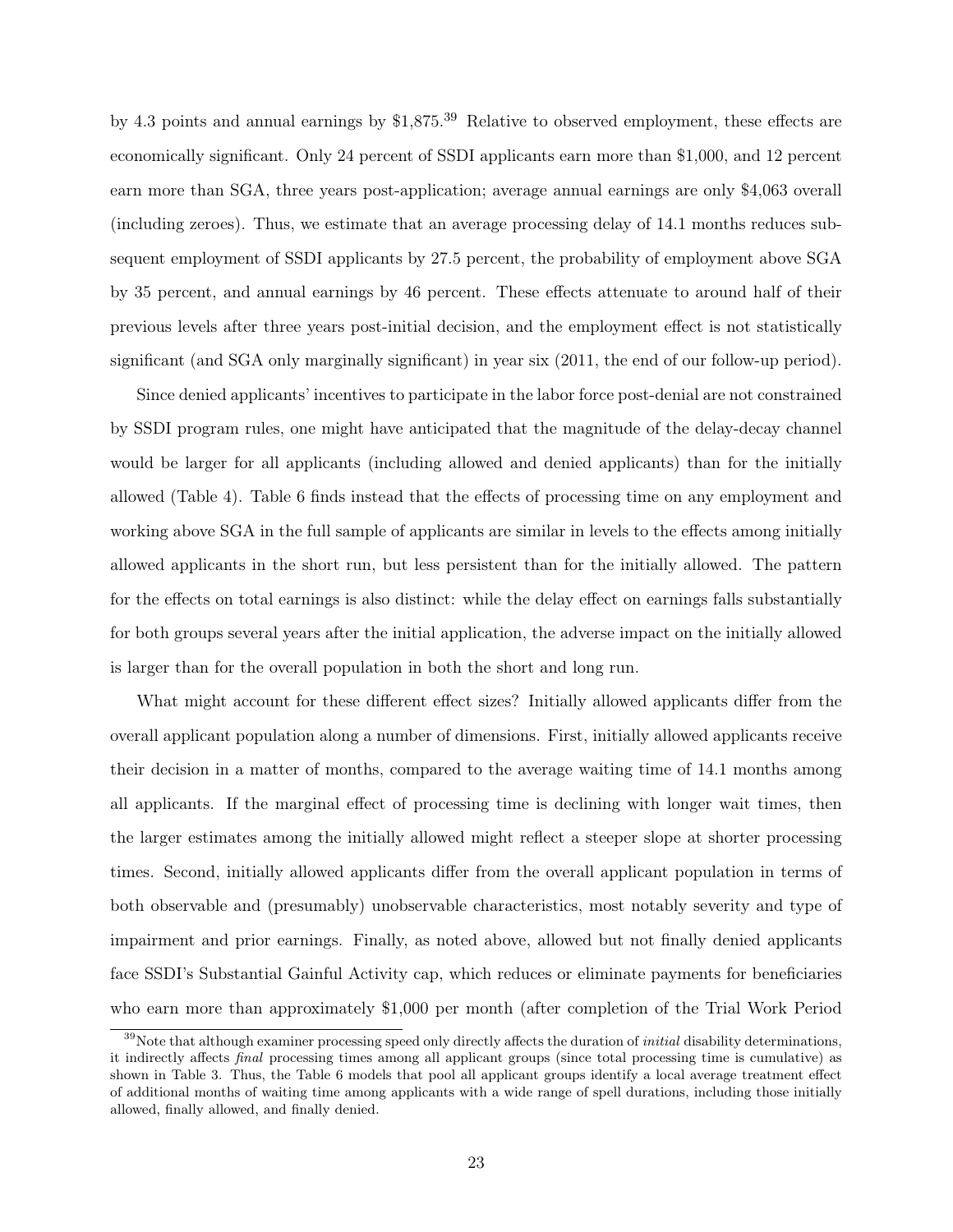and Grace Period).

We explore these explanations in Table 7 by estimating effects of processing time separately for finally allowed and finally denied applicants. Recall that this subgroup analysis is valid because examiner speed does not affect SSDI receipt (Table A-3), thus examiner speed is a valid instrument for final processing time in both groups. This subgroup analysis provides two useful sets of contrasts. First, comparing the effects of processing time on initially versus finally allowed applicants allows us to hold constant the role of SSDI work disincentives and focus on differences due to (potentially) nonlinear decay effects and differences in severity or case mix. Average processing time for all finally allowed applicants is 15.3 months, compared to 3.6 months among the initially allowed subpopulation. Initially allowed applicants are likely to include individuals with more severe health impairments than the overall beneficiary population, and they tend to include a more balanced mix of musculoskeletal versus mental disorders (27 percent and 26 percent, respectively, as reported in Table 1) as compared to finally allowed applicants (36.5 percent musculoskeletal, 21 percent mental).<sup>40</sup> Despite the differences in case mix due to impairment type, however, initially and finally allowed applicants tend to have relatively similar pre-onset earnings (Table 1).

The second useful contrast comes from comparing the effects of processing time for finally allowed versus finally denied applicants. This comparison allows us to hold approximately constant average final processing times (15.3 vs. 11.6 months, respectively) and focus on differences in outcomes due to SSDI work disincentives and differences in severity and case mix. Table 1 reveals that finally allowed and finally denied applicants have a relatively similar mixture of mental and musculoskeletal impairments, while of course finally allowed applicants tend to have more severe impairments overall than finally denied applicants. The sharpest contrast between these groups lies in pre-onset earnings, which average \$25,520 and \$15,582 among finally allowed and finally denied applicants, respectively.<sup>41</sup>

Panel I of Table 7 focuses on finally allowed applicants. The estimated effects of processing

<sup>40</sup>As discussed by MMS 2013, the types of cases allowed differ between those allowed at the DDS office and those allowed on appeal. von Wachter, Song and Manchester (2010) find that applicants allowed on appeal tend to be younger, have lower prior earnings, and have a higher frequency of musculoskeletal and mental disorders than applicants allowed by DDS examiners.

 $^{41}$ Opposite to initially allowed applicants, finally denied applicants appear most likely to be seeking SSDI for economic rather than medical reasons. Relative to both the initially and finally allowed, finally denied applicants are younger, have weaker earnings histories, and often have difficult to verify impairments such as musculoskeletal disorders.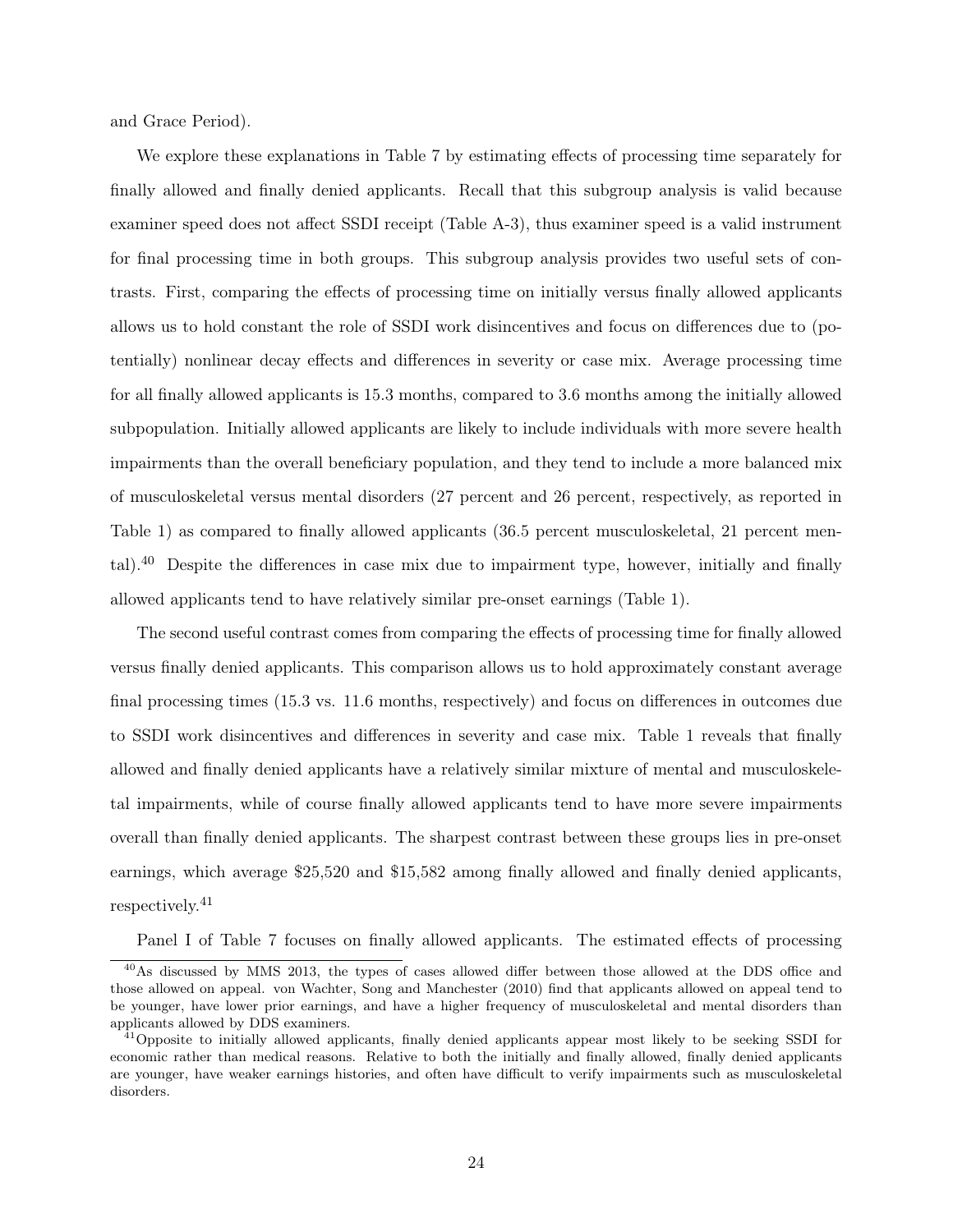delays on subsequent employment and earnings for the finally allowed tend to mirror those of the overall applicant population, which is logical since finally allowed applicants comprise two-thirds of our sample.<sup>42</sup> In all cases, we find that finally allowed applicants suffer smaller decay effects per additional month of processing time (though not in net, due to their longer processing times) than do initially allowed applicants (Table 4), though these differences are more pronounced in year six than in year three. For instance, the estimated effect of additional processing time on employment among all allowed applicants is 84 percent as large as the estimated employment effect among the initially allowed in year three, but it is only 54 percent as large as the estimated effect among the initially allowed in year six. The fact that the waiting time effect is similar for finally allowed and initially allowed applicants during the first three years following application suggests that, while nonlinearity in the waiting time effect may play a role over the longer run, it does not fully explain the different estimates between these two groups. This leaves differences in case mix as a likely explanation.

To investigate the role of case mix, Table 8 presents estimates of the effects of processing delays and SSDI allowances on employment for applicants whose primary reported impairment is a mental disorder (Panel A) or a musculoskeletal disorder (Panel B). For these models we pool allowed and denied applicants to conserve power. We find similar decay effects among applicants with mental and musculoskeletal disorders, respectively, in the short run, but only persistent (albeit imprecise) decay effects among applicants with mental disorders. This pattern suggests that heterogeneity in the effect of processing time by case mix plays an important role in understanding the differences between initially and finally allowed applicants.

Next we turn our attention to estimates of the decay effect for finally denied applicants (Table 7, Panel II). Because finally denied applicants comprise only one-third of our sample (similar to our sample sizes by body system in Table 8), the estimates for this subpopulation are imprecise. We find that one month of additional processing time reduces employment of the finally denied by 0.28 points in year three after the initial decision but this falls to less than a tenth of a point by year six; the estimated effects on substantial gainful activity are similar in magnitude. In contrast to the extensive margin estimates, the estimated effects on annual earnings (including zeros) are fairly

<sup>42</sup>One notable exception is the estimated effect of processing time on the probability of earning more than the SGA threshold, discussed further below.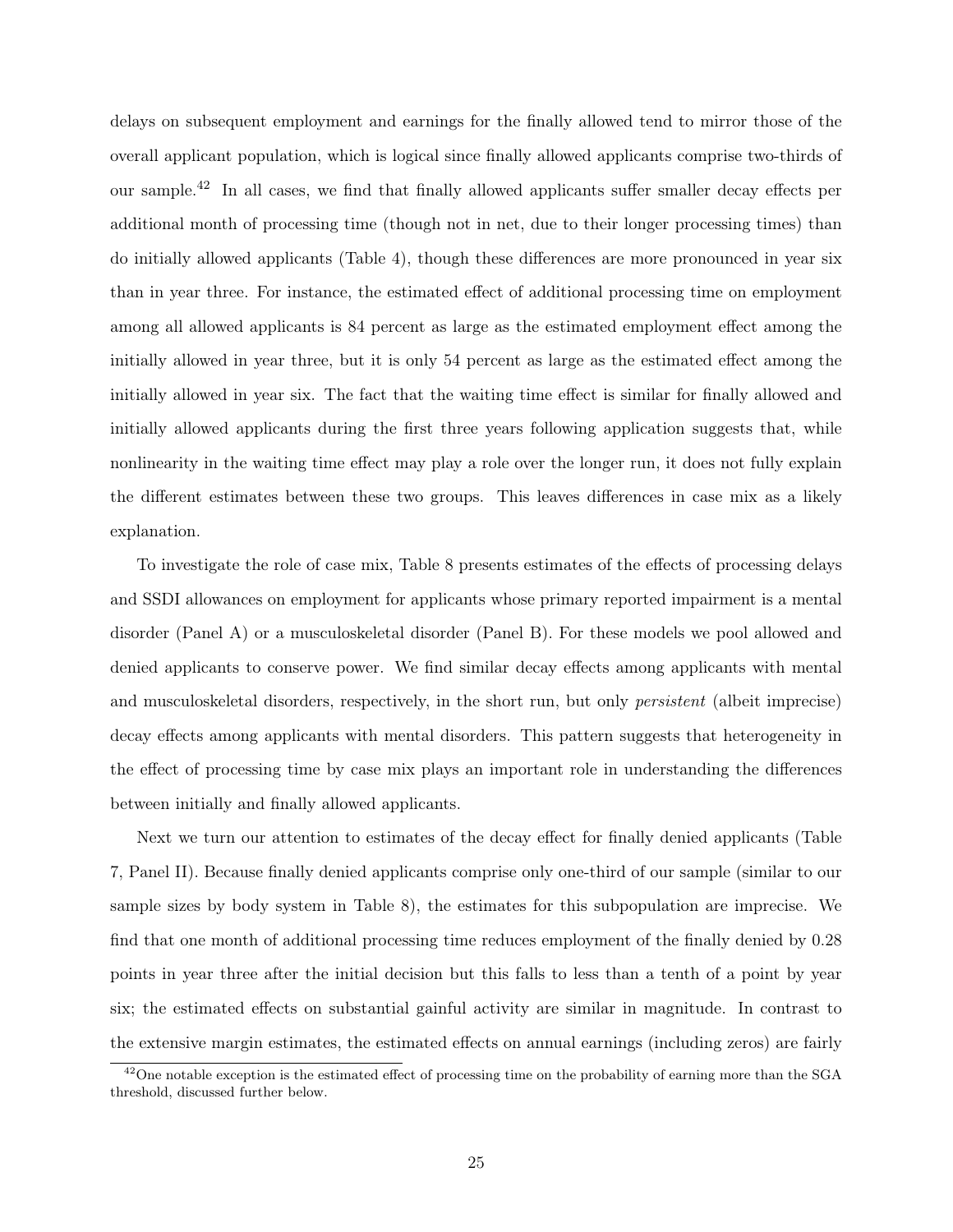persistent: \$45 and \$53 per additional month of processing time in years three and six, respectively.

Extrapolating to the average processing time of 11.6 months among applicants who are finally denied benefits (Table 1), the Table 7 estimates imply that processing delays reduce employment (i.e., earnings above SGA) by 3.3 points and reduce average annual earnings by \$528 three years after the initial decision (typically the year immediately following the final decision for applicants who appealed their initial denial to the ALJ level). Recalling that annual earnings three years post-application average \$8,752 among finally denied applicants, with only 48 percent exceeding \$1K and only 29 percent exceeding SGA, we estimate that a twelve month processing delay reduces subsequent earnings of denied applicants by six percent, the probability of employment by seven percent, and the probability of substantial work activity by twelve percent over the first three years. Of course, these calculations should be viewed as provisional since the point estimates for earnings in the finally denied sample are statistically insignificant, potentially reflecting smaller sample size, though they are also persistent and stable in magnitude across years.

Why do earnings effects stemming from delays appear to persist into year six for finally denied applicants while estimated effects on any employment and earnings above SGA attenuate? One potential explanation is that a substantial fraction of denied applicants will ultimately return to the labor market if they are not able to obtain benefits. Indeed, Table 1 shows that 48 percent of finally denied applicants have positive earnings three years after application and 29 percent are working above SGA. However, these applicants have substantially lower average earnings after their final denial than before their initial application; post-denial earnings in years three and six are roughly half of pre-application earnings (Table 1). Thus, our tentative interpretation of the Table 7 results for finally denied applicants is that time out of the labor force does not ultimately reduce the probability of any earnings, but it may erode earnings capacity nonetheless.

It is also instructive to compare the estimated decay effects for the finally denied with those of the finally allowed (Table 7, Panel I). Whereas the employment and earnings effects are much larger for the finally allowed than the finally denied in both the short and long run, the estimated effects on substantial gainful activity are actually *smaller* for the allowed in the short run and similar in magnitude in the long run. Since SSDI work disincentives likely discourage allowed applicants from earning above SGA—a phenomenon sometimesreferred to as 'parking'—it is possible that if the constraint on earnings were removed, the SGA effect would in fact be larger for allowed applicants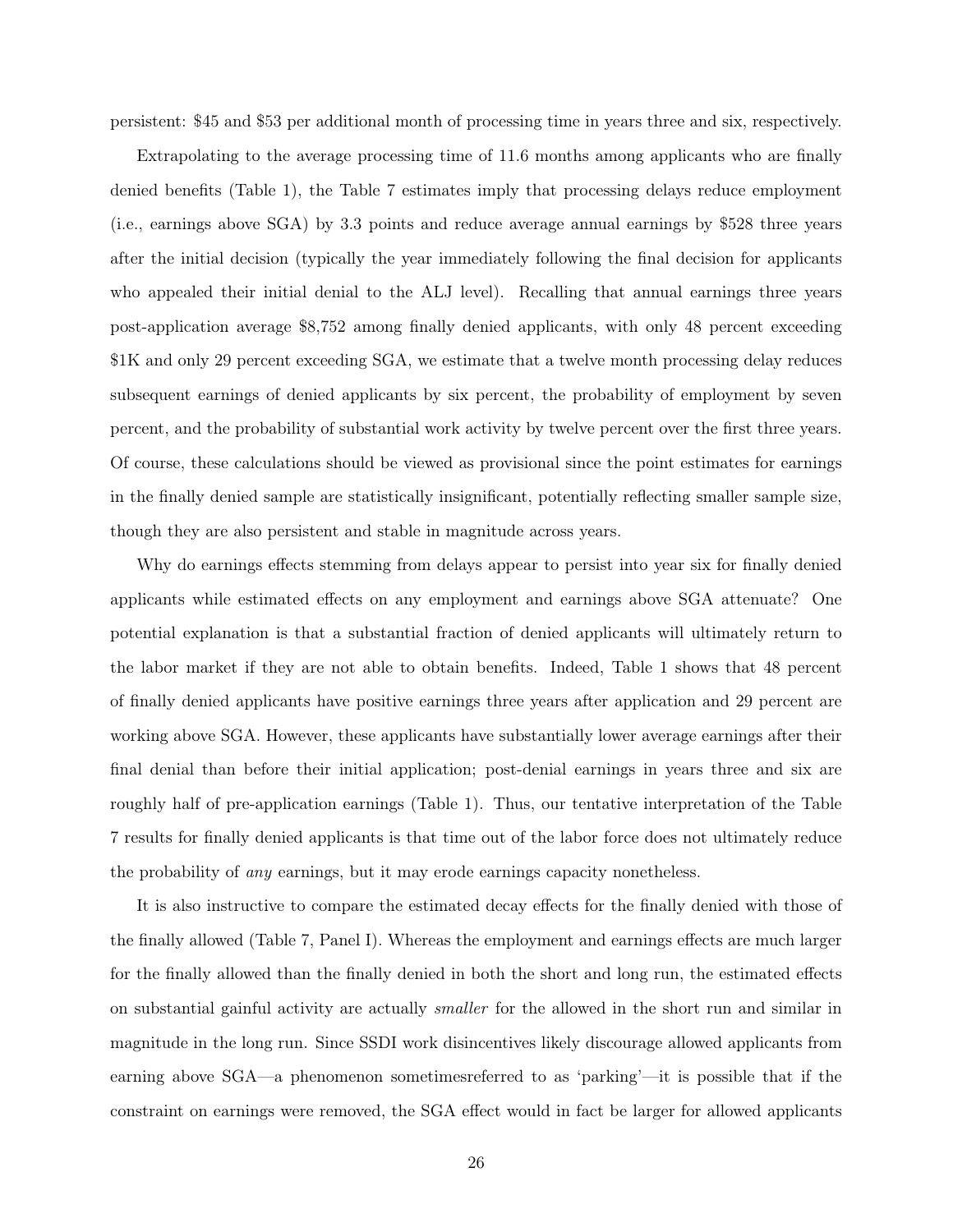(Weathers and Hemmeter, 2011). Thus, the finding that processing time reduces finally allowed applicants' total annual earnings but does not affect their likelihood of engaging in SGA suggests that SSDI program rules play a significant role in the labor supply outcomes of beneficiaries.

We finally examine heterogeneity in the effects of processing time on employment three and six years post-application according to applicant sex, age, and prior earnings quartile. These results, presented in Figures A-1 and A-2, do not for the most part detect significant differences in the effects of delay on employment across groups. One notable exception is that post-determination employment of applicants in the lowest quartile of pre-application earnings appears to be relatively insensitive to either processing time or benefit receipt (the latter of which is presented in Figures A-3 and A-4). It appears plausible that applicants with extremely low prior earnings possess limited work capacity, so their labor market activity is only minimally affected by their interactions with the SSDI program.

In summary, the analysis in Tables 4 through 8 documents that delays in the disability determination process have unambiguously negative and persistent effects on the post-allowance employment and earnings of applicants who are initially allowed, a group that has relatively high prior labor attachment and receives positive disability determinations relatively rapidly. Among the full population of allowed applicants, which is comprised approximately equally of initially allowed applicants and those allowed on appeal, adverse earnings effects of delay also persist for the full six years of the sample window, but these effects are less sizable than for the initially allowed subsample. For the finally denied group, our estimates suggest still smaller (but non-trivial) adverse earnings effects that also appear to persist to the end of the sample. Available precision does not allow us to confidentially reject the null of no effect for this group, however.

## 4 The Causal Effect of SSDI Receipt on Labor Supply Revisited

We finally turn to the topic that has been the primary focus of the prior literature on SSDI determinations: the causal effect of SSDI allowances on labor supply. The second row of each panel of Table 6 reports estimates of these causal effects. We find that an SSDI allowance lowers the probability of employment—that is, annual earnings of at least \$1, 000—by 48 points in year three following application and by 25 points in year six. Of course, \$1,000 is a very low benchmark for earnings, and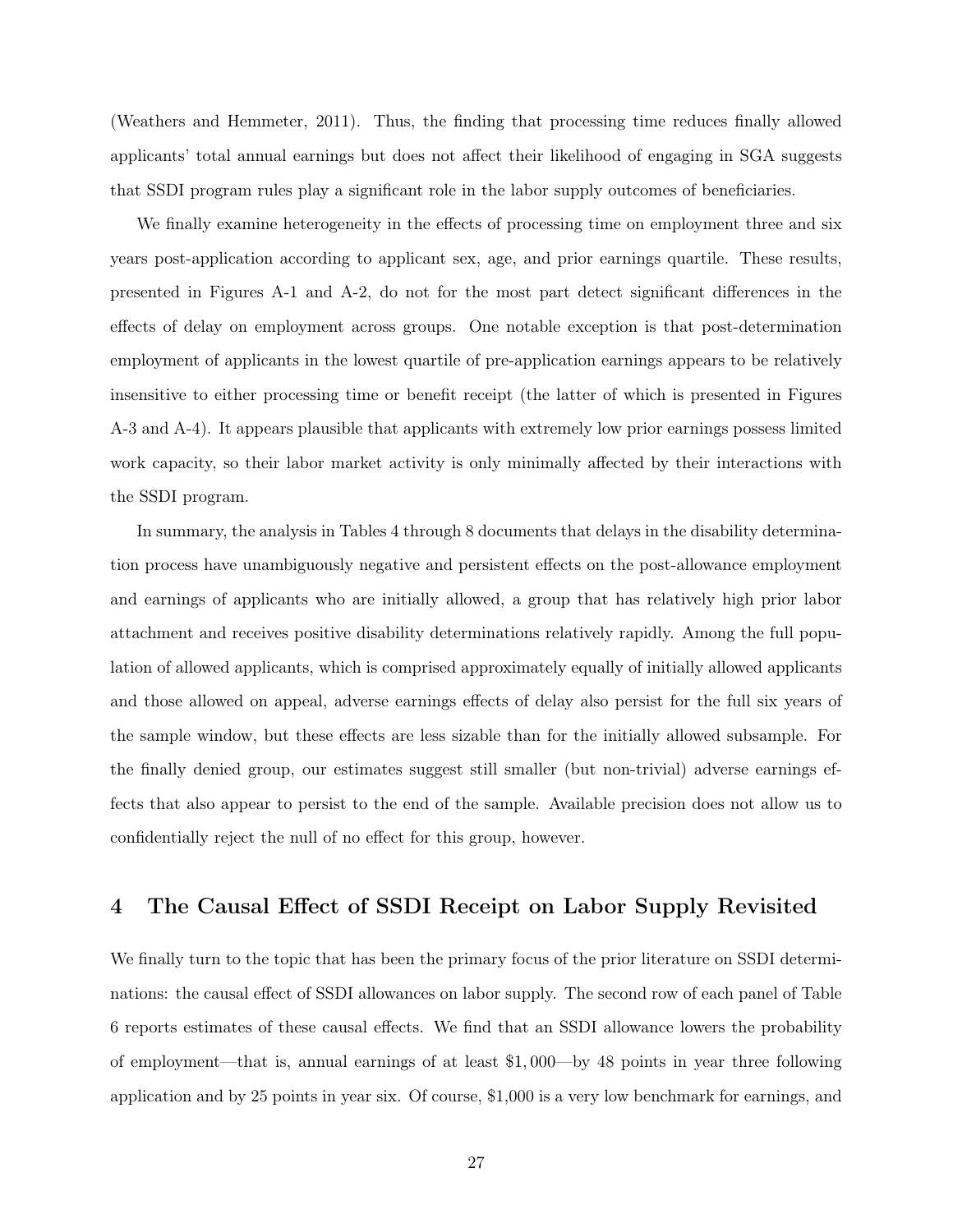it is not clear whether earnings near this threshold should be viewed as economically consequential. Panel B, however, shows that the effect of an SSDI allowance on the probability of annual earnings in excess of SGA—approximately \$12, 000—is approximately 70–75 percent as large as its effect on any earnings: a reduction of 33 percent in year three and 19 percent in year six. As shown in Panel C, earnings reductions stemming from marginal SSDI awards average \$7, 828 in year three following application, and \$5, 613 in year six. Relative to the observed annual earnings of those who are finally denied (column 5 of Table 1), these point estimates imply reductions on the order of 70–90 percent of annual earnings.<sup>43</sup>

A critical implication of the results above for existing literature on the labor supply effects of the SSDI program is that studies that estimate the effect of disability allowances on labor supply in the short run but do not account for systematic differences in processing time between allowed and denied applicants will generally produce biased causal estimates. As MMS 2013 note, because applicants assigned to examiners with lower allowance propensities are more likely to appeal their denials, allowance odds will be confounded with processing times in the full sample of applicants.

We can analytically characterize this bias by examining both the first stage regressions for SSDI receipt and final processing reported in Table 3, and the reduced form regressions for labor supply outcomes reported in Table A-5. Suppressing covariates, the two first stage equations are:

$$
DI_i = \pi_1^d \cdot EXALLOW_{j(i)} + \pi_2^d \cdot EXTIME_{j(i)} + \varepsilon_i^d \tag{5}
$$

and

$$
T_i = \pi_1^t \cdot EXALLOW_{j(i)} + \pi_2^t \cdot EXTIME_{j(i)} + \varepsilon_i^t. \tag{6}
$$

Substituting these equations into our causal labor supply model (Equation (1)), we obtain the following expression for the reduced form model:

$$
y_i = (\gamma \pi_1^d + \delta \pi_1^t) \cdot EXALLOW_{j(i)} + (\gamma \pi_2^d + \delta \pi_2^t) \cdot EXTIME_{j(i)} + \varepsilon_i^y. \tag{7}
$$

<sup>&</sup>lt;sup>43</sup>In Table 8 we present estimates of the SSDI receipt effect for applicants with the two most prevalent types of disorders–musculoskeletal and mental disorders. These results echo those of MMS 2013 (Table 6), who find that SSDI allowances result in the largest labor supply reductions for applicants with reported mental impairments and smaller labor supply reductions among applicants with reported musculoskeletal disorders. Like the decay effect, the SSDI receipt effect is persistent for applicants with mental disorders but not for those with musculoskeletal disorders.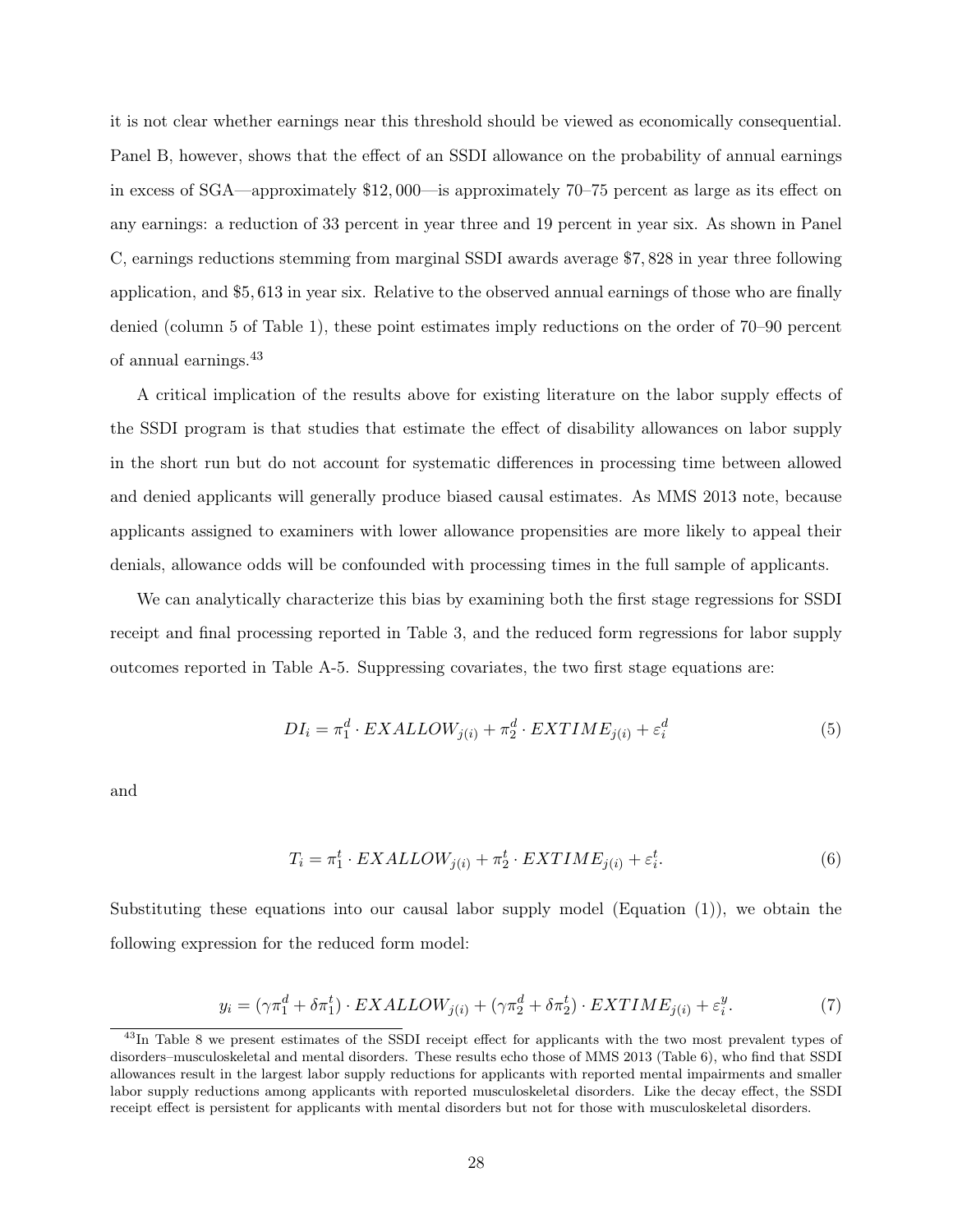This equation demonstrates why excluding waiting time from a regression of employment on examiner allowance rates will lead to bias estimates. In an IV regression that excludes waiting time, akin to the model that MMS estimate, the *plim* of the IV estimate will simply equal the ratio of the reduced form to first stage coefficients on  $EXALLOW$ . We refer to this IV estimate as  $\gamma^{MMS}$ , where

$$
\gamma^{MMS} = \frac{\gamma \pi_1^d + \delta \pi_1^t}{\pi_1^d},\tag{8}
$$

As is clear from inspection,  $\gamma^{MMS}$  equals the causal parameter of interest ( $\gamma$  in (1)) only if waiting time does not affect employment ( $\delta = 0$ ) or examiner allowance rates do not affect final waiting time  $(\pi_1^t = 0)$ . Neither of these conditions holds in reality (see Tables 3 and 6). Rather, our analysis indicates that  $\delta < 0$  (delay causes decay in employment) and  $\pi_1^t < 0$  (assignment to an examiner with a higher allowance propensity causes shorter processing time). Accordingly, the reduced form coefficient on  $EXALLOW$  will be larger than  $\gamma \pi_1^d$ , and thus the estimator that excludes waiting time,  $\gamma^{MMS}$ , will be biased upward relative to  $\gamma^{.44}$  Since  $\gamma$  < 0, this implies that the MMS estimate will *understate* the magnitude of the true causal effect of SSDI receipt.<sup>45</sup> Intuitively, the shorter final processing time resulting from an applicant's assignment to an examiner with a higher allowance propensity mitigates the decrease in her employment resulting from the applicant's higher odds of receiving an SSDI allowance.<sup>46</sup>

How large is this 'processing time bias?' We benchmark its magnitude in Table 9 by comparing two sets of point estimates for the association between allowances and employment (earnings of at least \$1, 000) at years three and six following application. The first column of the table presents simple OLS comparisons of allowed and denied applicants, akin to those first reported by Bound (1989). Though Bound argued that such comparisons would place an upper bound on the effect of SSDI allowances on labor supply—since allowed applicants are presumably less healthy than denied applicants—recent literature has questioned this interpretation since rejected applicants may differ not only in health but also in their skills and motivation to participate in the labor force.

<sup>&</sup>lt;sup>44</sup>We obtain the following expression for the bias in the MMS estimate by rearranging Equation (8):  $\gamma^{MMS} - \gamma =$  $\delta \cdot \frac{\pi_1^t}{\pi_1^d}.$ 

 $45\text{ Note that, since } EXALLOW \text{ and } EXTIME \text{ are uncorrelated, regressing SSDI receipt on } EXALLOW \text{ omitting}$  $EXTIME$  still obtains a consistent estimate of the denominator,  $\pi_1^d$ .

<sup>&</sup>lt;sup>46</sup>Note that, since  $\pi_2^d = 0$  and  $EXALLOW$  and  $EXTIME$  are uncorrelated, omitting  $EXALLOW$  and taking the ratio of estimated coefficients on  $EXTIME$  from Equations (6) and (7) will result in a consistent estimate of the causal effect of processing time on labor supply.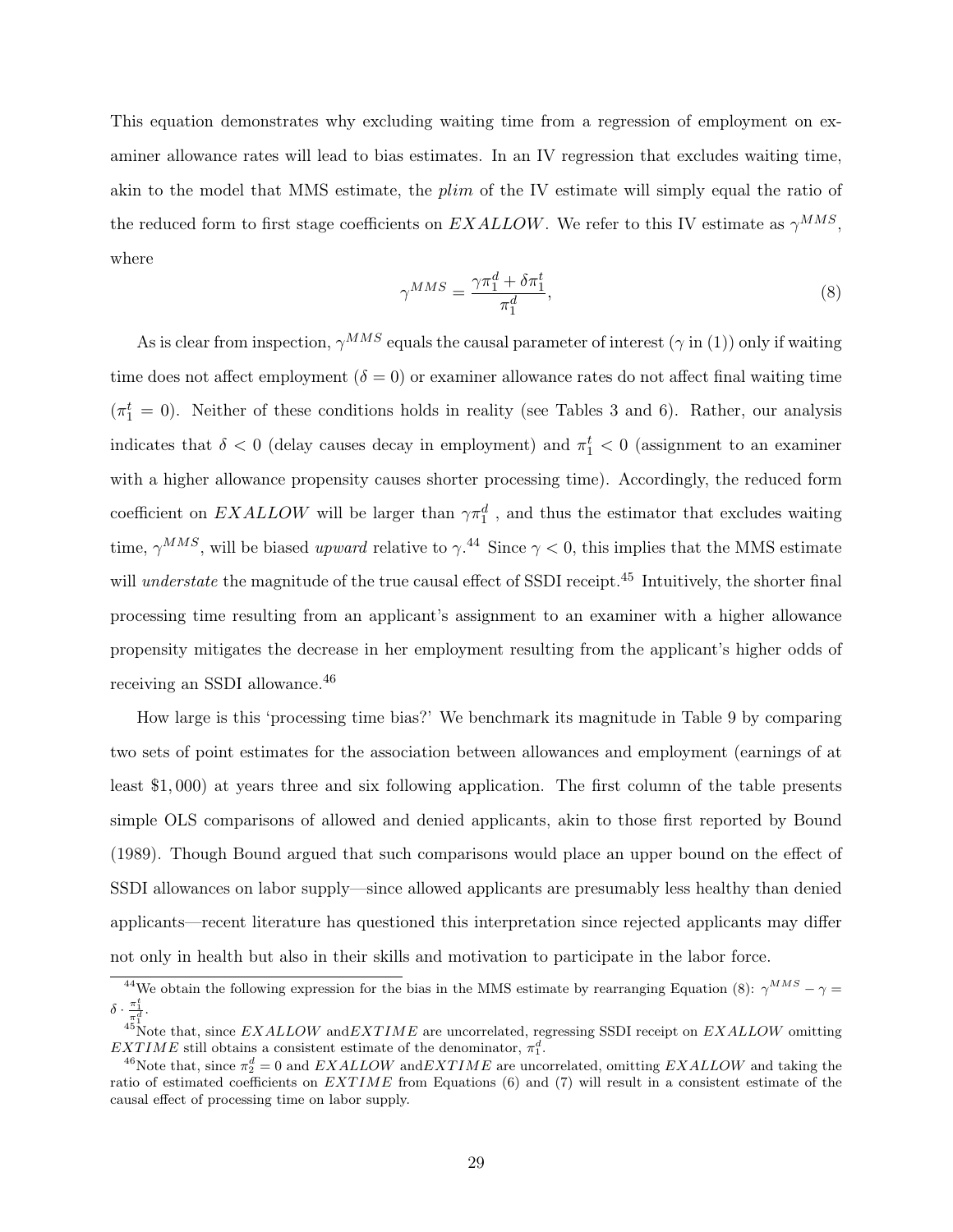The second column of Table 9 implements the instrumental variables strategy used in recent literature where allowances are instrumented with examiner allowance propensity as in MMS 2013, which in turn is closely akin to the strategy of instrumenting allowances using Administrative Law Judge allowance propensity (French and Song, 2014). Following our reasoning above, we would expect these instrumental variables estimates to underestimate the causal effect of allowances on labor supply because they do not account for the fact that applicants assigned to examiners or ALJs with lower allowance propensities have both lower allowance odds and *longer* processing times. The third column of Table 9 presents our preferred estimates (akin to Table 6) where both processing time and allowance odds are instrumented by examiner speed and allowance propensity. Finally, the fourth column of Table 9 presents the difference between our preferred estimate and the 2SLS estimate excluding processing time. To account for the correlation between the two estimators, we bootstrap the distribution of the difference by sampling observations clustered by examiner with replacement  $S = 300$  times; we report the 95 percent confidence interval obtained by taking the  $2.5<sup>th</sup>$  and 97.5<sup>th</sup> percentiles of this distribution. Note that the estimates in columns 2 and 3 are both local average treatment effects (LATEs) that apply to the same 16.5 percent of applicants on the margin of SSDI receipt based on initial examiner assignment.

The results in Table 9 indicate that processing time bias is of first order importance, particularly in the short run (three years later, in 2008), though less so over the longer run (six years later, in 2011), when the effect of processing time on employment falls to half of its previous magnitude and becomes statistically indistinguishable from zero. A comparison of the column 1 and column 2 estimates would naively suggest that OLS comparisons of allowed and denied applicants overstate the causal effects of allowance on labor supply, consistent with the influential argument of Bound (1989). Our reasoning implies instead that the column 2 estimates—which instrument for allowances using examiner allowance propensity but do not account for the indirect effect of allowance propensity on waiting times—are likely to underestimate the direct effect of allowances on work. The column 3 estimates, which instrument for both variables, corroborate this contention. In year three following application, the column 3 estimate of the causal effect of allowance on labor force participation, holding processing time constant, is substantially larger than the either the conventional 2SLS estimate or the canonical OLS estimate. In year six, our preferred estimate is lower than the OLS estimate but not significantly so. Taken together, our results suggest that OLS estimates of the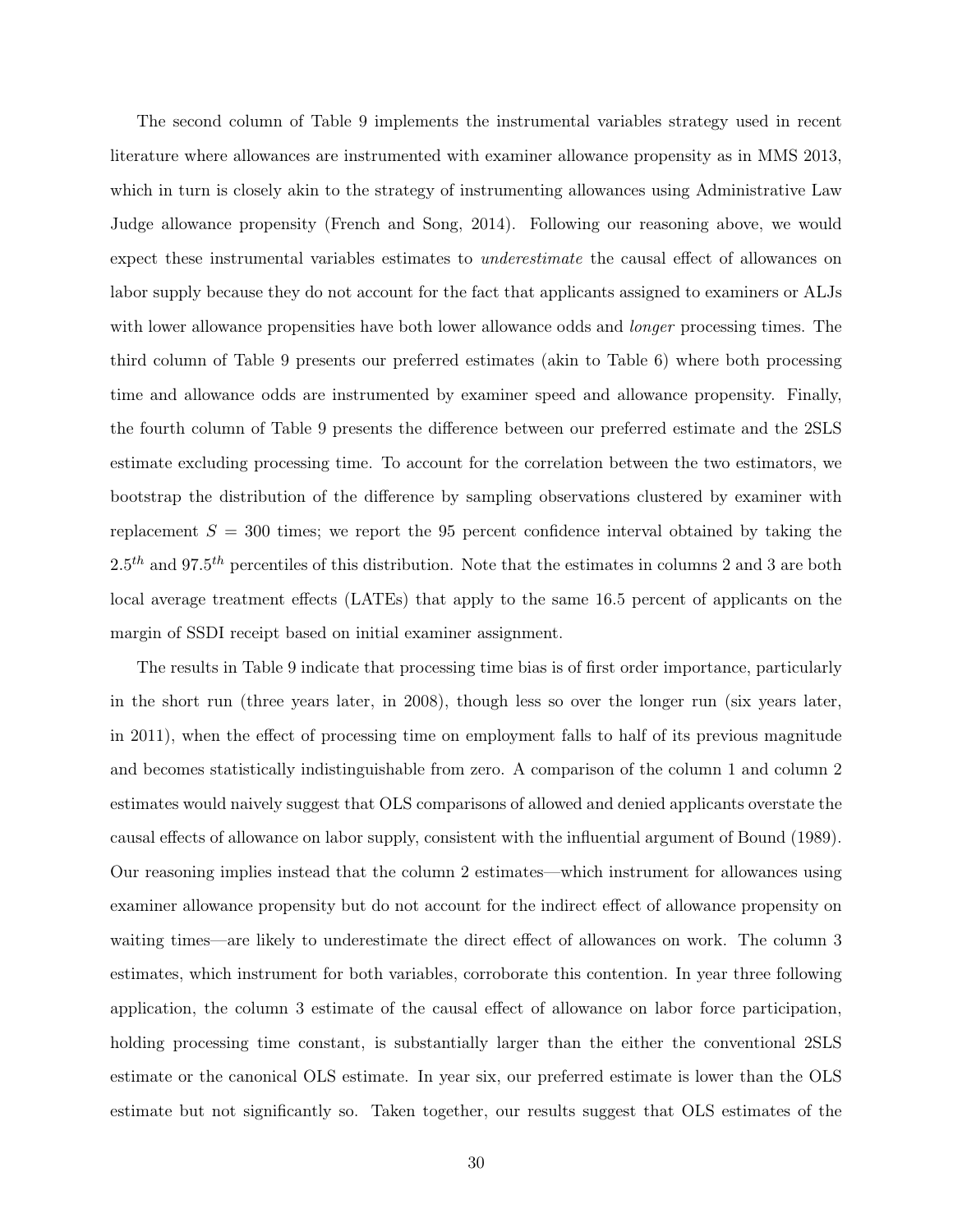effect of SSDI receipt on labor supply outcomes cannot be relied upon to produce an upper bound on the magnitude of the true causal effect.

### 5 Discussion and Conclusion

A well-known body of research explores how the award of SSDI benefits affects the labor supply and earnings of beneficiaries. In this paper we explore a complementary—and we believe equally consequential—question: how do long application processing times, during which applicants must not earn more than \$1,000 per month, affect the subsequent employment of denied applicants and SSDI beneficiaries? Our approach exploits exogenous variation in average processing time by disability examiners as an instrument for applicant waiting time. Using a unique administrative workload database, we evaluate how the substantial time spent out of the labor market during the application and appeals process—more than one year on average, across all applicants—affects subsequent employment opportunities and earnings of both allowed and denied applicants.

We find that longer processing times significantly reduce the employment and earnings of SSDI applicants in the years after their initial decision. Our main estimates indicate that a one standard deviation (2.1 months) increase in initial processing time reduces annual employment rates by about 1 point  $(4.1\%)$  in the three years following the initial determination, falling to 0.43 points  $(2.2\%)$  by six years after the initial determination. Extrapolating to total applicant processing times, we estimate that the SSDI determination process directly reduces the long-run post-application employment of denied applicants by approximately 2.4 points (5.8%) and allowed applicants by approximately 3.1 points (36.5%).

On net, our results imply that neither the recent nor established SSDI literature has fully captured the labor supply impacts of the disability system on applicants and beneficiaries. Though prior literature has posited that the decay channel may be economically important (Parsons, 1991), no prior paper has provided direct estimates of this causal pathway. Moreover, due to the confounding of allowance odds and processing times, the existing literature has underestimated the labor supply effects of SSDI awards on beneficiaries. Accounting for both mechanisms provides a more complete—and economically more sizable—picture of the aggregate labor supply impacts of the Social Security Disability Insurance program. For instance, using the instrumental variables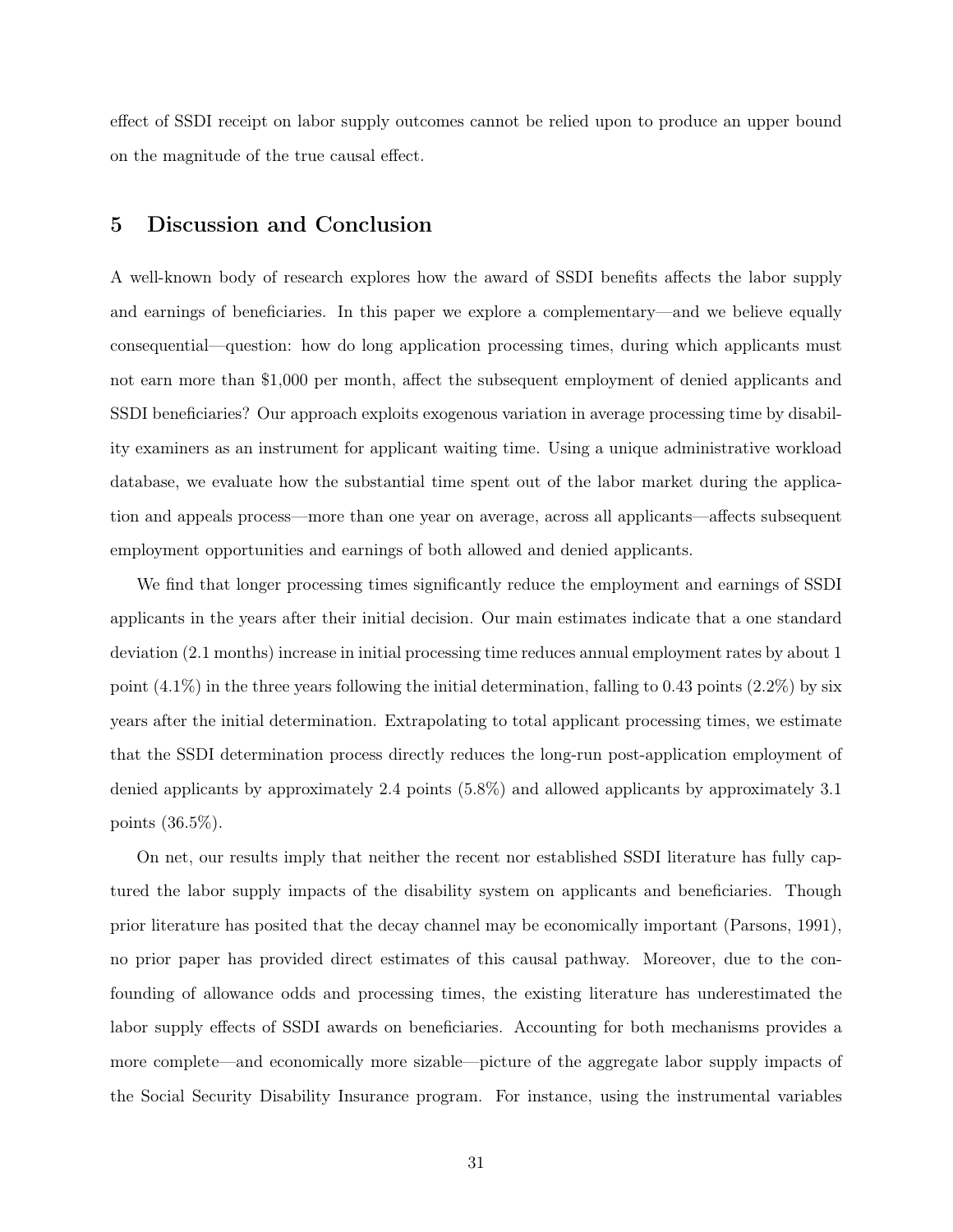methodology of Maestas, Mullen and Strand (2013), the estimated effect of SSDI receipt on employment *ignoring processing time* implies that the SSDI program reduces employment by 9 points in the short run and 5.5 points in the long run, among the subset of applicants on the margin of SSDI receipt.<sup>47</sup> However, in this paper we estimate that this effect is closer to 22 points in the short run and 11 points in the long run accounting for processing time.<sup>48</sup> That is, combining the labor supply decay effect, estimated for the first time in this paper, with new estimates of the benefit receipt effect that are purged of waiting time bias implies that the SSDI program effect on employment is 105 to 150 percent larger than previous estimates have suggested for applicants on the margin of SSDI receipt. A key implication of our findings is that the design of disability insurance programs should account for not only the work disincentives that arise from benefit receipt but also those that arise from the disability determination process itself.

### 6 References

Angrist, Joshua D. and Jörn-Steffen Pischke. (2009). Mostly Harmless Econometrics: An Empiricist's Companion. Princeton, NJ: Princeton University Press.

Autor, David H. and Mark G. Duggan. (2003). "The Rise in the Disability Rolls and the Decline in Unemployment." Quarterly Journal of Economics, 118(1), 157–206.

Autor, David H. and Mark G. Duggan. (2010). "Supporting Work: A Proposal for Modernizing the U.S. Disability Insurance System." Washington, DC: Center for American Progress and The Hamilton Project, December.

Ben-shalom, Yonatan, Maura Bardos, and David Stapleton (2012). "Longitudinal Statistics for New Longitudinal Statistics for New Supplemental Security Income: Final Report" Mathematica Policy Research, #08977.933, November, Washington, DC.

Blau, David M and Philip K. Robins (1990). "Job Search Outcomes for the Employed and Unemployed," *Journal of Political Economy*, 98(3), 637-655.

Bound, John (1989) "The Health and Earnings of Rejected Disability Insurance Applicants." American Economic Review, 79(3), pp. 482-503.

Bound, John (1991). "The Health and Earnings of Rejected Disability Insurance Applicants: Reply." American Economic Review, 81(5), pp. 1427-1434.

Chen, Susan and Wilbert van der Klaauw (2008). "The Work Disincentive Effects of the Disability Insurance Program in the 1990s." Journal of Econometrics, 142, pp. 757-784.

Davis, Steven J. and Till von Wachter (2011). "Recessions and the Costs of Job Loss." *Brookings* Papers on Economic Activity, 2011(2), 1–72.

<sup>&</sup>lt;sup>47</sup>The estimated effect of the SSDI program for applicants on the margin of SSDI receipt ignoring processing time is  $p \cdot \gamma^{MMS}$ , where  $p = 0.331$  is the initial allowance rate from Table 1 and  $\gamma^{MMS}$  is the updated estimate at either three years post-decision (short run) or six years post-decision (long run) from Table 9. .

<sup>&</sup>lt;sup>48</sup>Our estimate of the effect of the SSDI program is  $p \cdot (\gamma + \delta T^A) + (1 - p) \cdot (\delta T^D)$  where estimates of  $\gamma$  and  $\delta$ are taken from Table 6 and  $T^A$  and  $T^D$  are average total processing times for initially allowed and initially denied applicants (3.6 and 19.3 months), respectively, reported in Table 1.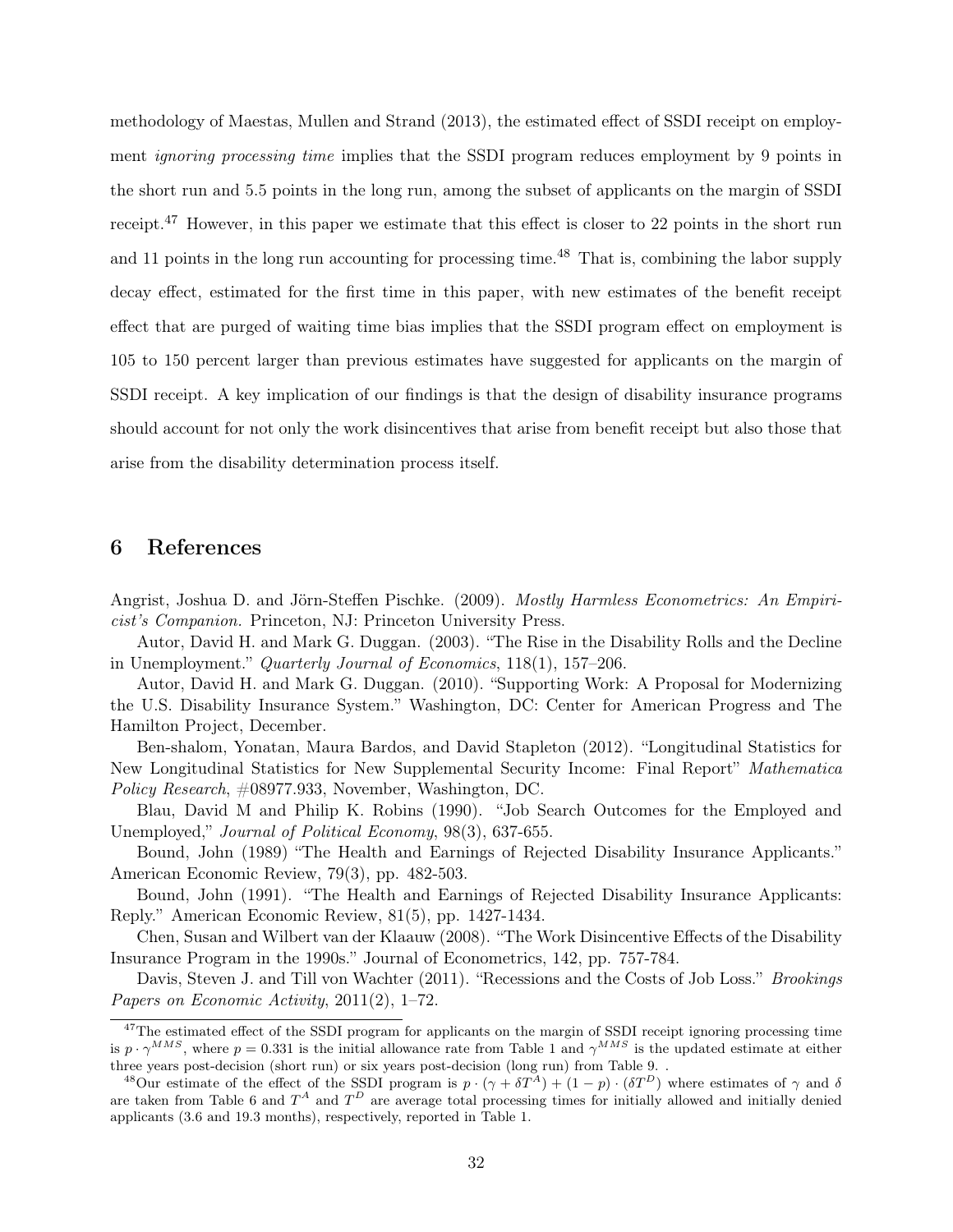French, Eric and Jae Song (2014). "The Effect of Disability Insurance Receipt on Labor Supply." American Economic Journal: Economic Policy, 6(2), 291-337.

Imbens, Guido W, and Joshua D Angrist (1994). "Identification and Estimation of Local Average Treatment Effects." Econometrica, 62 (2), 467-475.

Kroft, Kory, Fabian Lange and Matthew J. Notowidigdo (2013). "Duration Dependence and Labor Market Conditions: Evidence from a Field Experiment." Quarterly Journal of Economics, 128(3), 1123–1167.

Ljungqvist, Lars and Thomas J. Sargent (1998). "The European Unemployment Dilemma," Journal of Political Economy, 106(3), 514-550.

Maestas, Nicole, Kathleen Mullen and Alexander Strand (2013). "Does Disability Insurance Receipt Discourage Work? Using Examiner Assignment to Estimate Causal Effects of SSDI Receipt." American Economic Review, 103(5), 1797–1829.

Office of the Inspector General (2008). "Disability Claims Overall Processing Times." Audit Report A-01-08-18011.

Parsons, Donald (1980). "The Decline in Male Labor Force Participation." *Journal of Political* Economy,  $88(1)$ , 117–134.

Parsons, Donald (1991). "The Health and Earnings of Rejected Disability Insurance Applicants: Comment." American Economic Review, 81(5), pp. 1419.1426.

Social Security Advisory Board (2006). "Disability Decision Making: Data and Materials." Washington, DC (available at www.ssab.gov).

von Wachter, Till, Jae Song and Joyce Manchester (2010). "Trends in Employment and Earnings of Allowed and Rejected Applicants to the Social Security Disability Insurance Program." American Economic Review, 101, 3308–3329.

Weathers, Robert R. II and Jefferey Hemmeter (2011). "The Impact of Changing Financial Work Incentives on the Earnings of Social Security Disability Insurance Beneficiaries." Journal of Policy Analysis and Management, 30(4), 708-728.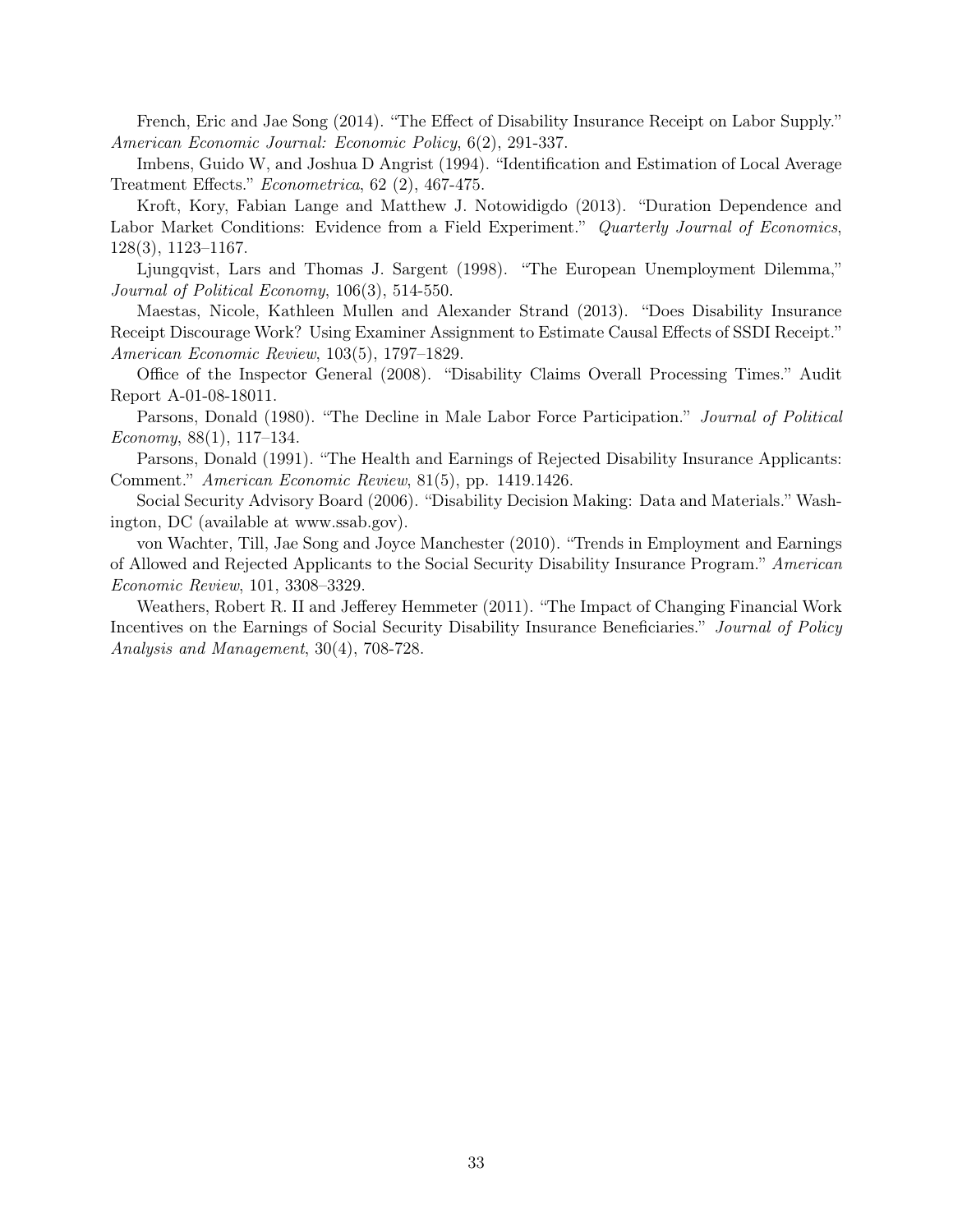

Figure 1. Employment at or above Substantial Gainful Activity (SGA) Before and After Initial Decision, Denied Applicants, by Year of Last Observed Decision

Figure 2. Conceptual Sketch of the Effects of SSDI Processing Time and Benefit Receipt on Labor Supply

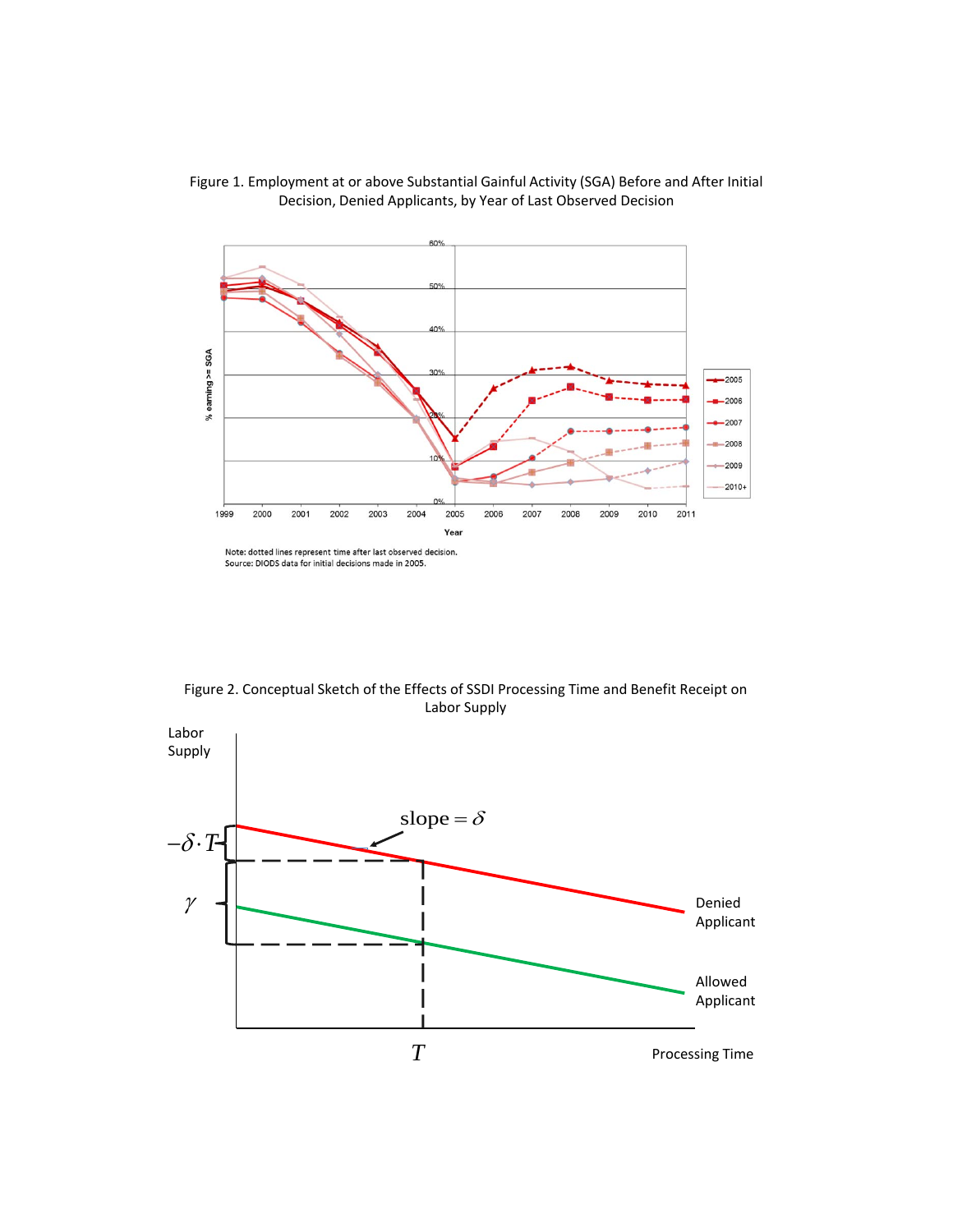

Figure 3. Distribution of Examiner Mean Processing Times

Figure 4. Scatter Plot of Residualized Examiner Allowance Rate and Residualized Examiner Waiting Time

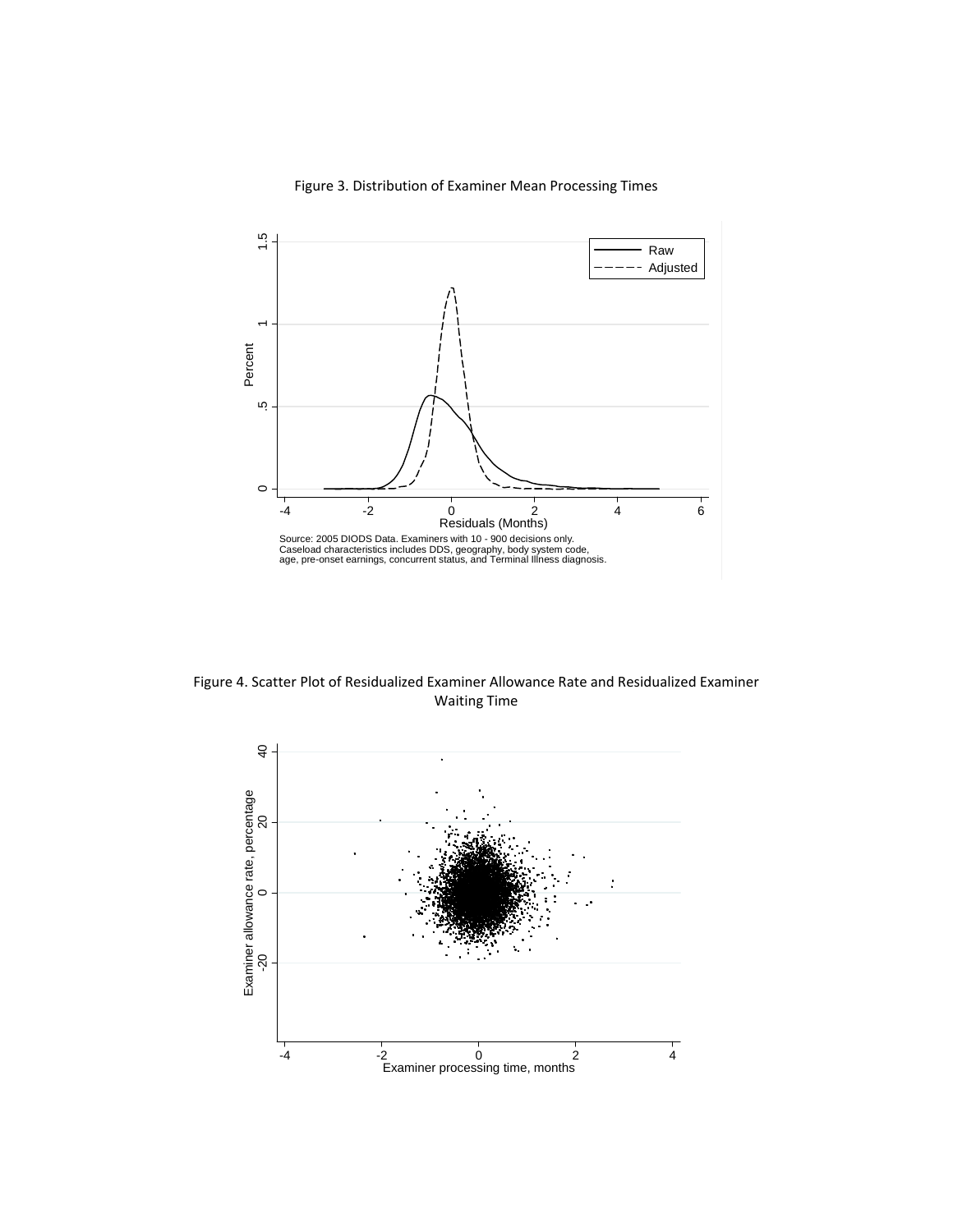### Figure 5. Examples of Non‐binding and Binding Processing Time

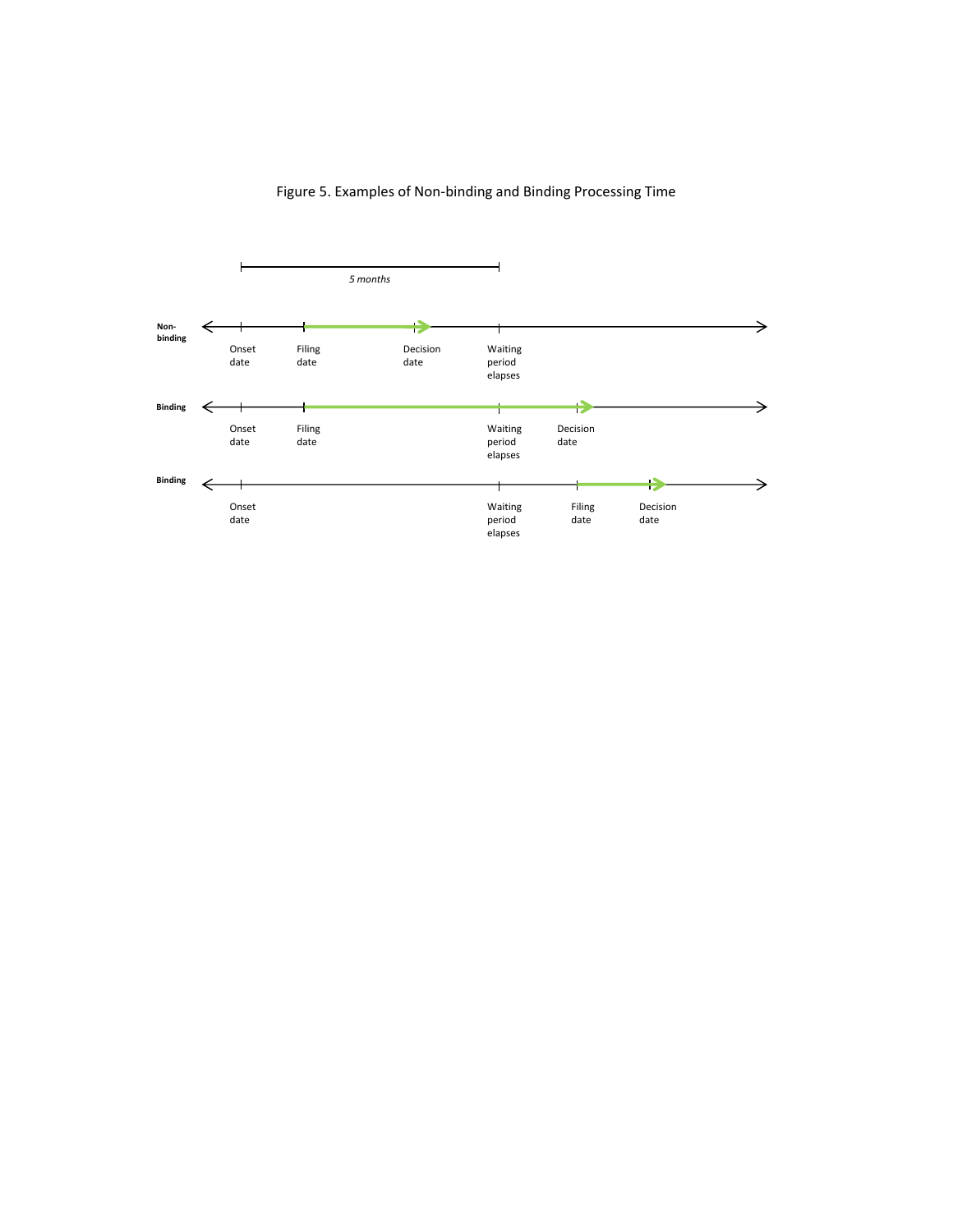**Table 1. Summary Statistics**

|                                                     | (1)       | (2)                      | (3)       | (4)      | (5)                |
|-----------------------------------------------------|-----------|--------------------------|-----------|----------|--------------------|
|                                                     |           | Initially                | Initially | Finally  | Finally            |
|                                                     | All       | Allowed                  | Denied    | Allowed  | Denied             |
| % of sample                                         | 100.0%    | 33.1%                    | 66.9%     | 67.7%    | 32.3%              |
| Continue claim   initial denial                     | 64.1%     | --                       | 64.1%     | 91.3%    | 34.9%              |
| Allowance rate   continued claim                    | 69.7%     | --                       | 69.7%     | 94.4%    | 0.0%               |
| Appeal   initial denial                             | 61.1%     | $\overline{\phantom{a}}$ | 61.1%     | 88.7%    | 31.6%              |
| Allowance rate   appeal                             | 70.3%     | $\overline{\phantom{a}}$ | 70.3%     | 93.8%    | 0.0%               |
| Reapplication   initial denial                      | 15.7%     | $\qquad \qquad -$        | 15.7%     | 20.2%    | 10.9%              |
| Allowance rate   reapplication                      | 12.5%     | --                       | 12.5%     | 18.0%    | 0.0%               |
| Time at DDS (months)                                | 2.91      | 2.77                     | 2.98      | 2.93     | 2.88               |
|                                                     | (1.65)    | (1.74)                   | (1.60)    | (1.69)   | (1.57)             |
| <b>Total Processing Time</b>                        | 14.12     | 3.64                     | 19.31     | 15.35    | 11.55 <sup>c</sup> |
|                                                     | (17.64)   | (2.22)                   | (19.53)   | (17.70)  | (17.23)            |
| Total Processing Time   Continue                    |           |                          | 28.05     | 28.72    | 26.16 <sup>c</sup> |
| Claim after Initial Denial                          |           |                          | (19.51)   | (18.19)  | (22.69)            |
| Examiner processing time (EXTIME),                  | 2.91      | 2.89                     | 2.92      | 2.92     | 2.90               |
| months                                              | (0.79)    | (0.79)                   | (0.78)    | (0.80)   | (0.76)             |
|                                                     | 0.33      | 0.36                     | 0.32      | 0.34     | 0.32               |
| Examiner allowance rate (EXALLOW)                   | (0.10)    | (0.11)                   | (0.10)    | (0.11)   | (0.10)             |
| Concurrent claim                                    | 49.9%     | 39.1%                    | 55.2%     | 44.9%    | 60.3%              |
| <b>Terminal illness</b>                             | 0.6%      | 1.2%                     | 0.3%      | 0.7%     | 0.3%               |
| Musculoskeletal                                     | 38.0%     | 27.0%                    | 43.4%     | 36.5%    | 41.0%              |
| Mental                                              | 20.7%     | 25.7%                    | 18.2%     | 21.0%    | 20.0%              |
| Age                                                 | 46.5      | 50.5                     | 44.5      | 48.4     | 42.6               |
|                                                     | (11.0)    | (10.5)                   | (10.7)    | (10.1)   | (11.6)             |
| Earnings (2008\$, thousands)                        |           |                          |           |          |                    |
| 3-5 years prior                                     | 22.308    | 28.320                   | 19.333    | 25.520   | 15.582             |
|                                                     | (22.937)  | (26.072)                 | (20.575)  | (23.937) | (19.005)           |
| 3 years later                                       | 4.063     | 1.768                    | 5.174     | 1.792    | 8.752              |
|                                                     | (11.711)  | (10.061)                 | (12.277)  | (8.877)  | (14.998)           |
| 6 years later                                       | 3.495     | 1.604                    | 4.363     | 1.289    | 7.870              |
|                                                     | (11.080)  | (8.799)                  | (11.882)  | (7.512)  | (15.017)           |
| Employed (earning more than<br>$$1,000$ )           |           |                          |           |          |                    |
| 3 years later                                       | 24.2%     | 11.5%                    | 30.3%     | 12.7%    | 47.9%              |
| 6 years later                                       | 19.3%     | 9.7%                     | 23.7%     | 8.5%     | 40.8%              |
| Performing SGA (earning more than<br>SGA threshold) |           |                          |           |          |                    |
| 3 years later                                       | 12.4%     | 4.0%                     | 16.4%     | 4.6%     | 28.5%              |
| 6 years later                                       | 10.3%     | 3.6%                     | 13.4%     | 3.0%     | 24.8%              |
| No. observations                                    | 1,039,221 | 344,069                  | 695,152   | 703,358  | 335,863            |

Notes: Standard deviations in parentheses. <sup>c</sup> Denotes censored due to unobserved higher level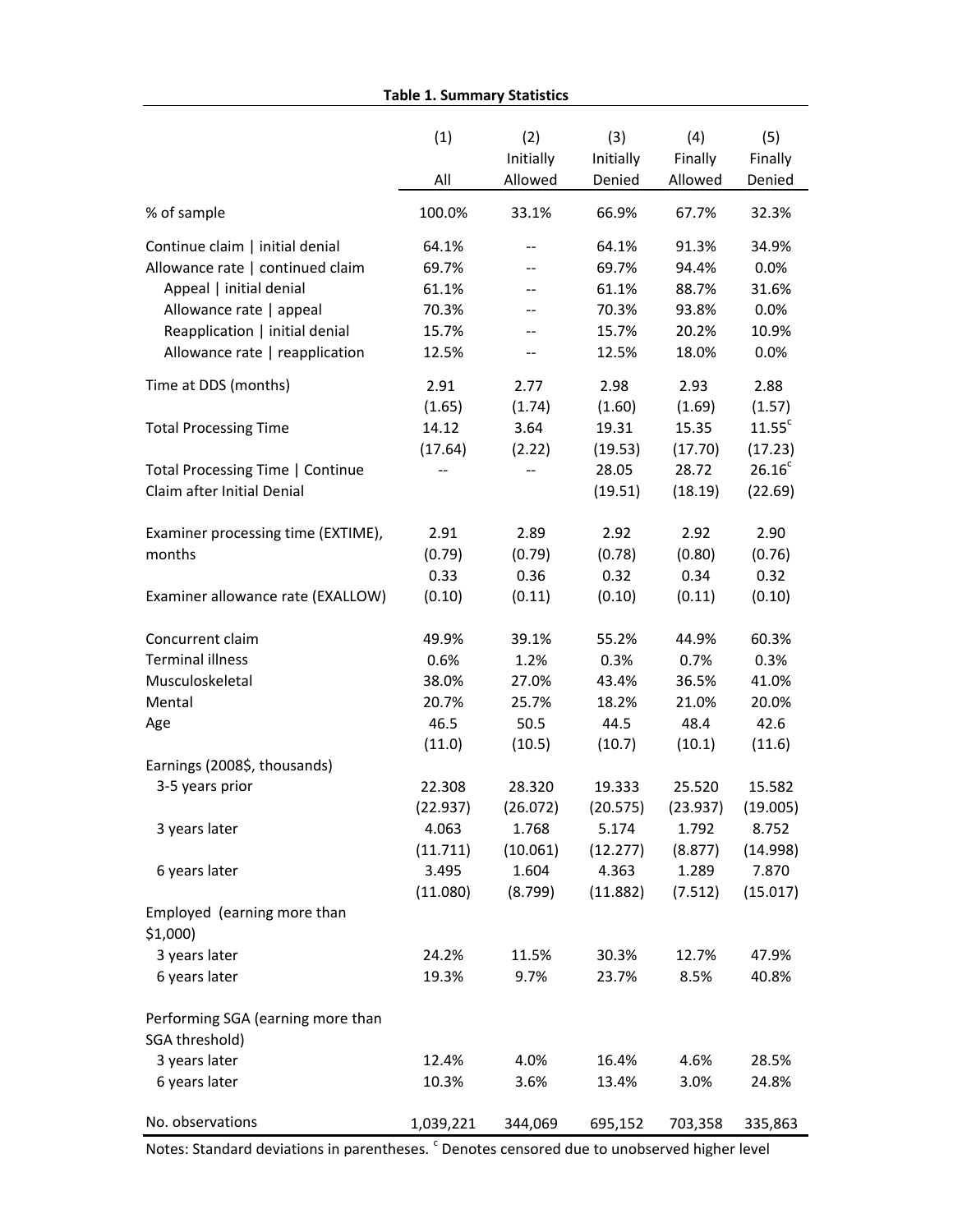|                                              | (1)     | (2)  | (3)       | (4)  | (5)                   |
|----------------------------------------------|---------|------|-----------|------|-----------------------|
|                                              | % Cases | Mean | Std. Dev. |      | 50th Perc. 90th Perc. |
| Initial                                      | 100.0   | 3.8  | 2.1       | 3.4  | 6.2                   |
| Time at DDS office                           | 100.0   | 2.9  | 1.7       | 2.6  | 5.1                   |
| Duration < 12 months or non-severe? (denied) | 17.1    | 2.6  | 1.5       | 2.3  | 4.6                   |
| Meets listings? (allowed)                    | 13.9    | 2.5  | 1.7       | 2.1  | 4.7                   |
| Capacity for past work? (denied)             | 24.5    | 3.1  | 1.6       | 2.8  | 5.2                   |
| Capacity for any work? (allowed or denied)   | 44.5    | 3.1  | 1.7       | 2.8  | 5.3                   |
| Reconsideration                              | 27.5    | 8.9  | 3.9       | 8.0  | 13.8                  |
| ALJ                                          | 31.9    | 33.7 | 18.9      | 28.8 | 63.9                  |
| Higher Appeals*                              | 0.3     | 49.1 | 17.4      | 51.4 | 70.2                  |
| Reapplication                                | 10.5    | 21.8 | 12.2      | 17.5 | 40.4                  |
| <b>Final Decision</b>                        | 3.4     | 14.1 | 17.6      | 5.5  | 37.1                  |

## **Table 2. SSDI Processing Times in Months: Cumulative Time from Filing to Observed Decision, by Administrative Level**

Note: \* indicates we only observe time to decision at these stages if the final decision is allowance.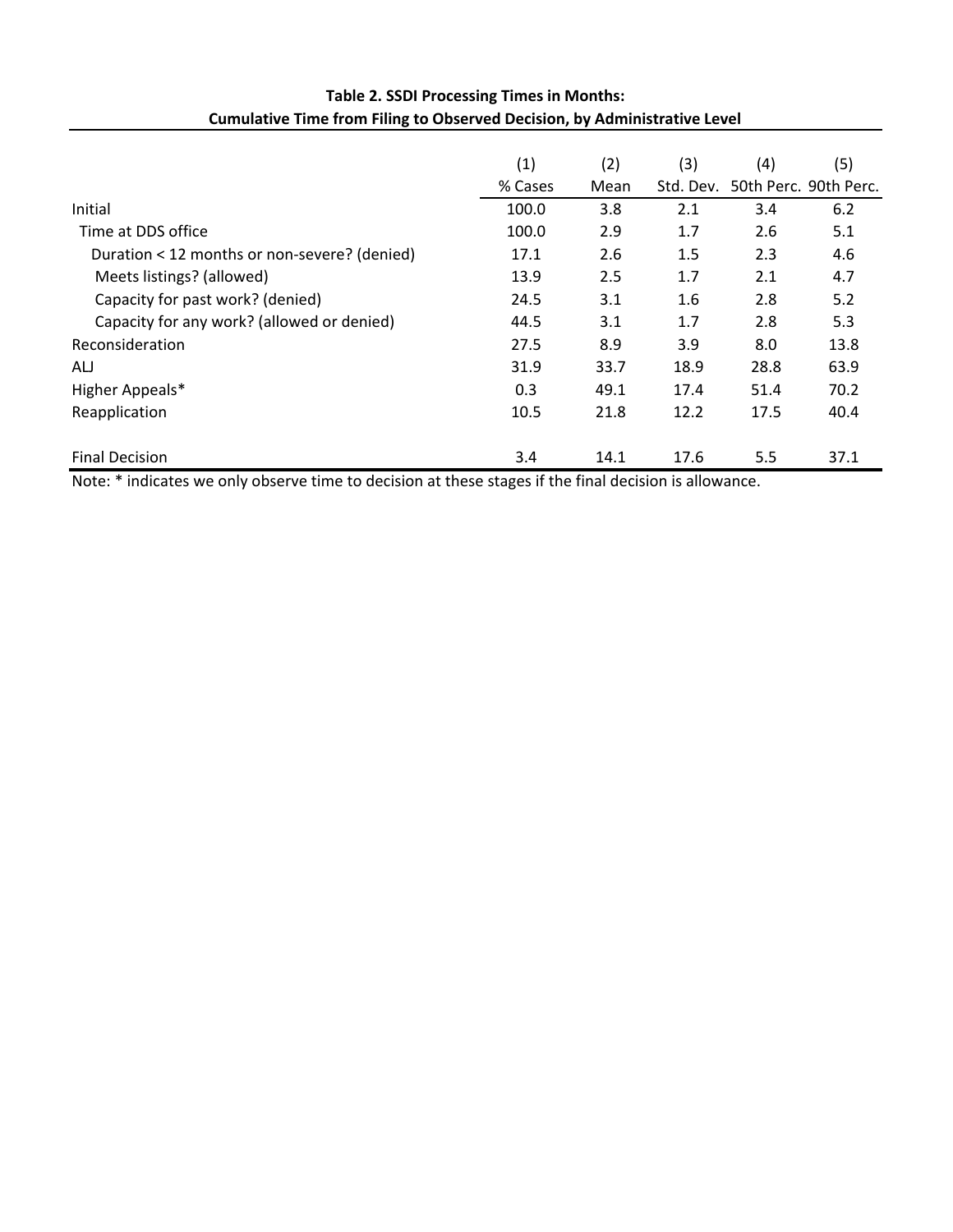|                |                     |                       |                                     | <b>Initially</b>  |                                |                   |
|----------------|---------------------|-----------------------|-------------------------------------|-------------------|--------------------------------|-------------------|
|                |                     | <b>All Applicants</b> |                                     | Allowed           | Finally Allowed Finally Denied |                   |
|                | (1)                 | (2)                   | (3)                                 | (4)               | (5)                            | (6)               |
|                | <b>Initial Time</b> | <b>Final Time</b>     | <b>SSDI Receipt</b>                 | <b>Final Time</b> | <b>Final Time</b>              | <b>Final Time</b> |
|                |                     |                       | A. Without Covariates               |                   |                                |                   |
| <b>EXTIME</b>  | $0.953***$          | $1.272***$            | 0.00896 ***                         | $0.912***$        | $1.662***$                     | $1.065***$        |
|                | (0.0051)            | (0.0305)              | (0.0010)                            | (0.0078)          | (0.0764)                       | (0.0435)          |
| <b>EXALLOW</b> | $0.162***$          | $-20.68***$           | $0.309***$                          |                   |                                |                   |
|                | (0.0322)            | (0.2230)              | (0.0068)                            |                   |                                |                   |
| $R^2$          | 0.126               | 0.019                 | 0.005                               | 0.106             | 0.006                          | 0.002             |
|                |                     |                       | <b>B. Plus Assignment Variables</b> |                   |                                |                   |
| <b>EXTIME</b>  | $0.642***$          | $0.520***$            | 0.000417                            | $0.593***$        | $0.520***$                     | $0.673***$        |
|                | (0.0084)            | (0.0303)              | (0.0009)                            | (0.0107)          | (0.0545)                       | (0.0533)          |
| <b>EXALLOW</b> | $0.294***$          | $-7.160***$           | $0.169***$                          |                   |                                |                   |
|                | (0.0454)            | (0.2730)              | (0.0085)                            |                   |                                |                   |
| $R^2$          | 0.263               | 0.073                 | 0.084                               | 0.276             | 0.132                          | 0.029             |
|                |                     |                       | C. Plus Individual Characteristics  |                   |                                |                   |
| <b>EXTIME</b>  | $0.642***$          | $0.529***$            | $-0.000232$                         | $0.592***$        | $0.536***$                     | $0.677***$        |
|                | (0.0084)            | (0.0298)              | (0.0008)                            | (0.0106)          | (0.0519)                       | (0.0525)          |
| <b>EXALLOW</b> | $0.301***$          | $-6.984***$           | $0.165***$                          |                   |                                |                   |
|                | (0.0454)            | (0.2620)              | (0.0079)                            |                   |                                |                   |
| $R^2$          | 0.265               | 0.118                 | 0.147                               | 0.279             | 0.206                          | 0.049             |
| n              | 1,039,221           | 1,039,221             | 1,039,221                           | 344,069           | 703,358                        | 335,863           |

## **Table 3. First Stage Regressions of SSDI Receipt and Time to Decision on Examiner's Allowance Propensity (EXALLOW) and Examiner's Average Processing Time (EXTIME)**

Note: Assignment variables include: DDS indicators, body system codes, top 20 diagnosis codes, terminal illness flag, month of receipt at DDS, concurrent status and 3‐digit zip codes. Individual characteristics include: five‐ year age group dummies and average prior earnings 3‐5 years before application.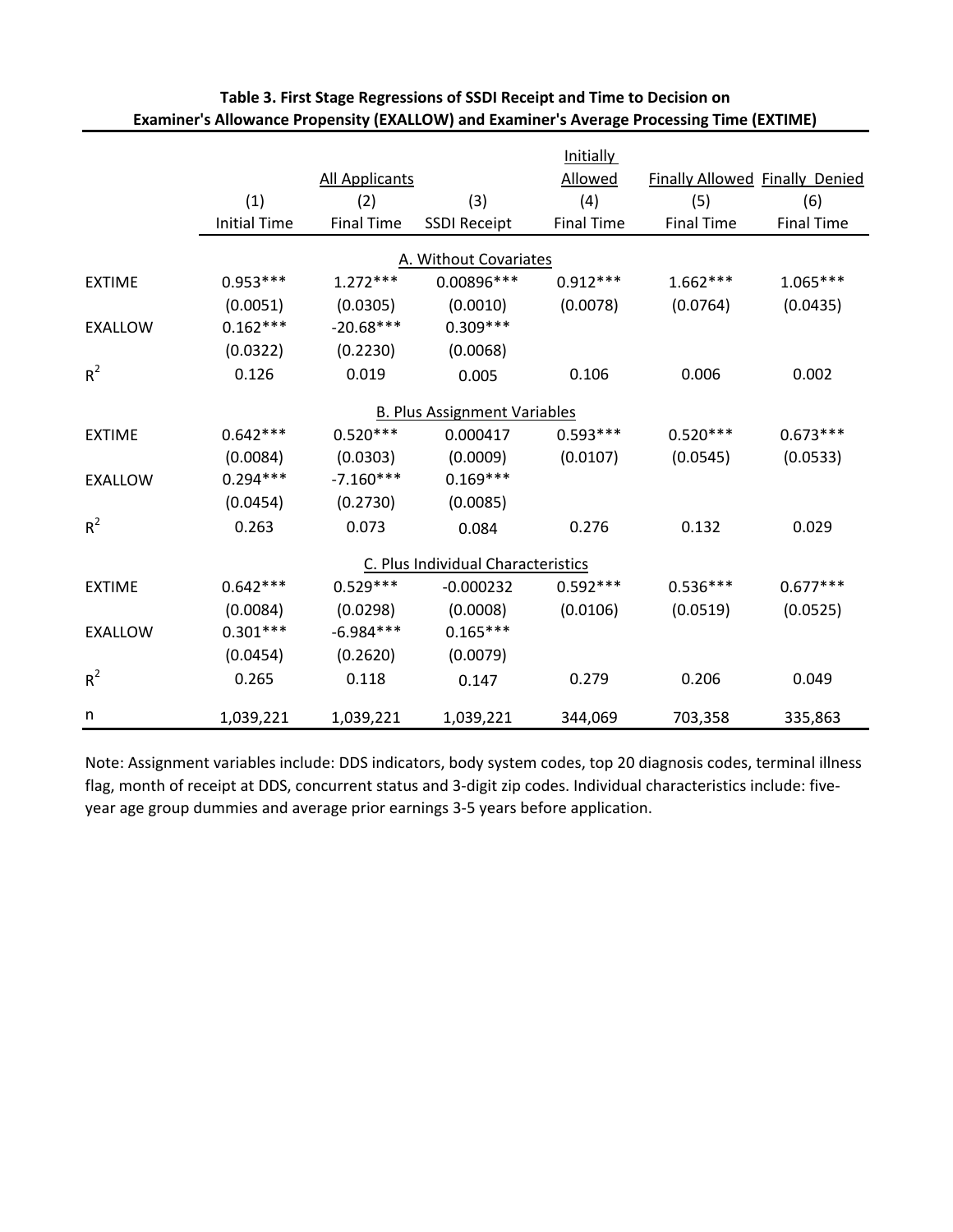|                   |                                                       | <b>OLS Estimates</b>           |                                |                                             |                                | 2SLS Estimates                 |                                |                                |  |
|-------------------|-------------------------------------------------------|--------------------------------|--------------------------------|---------------------------------------------|--------------------------------|--------------------------------|--------------------------------|--------------------------------|--|
|                   | (1)<br>2 Years Later<br>(2007)                        | (2)<br>4 Years Later<br>(2009) | (3)<br>6 Years Later<br>(2011) | (4)<br>2 Years Later<br>(2007)              | (5)<br>3 Years Later<br>(2008) | (6)<br>4 Years Later<br>(2009) | (7)<br>5 Years Later<br>(2010) | (8)<br>6 Years Later<br>(2011) |  |
|                   |                                                       |                                |                                | A. Dependent Variable: Earn >= \$1,000/Year |                                |                                |                                |                                |  |
| <b>Final Time</b> | $-0.00174***$<br>(0.000276)                           | $-0.00137***$<br>(0.000275)    | $-0.00175***$<br>(0.000277)    | $-0.00442**$<br>(0.001760)                  | $-0.00523***$<br>(0.001720)    | $-0.00270*$<br>(0.001620)      | $-0.00340**$<br>(0.001620)     | $-0.00381**$<br>(0.001680)     |  |
| $R^2$             | 0.054                                                 | 0.052                          | 0.055                          | 0.053                                       | 0.056                          | 0.052                          | 0.051                          | 0.055                          |  |
|                   | B. Dependent Variable: Earn >= SGA                    |                                |                                |                                             |                                |                                |                                |                                |  |
| <b>Final Time</b> | $-0.00138***$<br>(0.000162)                           | $-0.000964***$<br>(0.000165)   | $-0.00111***$<br>(0.000172)    | $-0.00291***$<br>(0.001120)                 | $-0.00269**$<br>(0.001120)     | $-0.00270**$<br>(0.001050)     | $-0.00178*$<br>(0.001040)      | $-0.00257**$<br>(0.001180)     |  |
| $R^2$             | 0.039                                                 | 0.04                           | 0.044                          | 0.039                                       | 0.04                           | 0.039                          | 0.04                           | 0.043                          |  |
|                   | C. Dependent Variable: Annual Earnings (in Thousands) |                                |                                |                                             |                                |                                |                                |                                |  |
| <b>Final Time</b> | $-0.0473***$<br>(0.0080)                              | $-0.0416***$<br>(0.0076)       | $-0.0446***$<br>(0.0074)       | $-0.167**$<br>(0.0733)                      | $-0.237***$<br>(0.0900)        | $-0.0667$<br>(0.0800)          | $-0.121**$<br>(0.0573)         | $-0.131**$<br>(0.0563)         |  |
| $R^2$             | 0.035                                                 | 0.032                          | 0.051                          | 0.035                                       | 0.042                          | 0.032                          | 0.046                          | 0.05                           |  |
| n                 | 344,069                                               | 321,835                        | 302,683                        | 344,069                                     | 332,304                        | 321,835                        | 312,134                        | 302,683                        |  |

#### **Table 4. OLS and 2SLS Estimates: Effect of Final Time to Decision on Labor Supply Outcomes among Initially Allowed Applicants Only**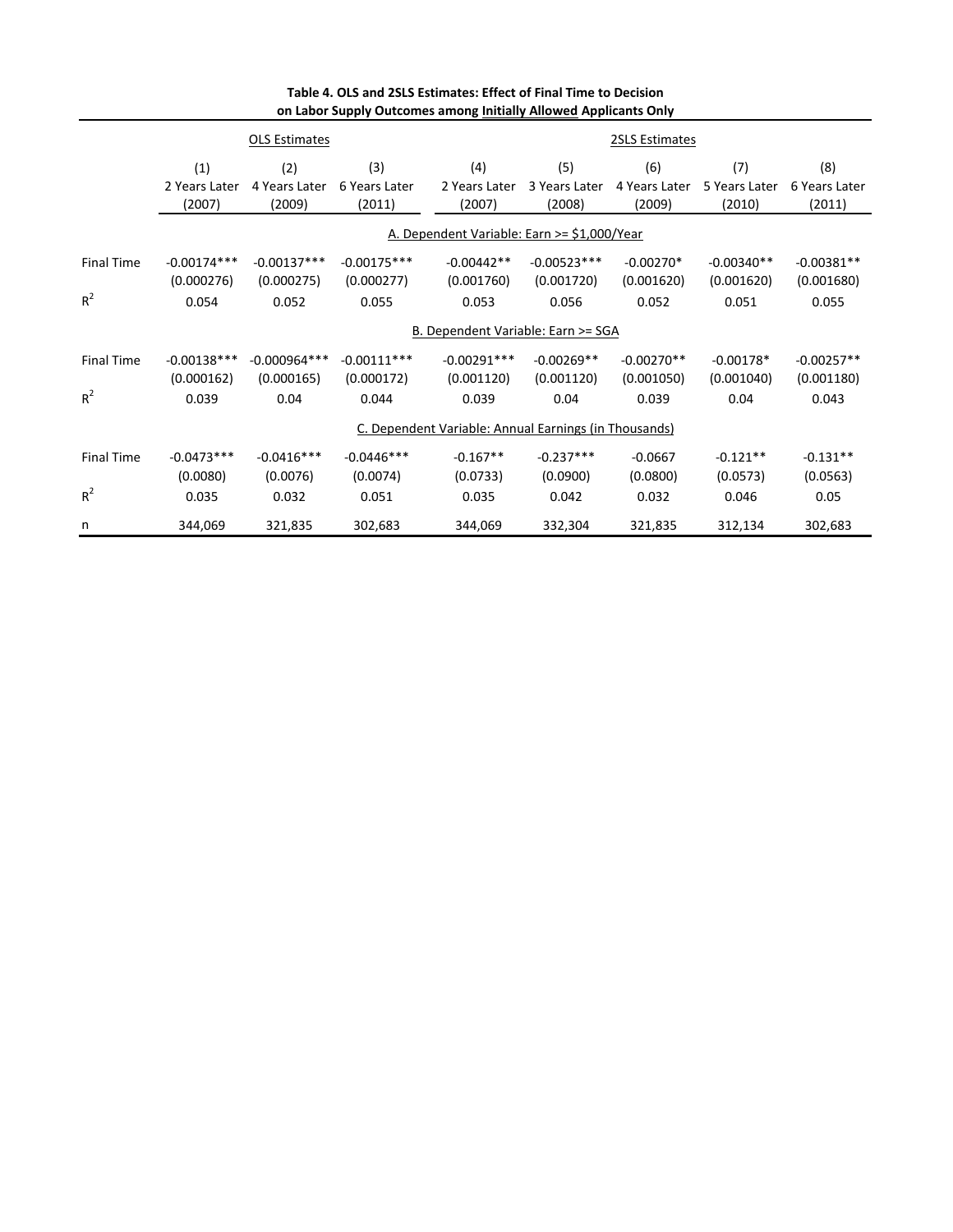|                           | (1)            | (2)            | (3)            | (4)            | (5)            |
|---------------------------|----------------|----------------|----------------|----------------|----------------|
|                           | 2 Years Later  | 3 Years Later  | 4 Years Later  | 5 Years Later  | 6 Years Later  |
|                           | (2007)         | (2008)         | (2009)         | (2010)         | (2011)         |
| Time Before WP            | $-0.000453$    | $-0.00164$     | 0.000492       | $-0.000605$    | $-0.00167$     |
|                           | (0.002090)     | (0.001950)     | (0.001930)     | (0.001810)     | (2.900000)     |
| Time After WP             | $-0.00526***$  | $-0.00610***$  | $-0.00323*$    | $-0.00456**$   | $-0.00434**$   |
|                           | (0.002040)     | (0.001900)     | (0.001890)     | (0.001740)     | (0.001880)     |
| Elapsed time onset to     | $-0.000776***$ | $-0.000852***$ | $-0.000744***$ | $-0.000636***$ | $-0.000677***$ |
| filing                    | (0.000054)     | (0.00001)      | (0.000050)     | (0.000052)     | (0.00005)      |
| Residual from first stage | 0.00253        | $0.00328*$     | 0.00101        | 0.00229        | 0.00199        |
|                           | (0.002080)     | (0.00195)      | (0.001890)     | (0.001770)     | (0.00193)      |
| $R^2$                     | 0.055          | 0.059          | 0.053          | 0.052          | 0.056          |
| n                         | 352,495        | 332,304        | 329,630        | 319,665        | 302,683        |

## **Table 5. Effect of Time to Decision on Employment Before vs. After Waiting Period (WP) Has Elapsed, Control Function Estimates**

Notes: See text for details of estimation. Standard errors calculated by bootstrap clustered on examiner (S=200).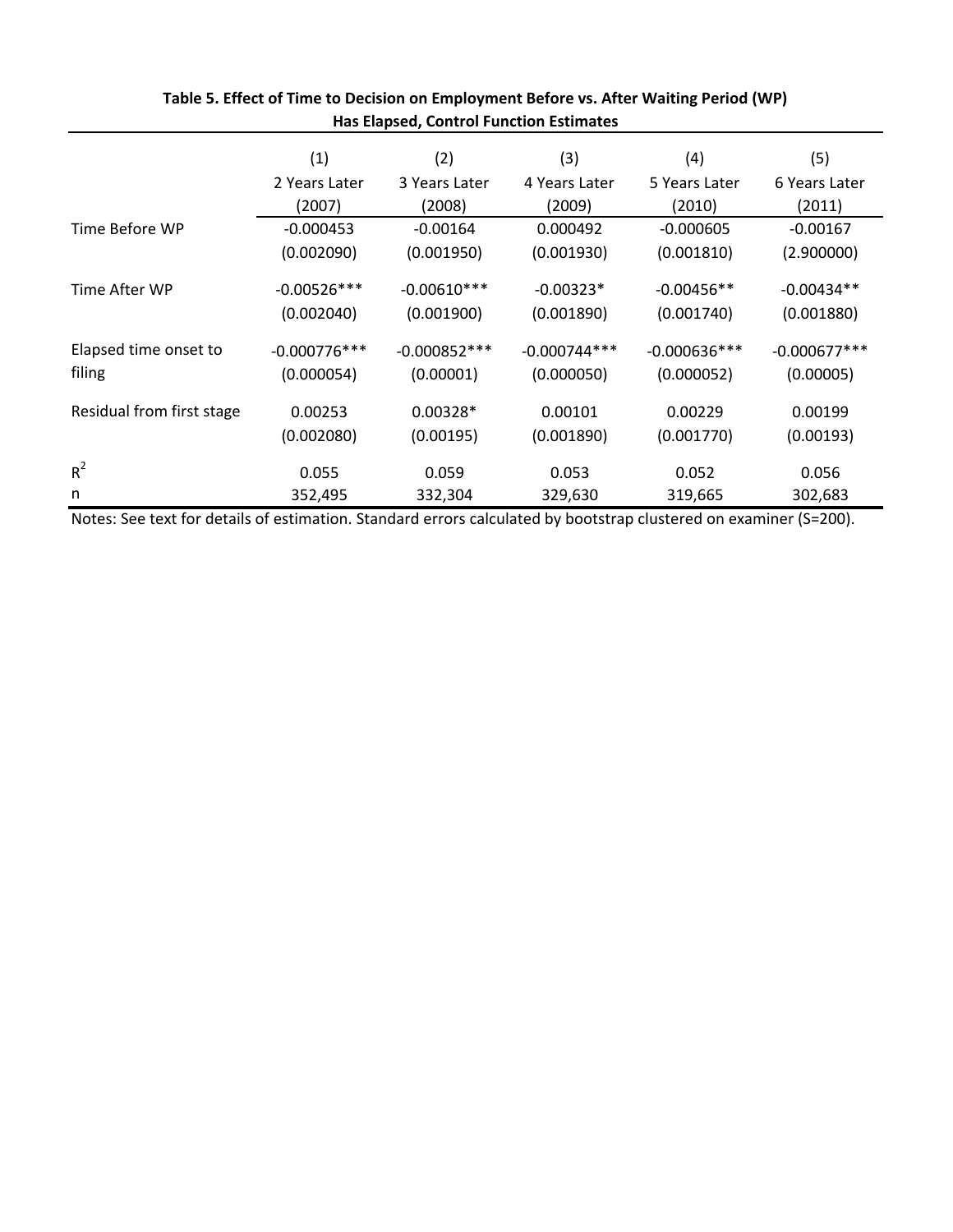|                 |               | on employment and earnings, 25L5 estimates |                                                                       |             |             |
|-----------------|---------------|--------------------------------------------|-----------------------------------------------------------------------|-------------|-------------|
|                 | (1)           | (2)                                        | (3)                                                                   | (4)         | (5)         |
|                 |               |                                            | 2 Years Later 3 Years Later 4 Years Later 5 Years Later 6 Years Later |             |             |
|                 | (2007)        | (2008)                                     | (2009)                                                                | (2010)      | (2011)      |
|                 |               |                                            | A. Dependent Variable: Earn >= \$1,000/Year                           |             |             |
| Final time      | $-0.00381***$ | $-0.00472***$                              | $-0.00237*$                                                           | $-0.00154$  | $-0.00203$  |
|                 | (0.00150)     | (0.00149)                                  | (0.00139)                                                             | (0.00133)   | (0.00131)   |
| SSDI<br>receipt | $-0.486***$   | $-0.478***$                                | $-0.298***$                                                           | $-0.256***$ | $-0.254***$ |
|                 | (0.07540)     | (0.07490)                                  | (0.07030)                                                             | (0.06750)   | (0.06620)   |
| $R^2$           | 0.124         | 0.141                                      | 0.194                                                                 | 0.198       | 0.205       |
|                 |               |                                            | <b>B. Dependent Variable: Earn &gt;= SGA</b>                          |             |             |
| Final time      | $-0.00342***$ | $-0.00306***$                              | $-0.00165$                                                            | $-0.0011$   | $-0.00173*$ |
|                 | (0.00114)     | (0.00118)                                  | (0.00107)                                                             | (0.00102)   | (0.00103)   |
| <b>SSDI</b>     | $-0.388***$   | $-0.330***$                                | $-0.212***$                                                           | $-0.179***$ | $-0.192***$ |
|                 | (0.05870)     | (0.05910)                                  | (0.05410)                                                             | (0.05210)   | (0.05200)   |
| $R^2$           | 0.058         | 0.127                                      | 0.156                                                                 | 0.159       | 0.164       |
|                 |               |                                            | C. Dependent Variable: Annual Earnings (in Thousands)                 |             |             |
| Final time      | $-0.164***$   | $-0.133***$                                | $-0.0667$                                                             | $-0.0673*$  | $-0.0847**$ |
|                 | (0.0481)      | (0.0488)                                   | (0.0467)                                                              | (0.0394)    | (0.0391)    |
| <b>SSDI</b>     | $-12.06***$   | $-7.828***$                                | $-5.382**$                                                            | $-4.667**$  | $-5.613***$ |
|                 | (2.3220)      | (2.1580)                                   | (2.1660)                                                              | (1.9000)    | (1.9080)    |
| $R^2$           | 0.039         | 0.124                                      | 0.128                                                                 | 0.142       | 0.146       |
| n               | 1,039,221     | 1,018,984                                  | 999,779                                                               | 981,000     | 962,045     |

| Table 6. Joint Estimation of Effect of SSDI Receipt and Time to Decision |
|--------------------------------------------------------------------------|
| on Employment and Earnings, 2SLS Estimates                               |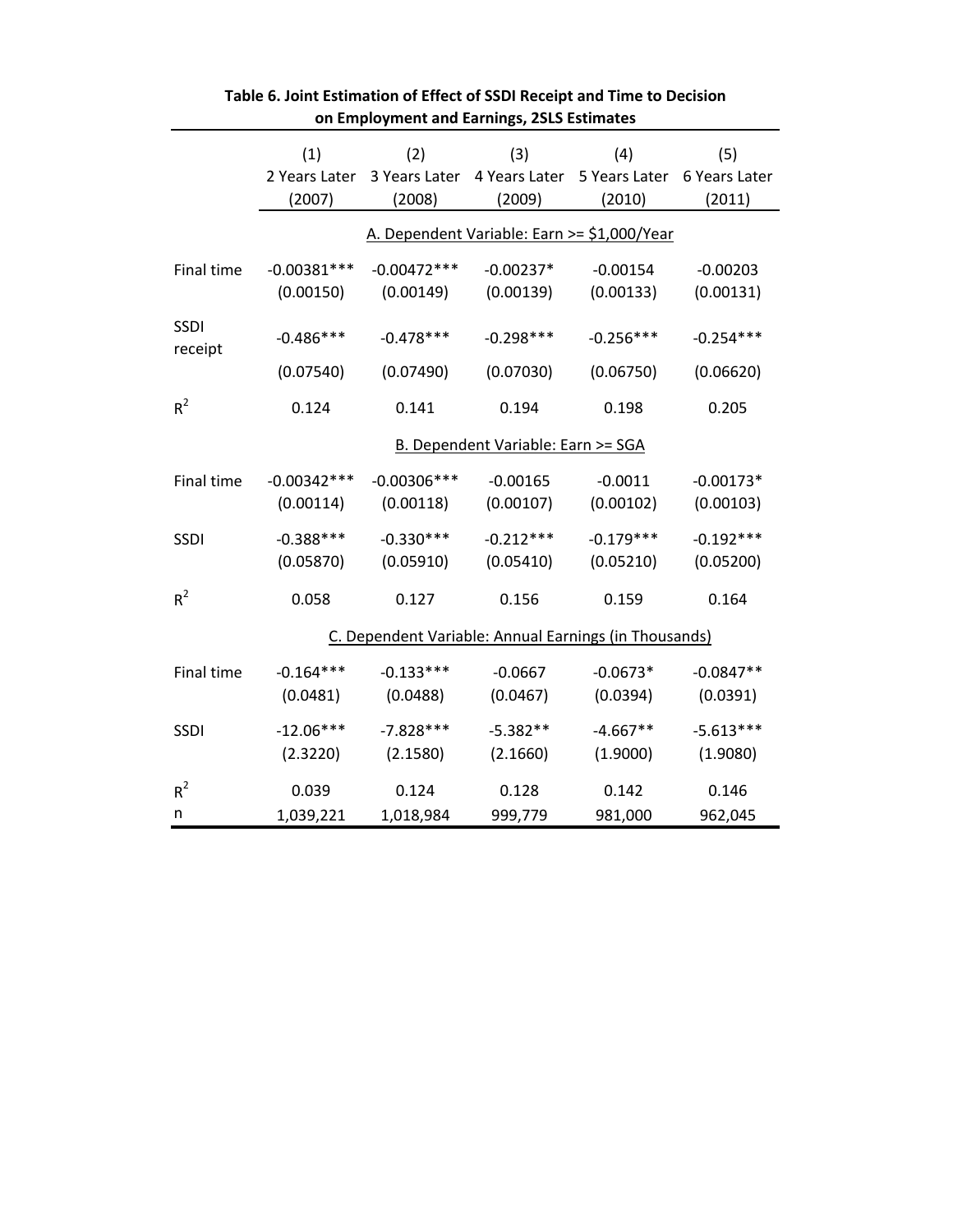|                                            |                                |                                | <b>Finally Allowed and Finally Denied Applicants</b> |                                                       |                                |  |  |
|--------------------------------------------|--------------------------------|--------------------------------|------------------------------------------------------|-------------------------------------------------------|--------------------------------|--|--|
|                                            | (1)<br>2 Years Later<br>(2007) | (2)<br>3 Years Later<br>(2008) | (3)<br>4 Years Later<br>(2009)                       | (4)<br>5 Years Later<br>(2010)                        | (5)<br>6 Years Later<br>(2011) |  |  |
|                                            |                                |                                | <b>Panel I. Finally Allowed Applicants</b>           |                                                       |                                |  |  |
|                                            |                                |                                | A. Dependent Variable: Earn >= \$1,000/Year          |                                                       |                                |  |  |
| <b>Final Time</b>                          | $-0.00339**$                   | $-0.00441***$                  | $-0.00204$                                           | $-0.00188$                                            | $-0.00205$                     |  |  |
|                                            | (0.00147)                      | (0.00142)                      | (0.00130)                                            | (0.00126)                                             | (0.00126)                      |  |  |
| $R^2$                                      |                                |                                | 0.016                                                | 0.024                                                 | 0.031                          |  |  |
|                                            |                                |                                | B. Dependent Variable: Earn >= SGA                   |                                                       |                                |  |  |
| <b>Final Time</b>                          | $-0.00217**$                   | $-0.00192**$                   | $-0.00150*$                                          | $-0.000592$                                           | $-0.00129$                     |  |  |
|                                            | (0.00090)                      | (0.00092)                      | (0.00082)                                            | (0.00077)                                             | (0.00082)                      |  |  |
| $R^2$                                      |                                |                                | 0.004                                                | 0.026                                                 | 0.023                          |  |  |
|                                            |                                |                                |                                                      | C. Dependent Variable: Annual Earnings (in Thousands) |                                |  |  |
| <b>Final Time</b>                          | $-0.153***$                    | $-0.150***$                    | $-0.0492$                                            | $-0.0648*$                                            | $-0.0717*$                     |  |  |
|                                            | (0.05460)                      | (0.05290)                      | (0.04980)                                            | (0.03780)                                             | (0.03700)                      |  |  |
| $R^2$                                      |                                |                                | 0.02                                                 | 0.021                                                 | 0.023                          |  |  |
| n                                          | 703,358                        | 686,475                        | 670,574                                              | 655,101                                               | 639,578                        |  |  |
| <b>Panel II. Finally Denied Applicants</b> |                                |                                |                                                      |                                                       |                                |  |  |
|                                            |                                |                                | A. Dependent Variable: Earn >= \$1,000/Year          |                                                       |                                |  |  |
| <b>Final Time</b>                          | $-0.00228$                     | $-0.00281$                     | $-0.00146$                                           | 0.000121                                              | $-0.000809$                    |  |  |
|                                            | (0.00225)                      | (0.00225)                      | (0.00220)                                            | (0.00216)                                             | (0.00211)                      |  |  |
| $R^2$                                      | 0.139                          | 0.147                          | 0.131                                                | 0.118                                                 | 0.132                          |  |  |
|                                            |                                |                                | <b>B. Dependent Variable: Earn &gt;= SGA</b>         |                                                       |                                |  |  |
| <b>Final Time</b>                          | $-0.00326*$                    | $-0.00289$                     | $-0.000511$                                          | $-0.000703$                                           | $-0.00113$                     |  |  |
|                                            | (0.00198)                      | (0.00204)                      | (0.00194)                                            | (0.00192)                                             | (0.00191)                      |  |  |
| $R^2$                                      | 0.132                          | 0.136                          | 0.113                                                | 0.115                                                 | 0.12                           |  |  |
|                                            |                                |                                |                                                      | C. Dependent Variable: Annual Earnings (in Thousands) |                                |  |  |
| <b>Final Time</b>                          | $-0.101$                       | $-0.0455$                      | $-0.0469$                                            | $-0.0244$                                             | $-0.0527$                      |  |  |
|                                            | (0.06300)                      | (0.06700)                      | (0.06420)                                            | (0.06390)                                             | (0.06490)                      |  |  |
| $R^2$                                      | 0.217                          | 0.21                           | 0.195                                                | 0.183                                                 | 0.182                          |  |  |
| n                                          | 335,863                        | 332,509                        | 329,205                                              | 325,899                                               | 322,467                        |  |  |

| Table 7. 2SLS Estimates: Effect of Final Time to Decision on Labor Supply Outcomes, |
|-------------------------------------------------------------------------------------|
| <b>Finally Allowed and Finally Denied Applicants</b>                                |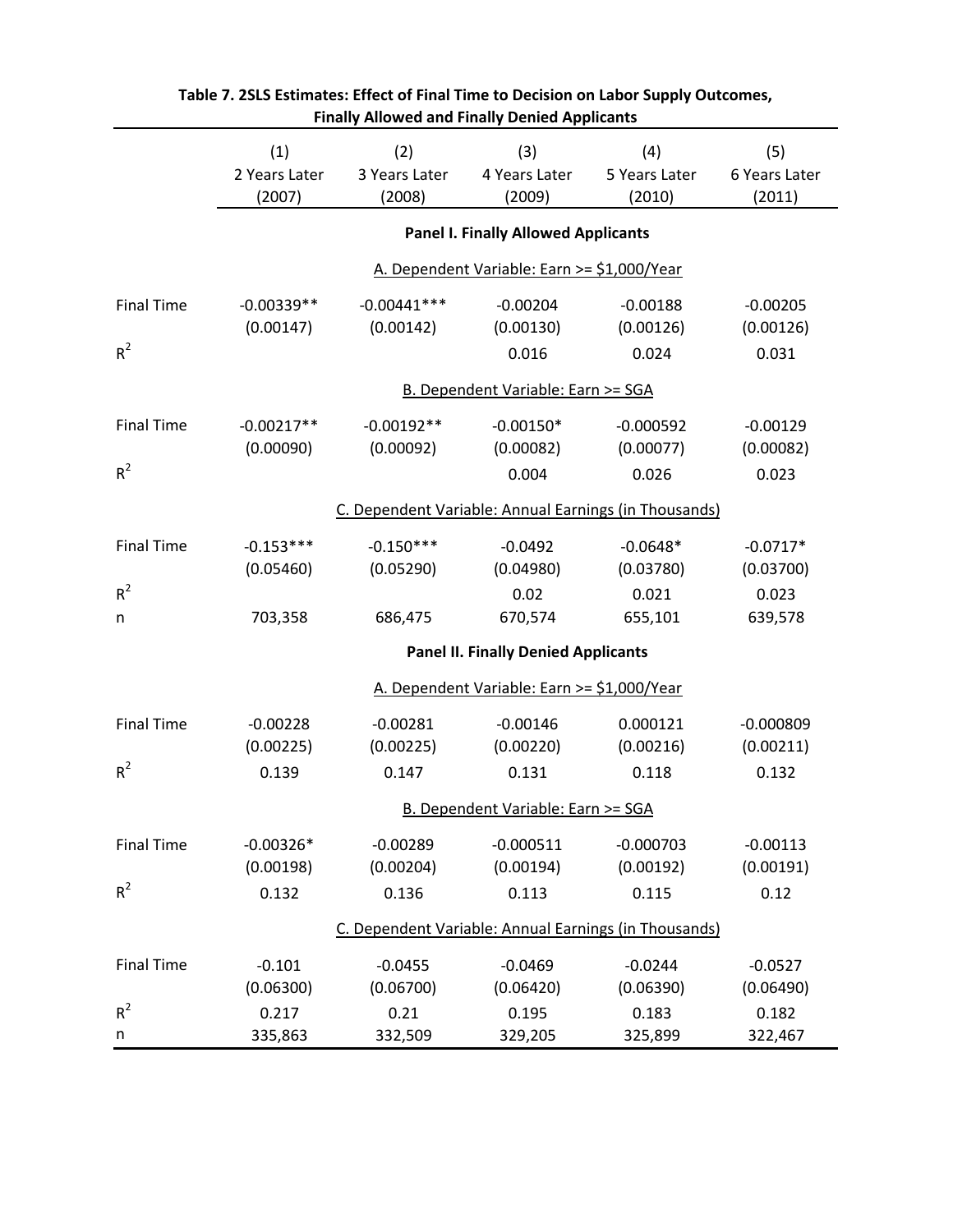|                   | (1)<br>2 Years Later<br>(2007)                        | (2)<br>3 Years Later<br>(2008) | (3)<br>4 Years Later<br>(2009)        | (4)<br>5 Years Later<br>(2010) | (5)<br>6 Years Later<br>(2011) |  |  |  |
|-------------------|-------------------------------------------------------|--------------------------------|---------------------------------------|--------------------------------|--------------------------------|--|--|--|
|                   |                                                       |                                | A. Primary Impairment Mental Disorder |                                |                                |  |  |  |
| <b>Final time</b> | $-0.00375$<br>(0.00358)                               | $-0.00302$<br>(0.00346)        | 0.0015<br>(0.00325)                   | $-0.00388$<br>(0.00313)        | $-0.00403$<br>(0.00315)        |  |  |  |
| <b>SSDI</b>       | $-0.494***$                                           | $-0.457***$                    | $-0.217$                              | $-0.455***$                    | $-0.398***$                    |  |  |  |
| receipt           | (0.15100)                                             | (0.14600)                      | (0.14000)                             | (0.13700)                      | (0.13500)                      |  |  |  |
| $R^2$             | 0.111                                                 | 0.148                          | 0.152                                 | 0.126                          | 0.15                           |  |  |  |
| n                 | 215,110                                               | 212,887                        | 210,582                               | 208,066                        | 205,513                        |  |  |  |
|                   | <b>B. Primary Impairment Musculoskeletal Disorder</b> |                                |                                       |                                |                                |  |  |  |
| <b>Final time</b> | $-0.00307*$<br>(0.00184)                              | $-0.00333*$<br>(0.00186)       | $-0.00241$<br>(0.00179)               | $-0.00067$<br>(0.00178)        | $-0.00173$<br>(0.00171)        |  |  |  |
| <b>SSDI</b>       | $-0.324***$                                           | $-0.345***$                    | $-0.206**$                            | $-0.0847$                      | $-0.126$                       |  |  |  |
| receipt           | (0.09580)                                             | (0.09600)                      | (0.09390)                             | (0.09330)                      | (0.09110)                      |  |  |  |
| $R^2$             | 0.192                                                 | 0.216                          | 0.207                                 | 0.154                          | 0.193                          |  |  |  |
| n                 | 394,513                                               | 390,770                        | 386,852                               | 382,695                        | 378,187                        |  |  |  |

## **Table 8. Joint Estimation of Effect of SSDI Receipt and Time to Decision on Probability of Earnings Exceeding \$1,000/yr, Claimants with Mental or Musculoskeletal Disorder as Primary Impairment**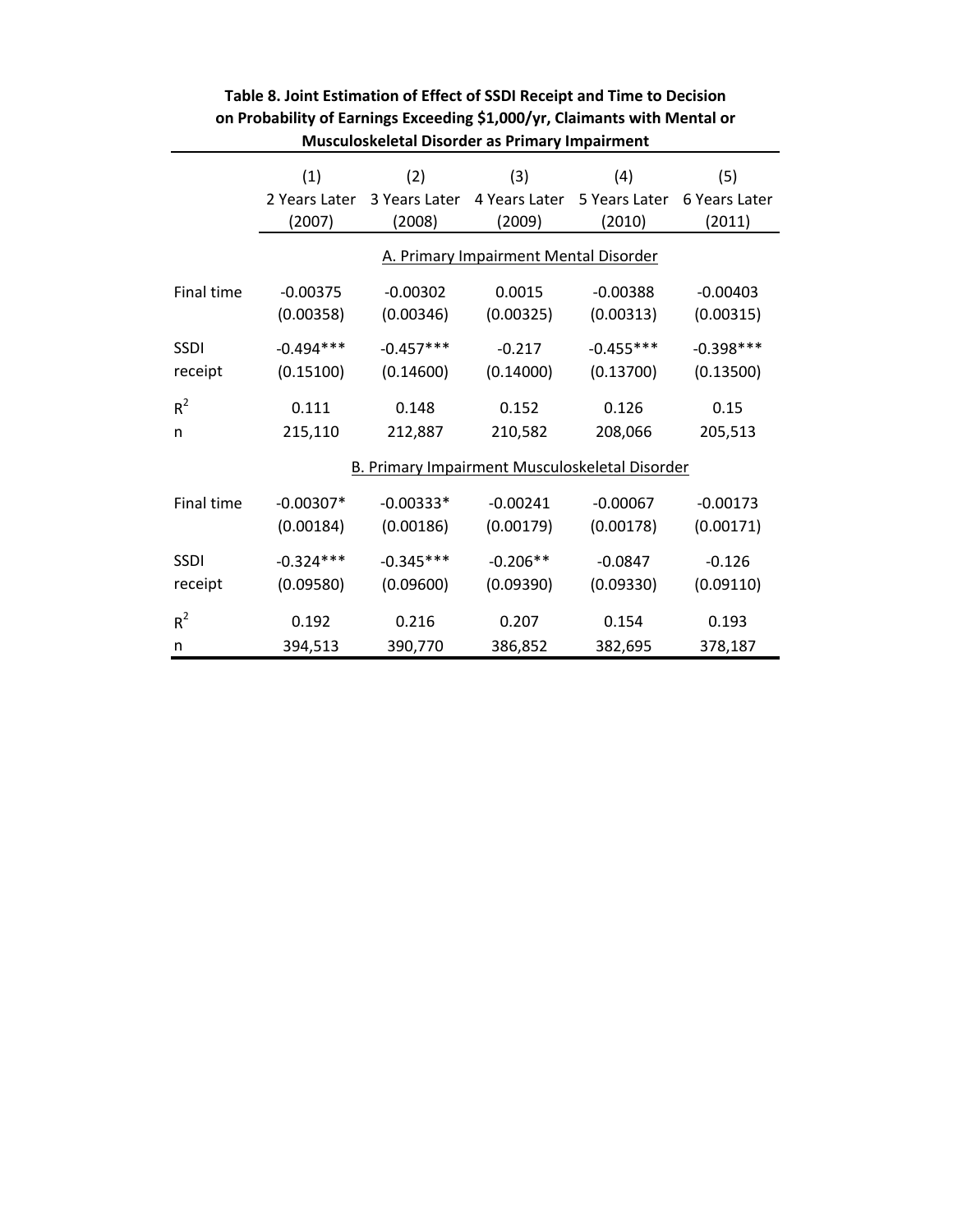|                      | <b>OLS</b><br>(1)       | 2SLS:<br>Excluding<br>Processing<br>Time<br>(2) | 2SLS: Including<br>Processing<br>Time<br>(3) | Difference in<br><b>2SLS Estimates</b><br>(4)              | N         |
|----------------------|-------------------------|-------------------------------------------------|----------------------------------------------|------------------------------------------------------------|-----------|
| 3 Years Later (2008) | $-0.328***$<br>(0.001)  | $-0.273***$<br>(0.038)                          | $-0.478$ ***<br>(0.075)                      | $-0.205***$<br>$(0.064)$ <sup>+</sup><br>$[-0.329,-0.087]$ | 1,018,984 |
| 6 Years Later (2011) | $-0.306$ ***<br>(0.001) | $-0.166***$<br>(0.037)                          | $-0.254***$<br>(0.066)                       | $-0.088$<br>$(0.062)$ <sup>+</sup><br>$[-0.205, 0.042]$    | 962,045   |

## **Table 9. The Effect of SSDI Award on Probability of Positive Annual Earnings (>\$1K) in Years Following Application, Impact of Accounting for Processing Time**

<sup>†</sup> Standard errors calculated by bootstrap (S=300 simulations).

Note: Bootstrapped 95 percent confidence intervals in brackets.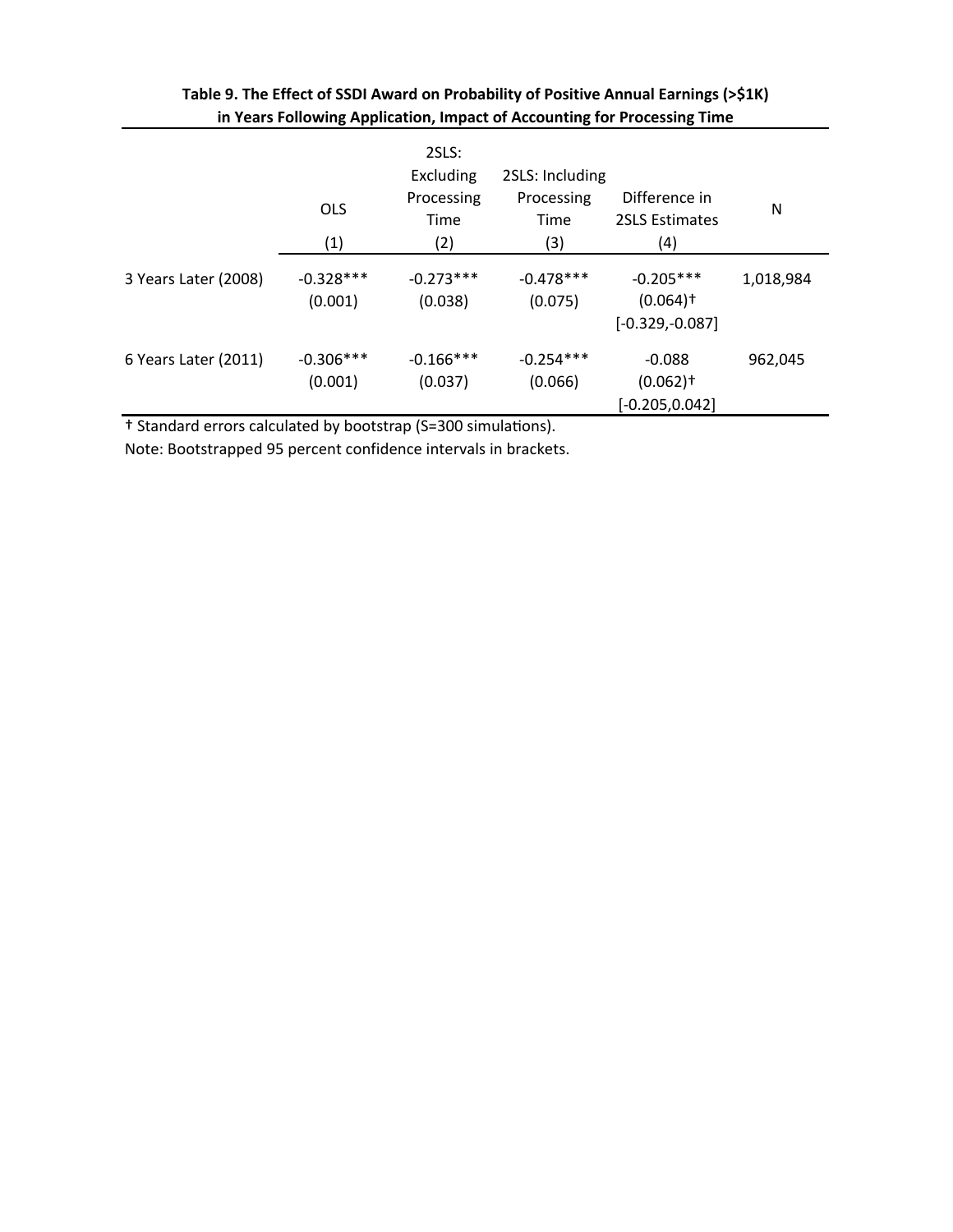

Figure A‐1. Heterogeneity in Effect of Processing Time on Employment Three Years After Initial Decision, All Applicants

Figure A‐2. Heterogeneity in Effect of Processing Time on Employment Six Years After Initial Decision, All Applicants

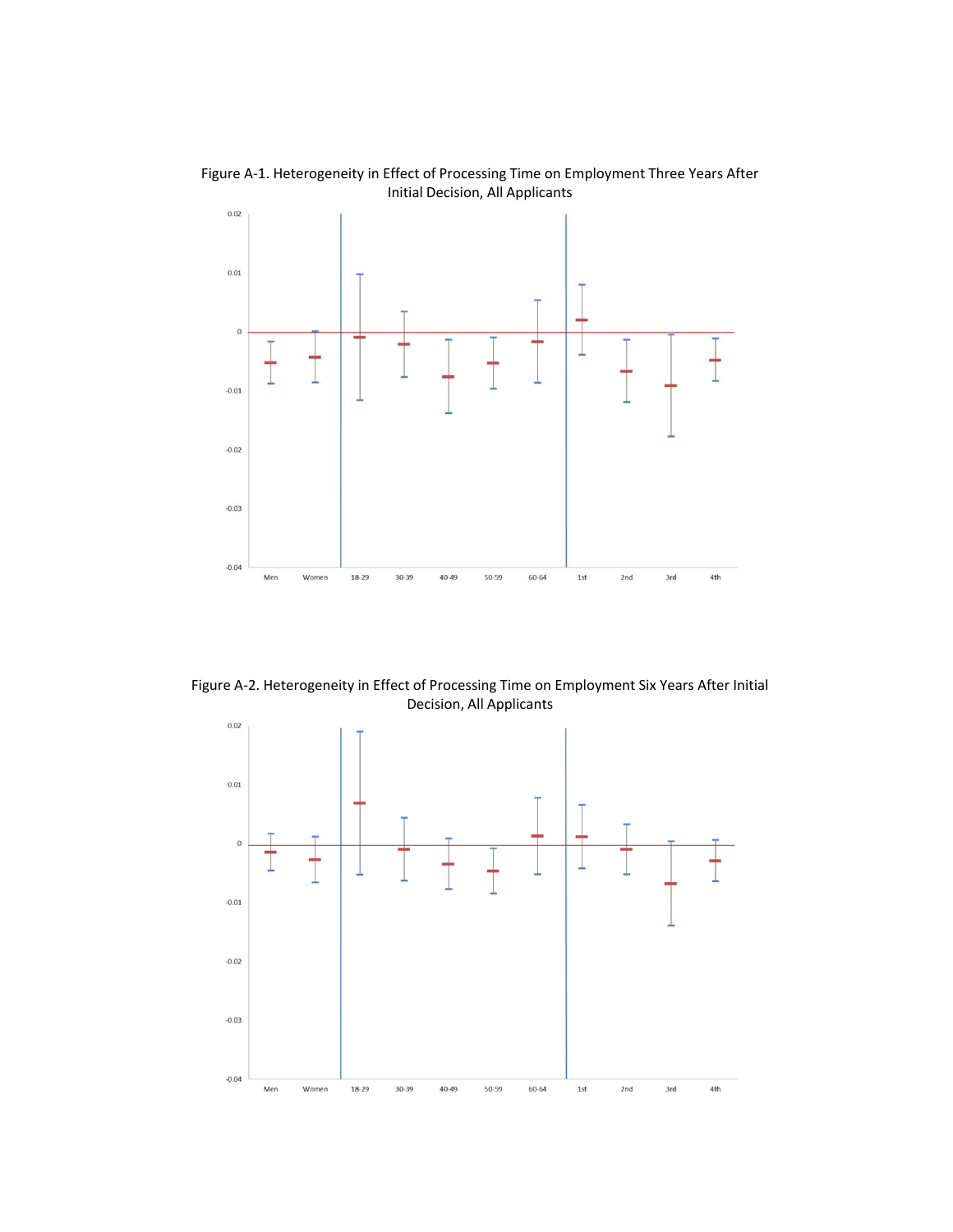

Figure A‐3. Heterogeneity in Effect of SSDI Receipt on Employment Three Years After Initial Decision, All Applicants

Figure A‐4. Heterogeneity in Effect of SSDI Receipt on Employment Six Years After Initial Decision, All Applicants

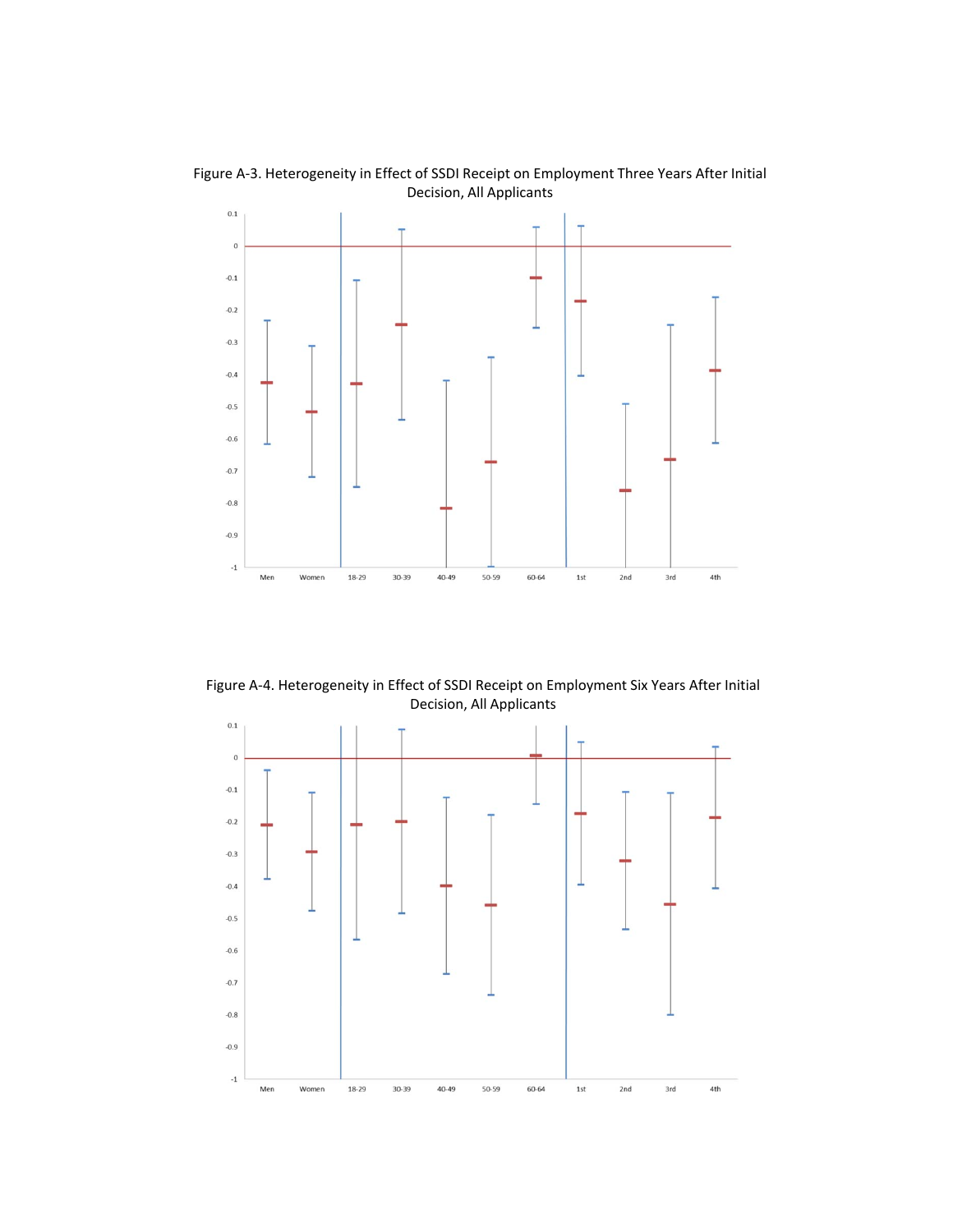|                                                     | <b>Without Assignment Variables</b> |                       |                | With Assignment Variables |
|-----------------------------------------------------|-------------------------------------|-----------------------|----------------|---------------------------|
|                                                     | (1)                                 | (2)                   | (3)            | (4)                       |
|                                                     | Examiner                            | Examiner              | Examiner       | Examiner                  |
|                                                     | Allowance Rate                      | <b>Allowance Time</b> | Allowance Rate | <b>Allowance Time</b>     |
|                                                     | (EXALLOW)                           | (EXTIME)              | (EXALLOW)      | (EXTIME)                  |
| Age                                                 |                                     |                       |                |                           |
| 18-24                                               | $-0.000237$                         | 0.005380              | $-0.000067$    | $-0.004190$               |
|                                                     | (0.000436)                          | (0.003780)            | (0.000438)     | (0.003660)                |
| $25 - 29$                                           | $-0.000772*$                        | 0.00688**             | $-0.000323$    | $-0.003660$               |
|                                                     | (0.000446)                          | (0.003310)            | (0.000383)     | (0.003120)                |
| 30-34                                               | $-0.000463$                         | $0.0106***$           | 0.000140       | $-0.002770$               |
|                                                     | (0.000480)                          | (0.003580)            | (0.000371)     | (0.003240)                |
| 35-39                                               | $-0.000976**$                       | 0.009840 ***          | $-0.000379$    | $-0.003830$               |
|                                                     | (0.000422)                          | (0.003090)            | (0.000340)     | (0.002770)                |
| 40-44                                               | $-0.001210***$                      | $0.012100***$         | $-0.000533*$   | $-0.002000$               |
|                                                     | (0.000427)                          | (0.003080)            | (0.000314)     | (0.002670)                |
| 45-49                                               | $-0.001300***$                      | $0.012600***$         | $-0.000640**$  | 0.000905                  |
|                                                     | (0.000388)                          | (0.002910)            | (0.000308)     | (0.002550)                |
| 50-54                                               | $-0.000985***$                      | $0.014700***$         | $-0.000425$    | 0.003040                  |
|                                                     | (0.000344)                          | (0.002700)            | (0.000283)     | (0.002380)                |
| 55-59                                               | $-0.000669**$                       | 0.009320 ***          | $-0.000308$    | 0.002580                  |
|                                                     | (0.000288)                          | (0.002340)            | (0.000255)     | (0.002160)                |
| <b>Prior Earnings</b>                               |                                     |                       |                |                           |
| $t-6$                                               | $0.000020***$                       | $-0.000237***$        | 0.000003       | $-0.000064$               |
|                                                     | (0.000007)                          | (0.000057)            | (0.000006)     | (0.000052)                |
| t-7                                                 | $0.0000150*$                        | 0.000089              | 0.000012       | 0.000087                  |
|                                                     | (0.000008)                          | (0.000069)            | (0.000008)     | (0.000067)                |
| $t-8$                                               | $-0.000009$                         | $-0.000020$           | $-0.000011$    | $-0.000041$               |
|                                                     | (0.000010)                          | (0.000075)            | (0.000009)     | (0.000072)                |
| $t-9$                                               | 0.000009                            | 0.000035              | 0.000005       | 0.000005                  |
|                                                     | (0.000007)                          | (0.000057)            | (0.000007)     | (0.000055)                |
| $R^2$                                               | 0.602                               | 0.481                 | 0.61           | 0.515                     |
|                                                     |                                     |                       |                |                           |
| P value F test Age                                  | 0.006<br>0.000                      | 0.000<br>0.001        | 0.214          | 0.092<br>0.726            |
| P value F test Prior Earning<br>P value F test Both | 0.000                               | 0.000                 | 0.058<br>0.105 | 0.216                     |
|                                                     |                                     |                       |                |                           |
| No. observations                                    |                                     | 1,039,221             |                |                           |

\*\*\* p<0.01, \*\* p<0.05, \* p<0.1 Note: All regressions include DDS dummies. Assignment variables include: body system codes, top 20 diagnosis codes, terminal illness flag, month of receipt at DDS, concurrent status and 3‐digit zip codes.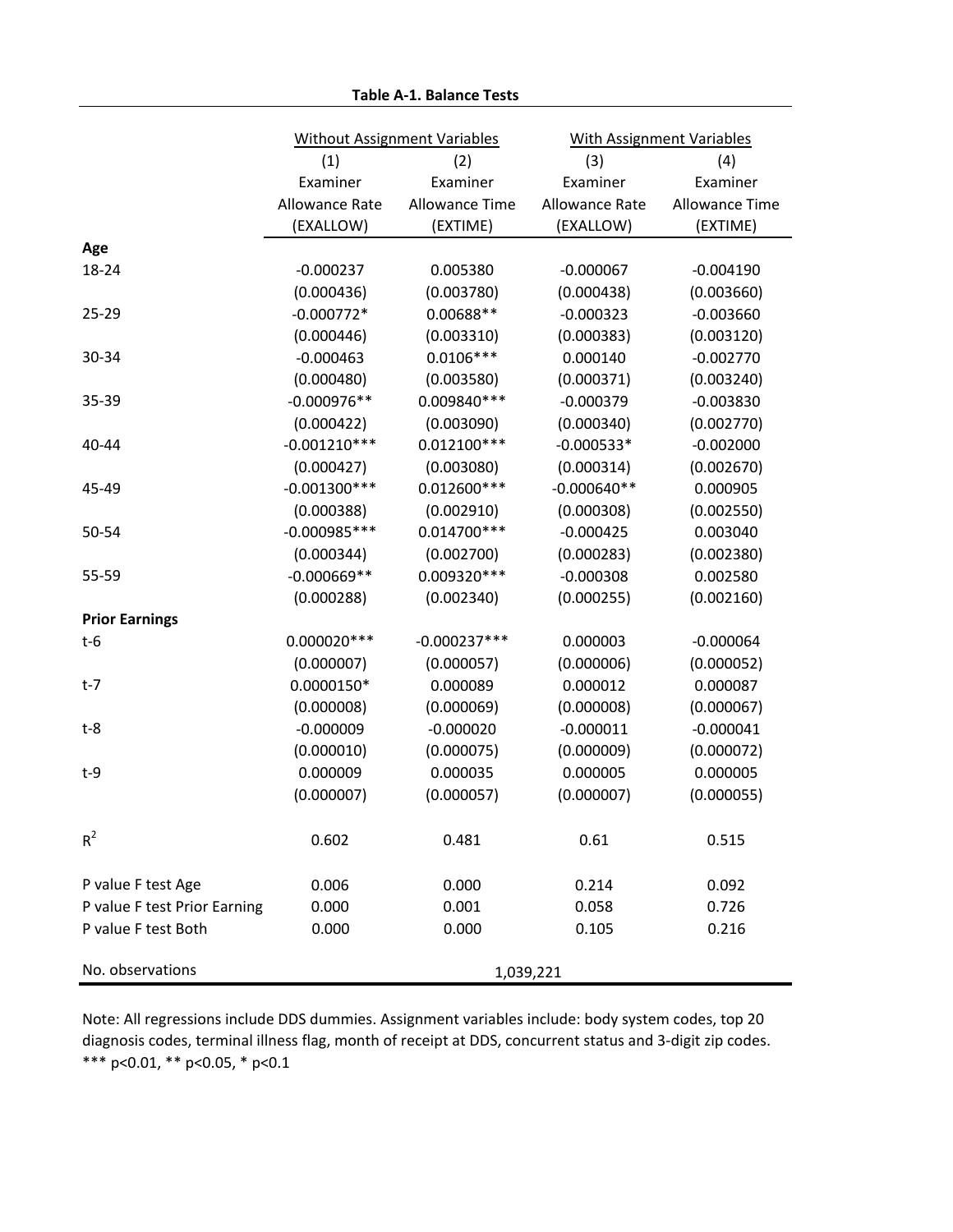|               | Initial Time          |                  |                  | <b>Final Time</b> |                  |                  |  |
|---------------|-----------------------|------------------|------------------|-------------------|------------------|------------------|--|
|               | (1)                   | (2)              | (3)              | (4)               | (5)              | (6)              |  |
|               |                       | Mental           | Muscul.          |                   | Mental           | Muscul.          |  |
|               | <b>All Applicants</b> | <b>Disorders</b> | <b>Disorders</b> | All Applicants    | <b>Disorders</b> | <b>Disorders</b> |  |
| <b>EXTIME</b> | $0.598***$            | $0.616***$       | $0.626***$       | $0.519***$        | $0.442***$       | $0.480***$       |  |
|               | (0.00836)             | (0.0102)         | (0.01230)        | (0.0331)          | (0.0507)         | (0.0708)         |  |
| EXALLOW       | $0.336***$            | $0.621***$       | $0.492***$       | $-2.165***$       | $-3.062***$      | $-4.086***$      |  |
|               | (0.04060)             | (0.0578)         | (0.08120)        | (0.3480)          | (0.4080)         | (0.5950)         |  |
| $R^2$         | 0.262                 | 0.258            | 0.236            | 0.117             | 0.129            | 0.076            |  |
| n             | 1,039,221             | 394,513          | 215,110          | 1,039,221         | 394,513          | 215,110          |  |

| Table A-2. Monotonicity Tests: First Stage Regressions of Time to Decision an |  |
|-------------------------------------------------------------------------------|--|
| Leave-Body-System-Out Measures of EXTIME and EXALLOW for Select B             |  |
|                                                                               |  |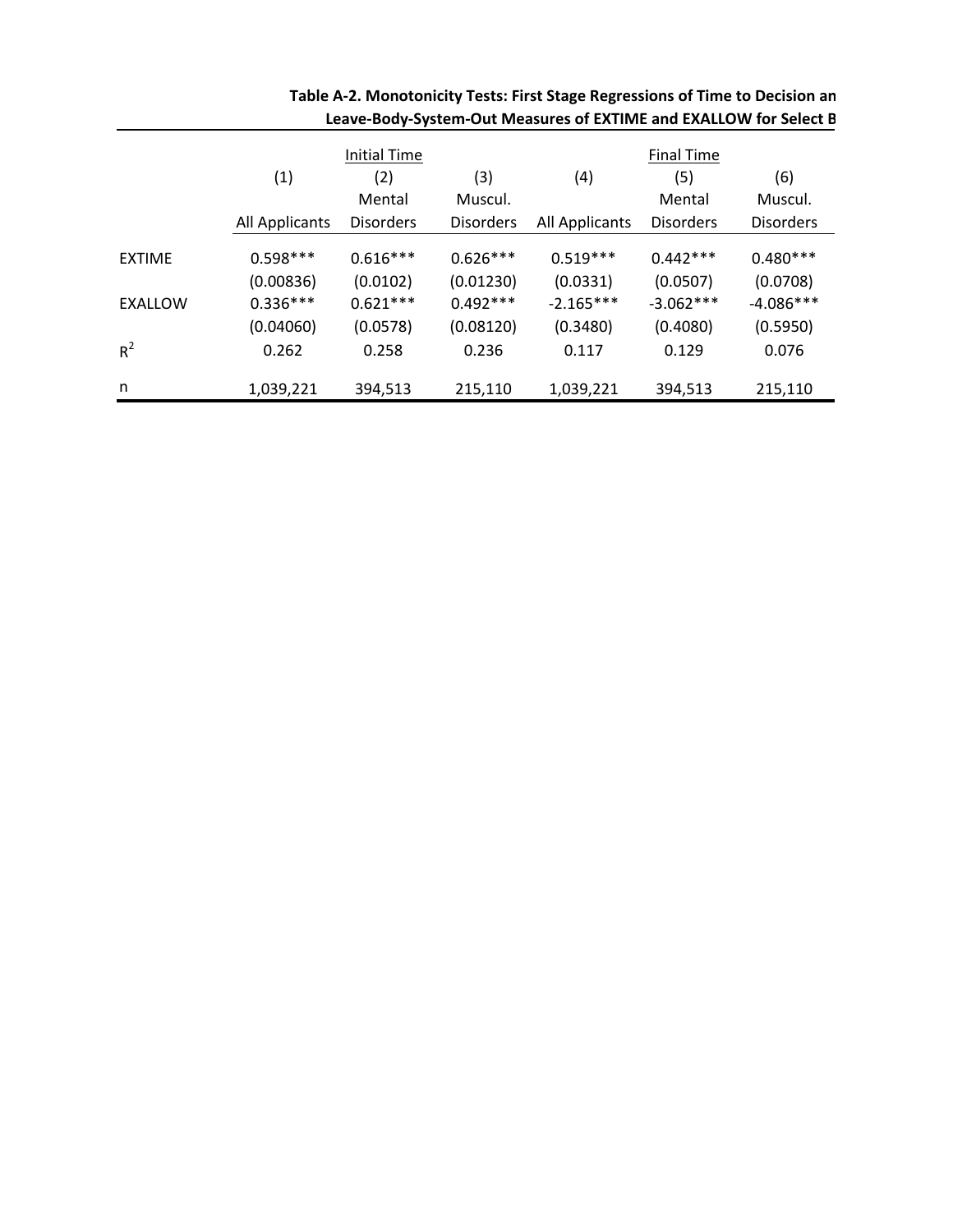|                    | (1)                   | (2)                      | (3)                                  | (4)                        | (5)                    |
|--------------------|-----------------------|--------------------------|--------------------------------------|----------------------------|------------------------|
|                    |                       |                          | <b>Conditional on Initial Denial</b> |                            |                        |
|                    |                       | Continue                 |                                      |                            | Receive                |
|                    | Initial<br>Denial     | Claim                    | Appeal                               | Reapply                    | <b>Benefit</b>         |
| <b>EXTIME</b>      | 0.000235<br>(0.00167) | $-0.000629$<br>(0.00108) | $-0.000981$<br>19.34410              | $-0.00224***$<br>(0.00079) | $-0.0036$<br>(0.00103) |
| $R^2$              | 0.248                 | 0.075                    | 0.081                                | 0.028                      | 0.147                  |
| Mean Dep. Variable | 0.669                 | 0.641                    | 0.661                                | 0.157                      | 0.677                  |
| n                  | 1,039,221             | 695,152                  | 695,152                              | 695,152                    | 1,039,221              |

| Table A-3. Effect of Examiner Average Processing Time (EXTIME) on |
|-------------------------------------------------------------------|
| Initial Determination, Appeal Rate and Benefit Receipt            |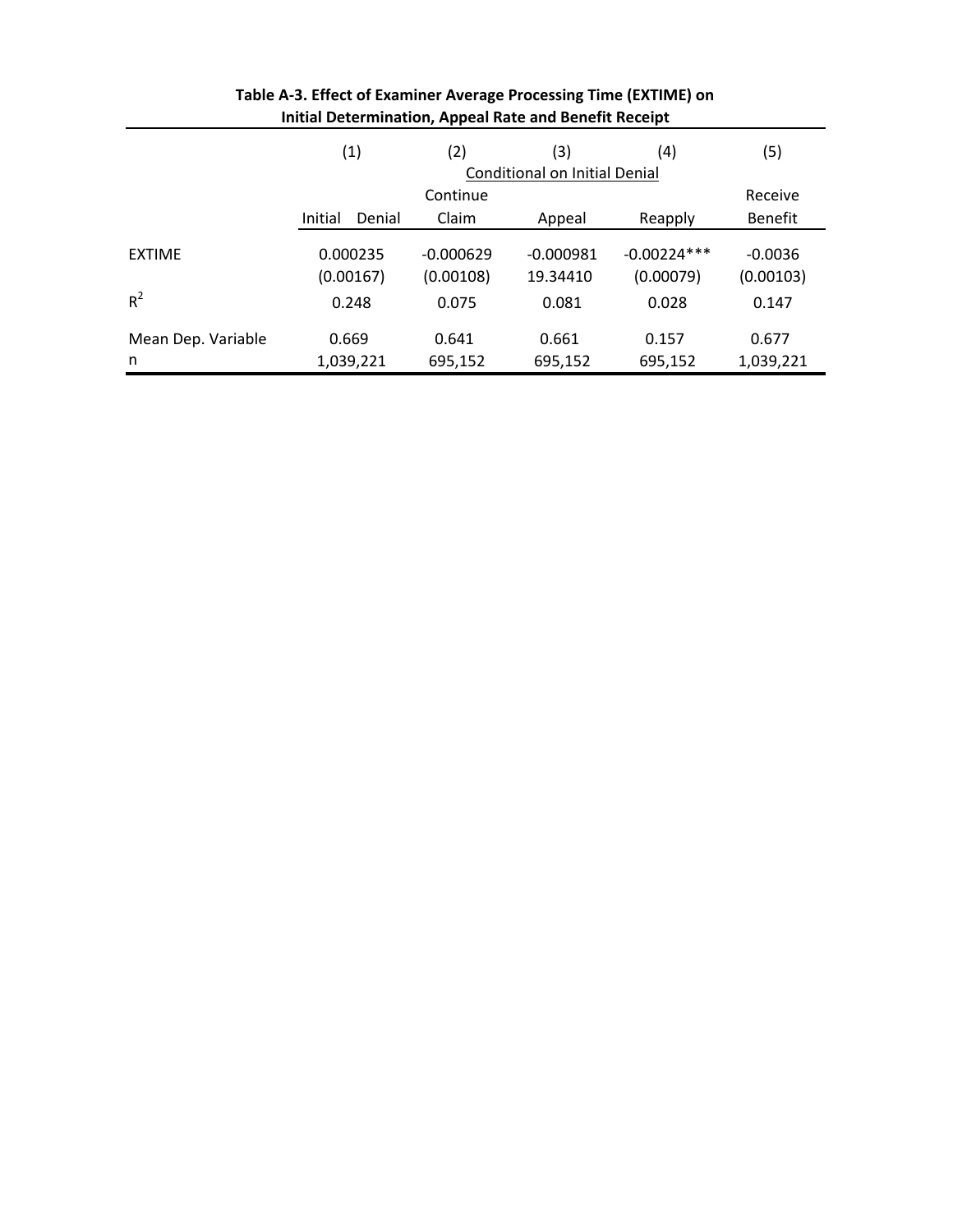|                        |                | All Applicants |                      | Initially<br>Allowed | Finally<br>Allowed | Finally<br>Denied |
|------------------------|----------------|----------------|----------------------|----------------------|--------------------|-------------------|
|                        | (1)            | (2)            | (3)                  | (4)                  | (5)                | (6)               |
| Dependent Variable:    | <b>EXALLOW</b> | <b>EXTIME</b>  | <b>FXALLOW &amp;</b> |                      |                    |                   |
| Earn $>=$ \$1,000/Year | only           | only           | <b>EXTIME</b>        | <b>EXTIME</b>        | <b>EXTIME</b>      | <b>EXTIME</b>     |
| 2 Years Later (2007)   | 0.0120         | 0.0000         | 0.0155               | 0.4983               | 0.0105             | 0.0817            |
| 3 Years Later (2008)   | 0.0526         | 0.0004         | 0.0691               | 0.3765               | 0.0883             | 0.0865            |
| 4 Years Later (2009)   | 0.0513         | 0.0027         | 0.0558               | 0.6956               | 0.2895             | 0.2365            |
| 5 Years Later (2010)   | 0.6047         | 0.2116         | 0.6119               | 0.7781               | 0.4735             | 0.8903            |
| 6 Years Later (2011)   | 0.2370         | 0.0606         | 0.2474               | 0.2298               | 0.4166             | 0.8467            |